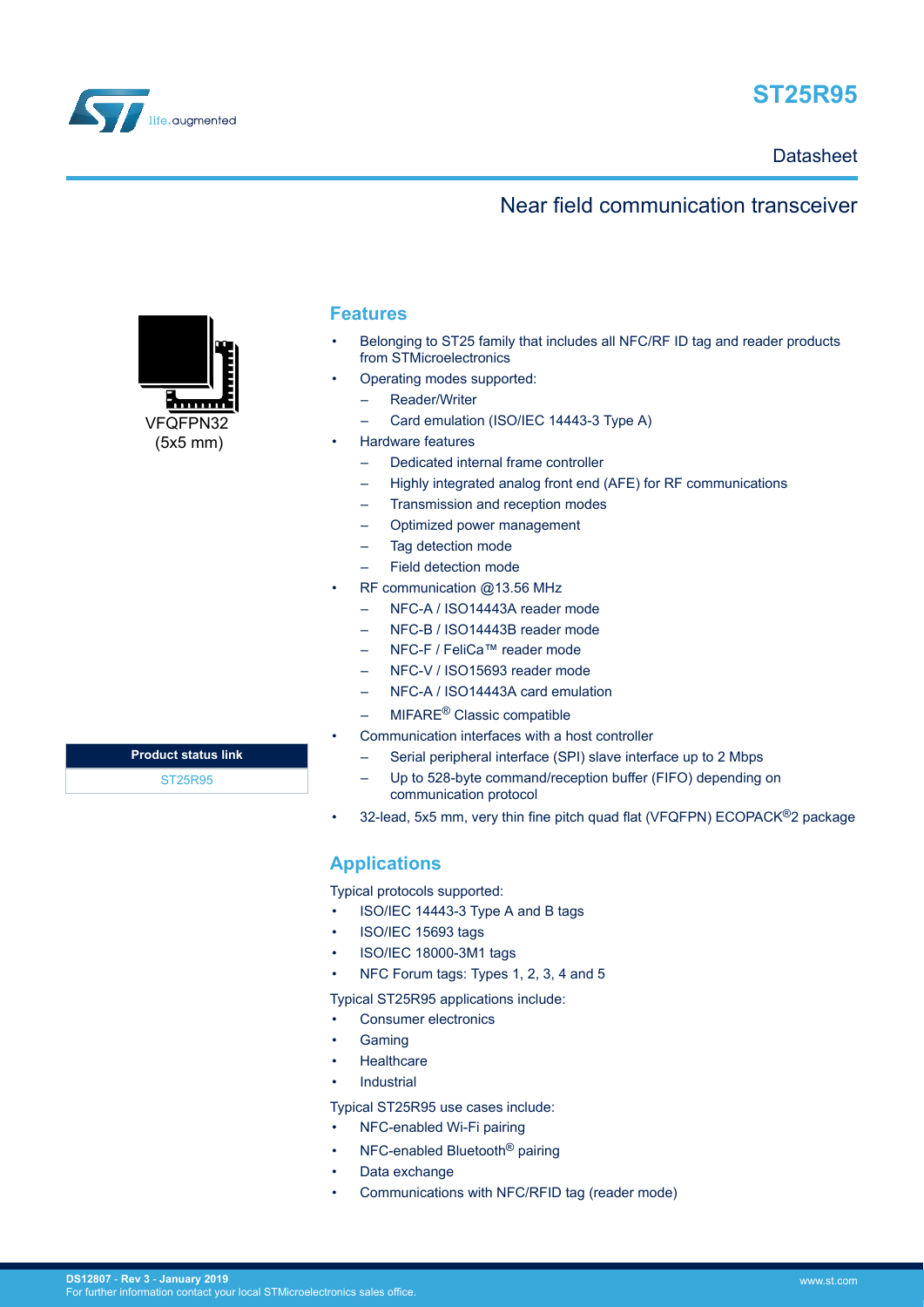# **1 Description**

<span id="page-1-0"></span>57

The ST25R95 is an integrated transceiver IC for contactless applications.

The ST25R95 manages frame coding and decoding in Reader and card emulation modes for standard applications such as near field communication (NFC), proximity and vicinity standards.

The ST25R95 supports ISO/IEC 14443 Type A communication in reader and card emulation modes, and ISO/IEC 14443 Type B, ISO/IEC15693, and FeliCa in reader mode.The ST25R95 embeds an analog front end to provide the 13.56 MHz air interface.

The ST25R95 also supports the detection, reading and writing of NFC Forum Type 1, 2, 3, 4, and 5 tags, and an SPI interface to communicate with the host controller.





# **1.1 Block diagram**



# **Figure 2. ST25R95 block diagram**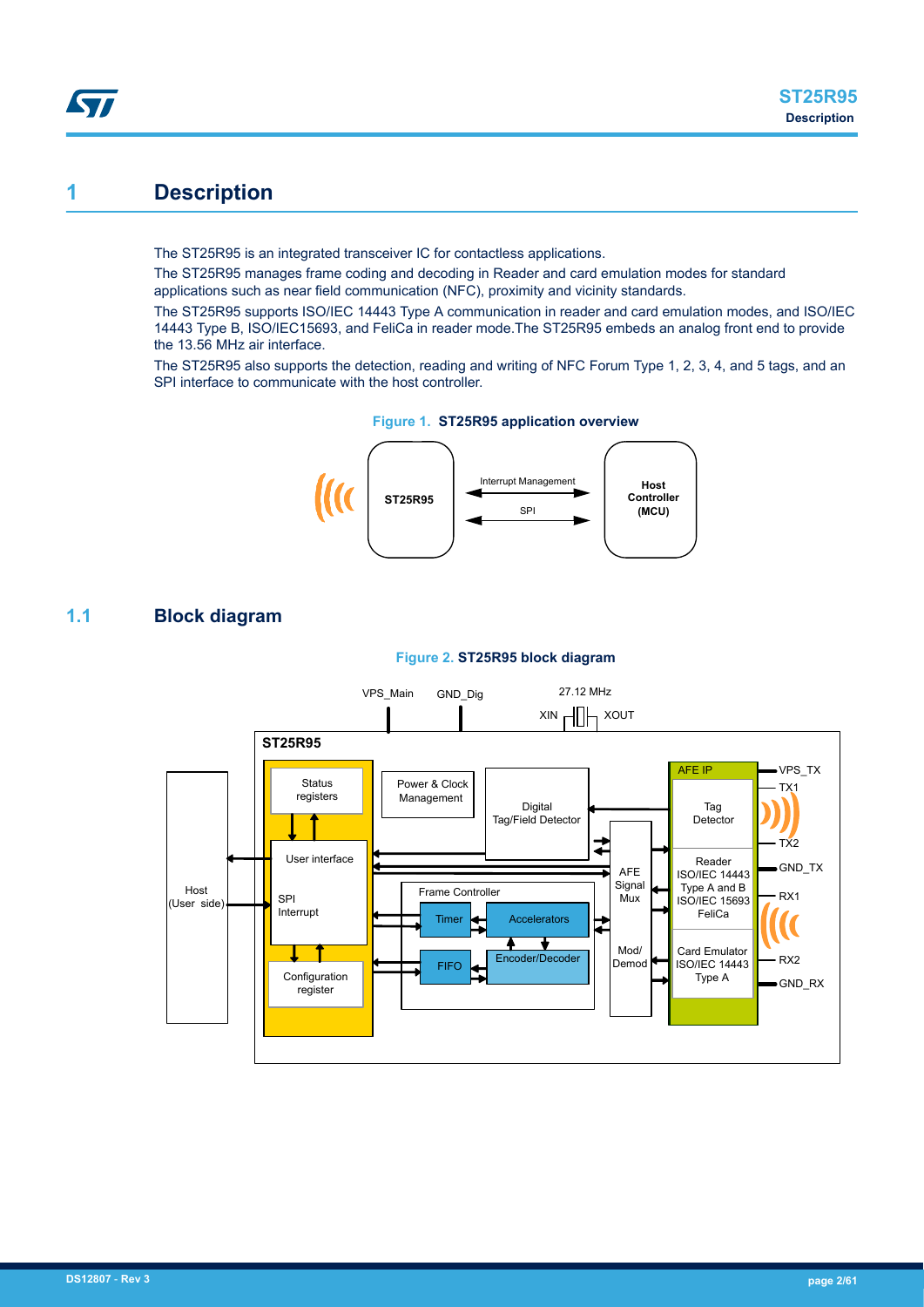<span id="page-2-0"></span>

# **1.2 Clock management**

The ST25R95 incorporates two clock sources, a high frequency oscillator (HFO) and a low frequency oscillator (LFO).

The HFO uses an external 27.12 MHz crystal to generate the internal system clock and the clock for the drivers to generate the RF field.

The LFO uses an internal 32 kHz RC oscillator to generate a slow system clock for low power operation modes. In card emulation mode, a built-in clock recovery block is available which recovers the clock from the external HF field. This block can be selected instead of HFO by setting the ClkRec bit in the Protocol Select command.

# **1.3 Power supply**

The ST25R95 has two power supply pins:

- VPS: supply of digital and analog blocks
- VPS\_TX: direct supply of the driver stage

# **1.4 List of terms**

| <b>Term</b>      | <b>Meaning</b>                 |  |
|------------------|--------------------------------|--|
| <b>AFE</b>       | Analog front end               |  |
| <b>DAC</b>       | Digital analog converter       |  |
| <b>FDT</b>       | Frame delay time               |  |
| <b>FWT</b>       | Frame waiting time             |  |
| <b>GND</b>       | Ground                         |  |
| <b>HFO</b>       | High frequency oscillator      |  |
| <b>LFO</b>       | Low frequency oscillator       |  |
| <b>MCU</b>       | Microcontroller unit           |  |
| MIFARE $(1)$     | Communication protocol         |  |
| <b>NFC</b>       | Near field communication       |  |
| <b>RFID</b>      | Radio frequency identification |  |
| <b>RFU</b>       | Reserved for future use        |  |
| <b>RWT</b>       | Response waiting time          |  |
| <b>SPI</b>       | Serial peripheral interface    |  |
| $t_L$            | Low frequency period           |  |
| t <sub>REF</sub> | Reference time                 |  |
| <b>WFE</b>       | <b>Wait For Event</b>          |  |

### **Table 1. List of terms**

*1. MIFARE® and MIFARE® Classic are registered trademarks of NXP BV.*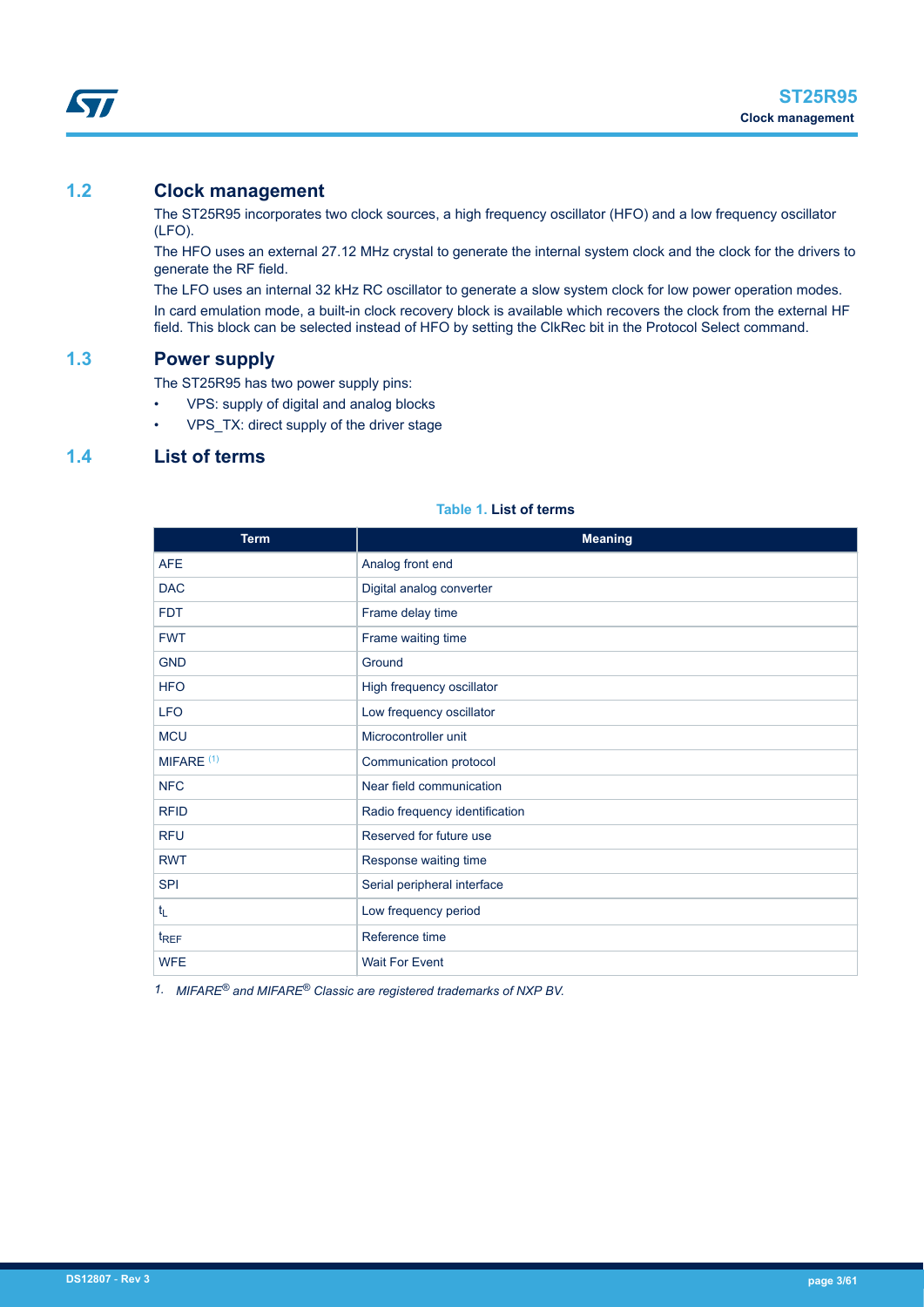# **2 Pin and signal descriptions**

<span id="page-3-0"></span>ST



# **Figure 3. ST25R95 pinout description**

Note: Shaded area represents the dissipation pad (it must be connected to ground).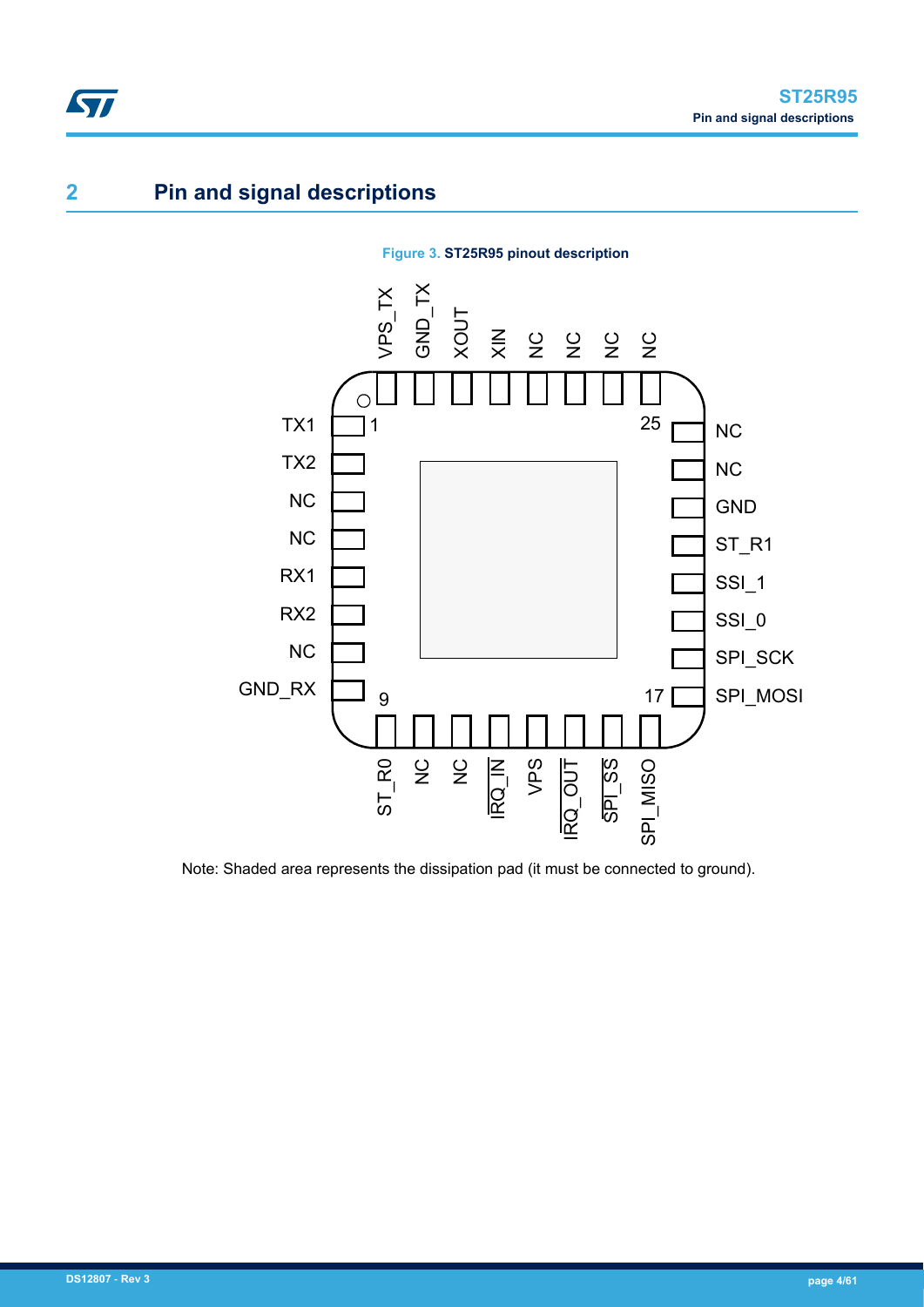<span id="page-4-0"></span>

| Pin                     | Pin name                    | Type <sup>(1)</sup>      | <b>Main function</b>                       | <b>Alternate function</b> |
|-------------------------|-----------------------------|--------------------------|--------------------------------------------|---------------------------|
| 1                       | TX1                         | O                        | Driver output 1                            | L                         |
| $\overline{2}$          | TX <sub>2</sub>             | O                        | Driver output 2                            | L                         |
| 3                       | <b>NC</b>                   | $\overline{\phantom{a}}$ | Not connected                              | L,                        |
| $\overline{\mathbf{4}}$ | <b>NC</b>                   | $\overline{\phantom{a}}$ | Not connected                              | L,                        |
| 5                       | RX1                         | 1                        | Receiver input 1                           | L                         |
| 6                       | RX <sub>2</sub>             | T                        | Receiver input 2                           | L,                        |
| $\overline{7}$          | <b>NC</b>                   | $\overline{\phantom{a}}$ | Not connected                              | L                         |
| 8                       | GND_RX                      | $\mathsf{P}$             | Ground (analog)                            | L,                        |
| 9                       | ST_R0                       | $\circ$                  | ST Reserved <sup>(2)</sup>                 | L,                        |
| 10                      | <b>NC</b>                   | ÷,                       | Not connected                              | L,                        |
| 11                      | <b>NC</b>                   | L,                       | Not connected                              | L                         |
| 12                      | $\overline{\text{IRQ\_IN}}$ | (3)                      | Interrupt input                            | L,                        |
| 13                      | <b>VPS</b>                  | P                        | Main power supply                          | L,                        |
| 14                      | <b>IRQ_OUT</b>              | O <sup>(4)</sup>         | Interrupt output                           | $\overline{a}$            |
| 15                      | SPI_SS                      | (5)                      | SPI slave select (active low)              | L,                        |
| 16                      | SPI_MISO                    | O(5)                     | SPI data, slave output                     | L                         |
| 17                      | SPI_MOSI                    | $\vert$ (5)              | SPI data, slave input (5)                  | L                         |
| 18                      | SPI_SCK                     | (6)                      | SPI serial clock                           | L                         |
| 19                      | SSI_0                       | $\vert$ (5)              | Select serial communication interface      | L,                        |
| 20                      | SSI_1                       | $\vert$ (5)              | Select serial communication interface<br>L |                           |
| 21                      | ST_R1                       | (7)                      | <b>ST Reserved</b>                         | L                         |
| 22                      | <b>GND</b>                  | P                        | Ground (digital)                           | L,                        |
| 23                      | <b>NC</b>                   | ä,                       | Not connected                              | L                         |
| 24                      | <b>NC</b>                   | $\overline{\phantom{a}}$ | Not connected                              | L,                        |
| 25                      | <b>NC</b>                   | $\overline{\phantom{a}}$ | Not connected<br>L,                        |                           |
| 26                      | <b>NC</b>                   | ä,                       | Not connected<br>L                         |                           |
| 27                      | <b>NC</b>                   |                          | Not connected                              |                           |
| 28                      | NC                          | $\overline{\phantom{a}}$ | Not connected<br>4                         |                           |
| 29                      | XIN                         | $\overline{\phantom{a}}$ | Crystal oscillator input                   |                           |
| 30                      | <b>XOUT</b>                 | ä,                       | Crystal oscillator output<br>L             |                           |
| 31                      | GND_TX                      | $\mathsf{P}$             | Ground (RF drivers)<br>÷,                  |                           |
| 32                      | VPS_TX                      | ${\sf P}$                | Power supply (RF drivers)<br>L,            |                           |

# **Table 2. ST25R95 pin descriptions**

*1. I: Input, O: Output, and P: Power*

*2. Must add a capacitor to ground (~1 nF).*

*3. Pad internally connected to a Very Weak Pull-up to VPS.*

*4. Pad internally connected to a Weak Pull-up to VPS.*

*5. Must not be left floating.*

*6. Pad internally connected to a Weak Pull-down to GND.*

*7. Pad input in High Impedance. Must be connected to VPS.*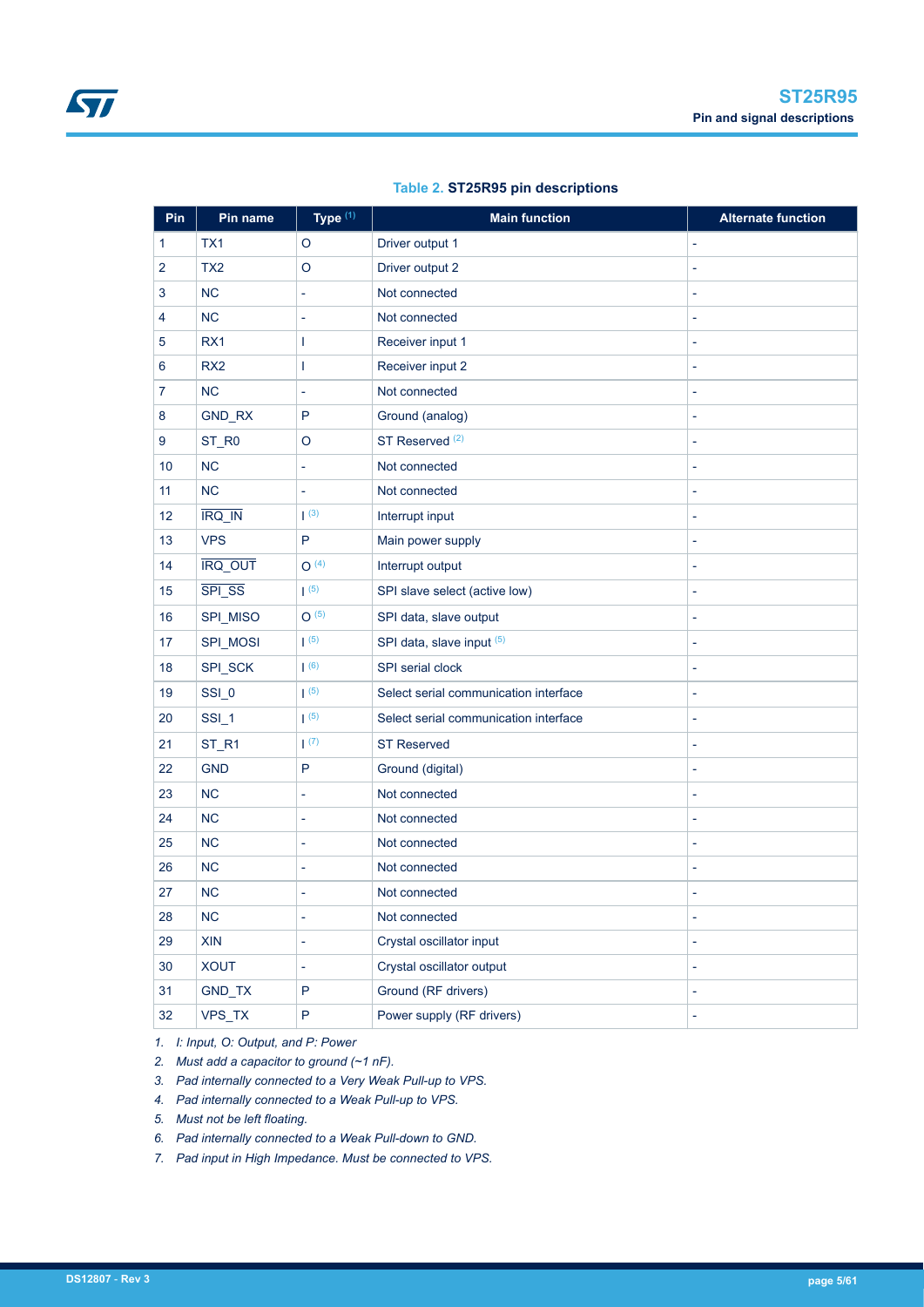# **3 Power management and operating modes**

# **3.1 Operating modes**

The ST25R95 has 2 operating modes: Wait for Event (WFE) and Active. In Active mode, the ST25R95 communicates actively with a tag or an external host (an MCU, for example). WFE mode includes four low consumption states: Power-up, Hibernate, Sleep/Field Detector and Tag Detector. The ST25R95 can switch from one mode to another.

| <b>Mode</b>                    | <b>State</b>                   | <b>Description</b>                                                                                                                                                                                                          |  |  |
|--------------------------------|--------------------------------|-----------------------------------------------------------------------------------------------------------------------------------------------------------------------------------------------------------------------------|--|--|
|                                | Power-up                       | This mode is accessible directly after POR.<br>Low level on IRQ_IN pin (longer than 10 µs) is the only wakeup source. LFO (low-frequency<br>oscillator) is running in this state.                                           |  |  |
|                                | Hibernate                      | Lowest power consumption state. The ST25R95 has to be woken-up in order to<br>communicate. Low level on IRQ IN pin (longer than 10 µs) is the only wakeup source.                                                           |  |  |
| <b>Wait For</b><br>Event (WFE) | Sleep/Field<br><b>Detector</b> | Low power consumption state. Wakeup source is configurable:<br><b>Timer</b><br>$\bullet$<br>IRQ_IN pin<br>٠<br>SPI_SS pin<br>٠<br><b>Field Detector</b><br>٠<br>LFO (low-frequency oscillator) is running in this state.    |  |  |
|                                | <b>Tag Detector</b>            | Low power consumption state with tag detection. Wakeup source is configurable:<br>Timer<br>٠<br>IRQ_IN pin<br>٠<br>SPI_SS pin<br>٠<br>Tag detector<br>$\bullet$<br>LFO (low-frequency oscillator) is running in this state. |  |  |
|                                | Ready                          | In this mode, the RF is OFF and the ST25R95 waits for a command (ProtocolSelect, ) from<br>the external host via the selected serial interface (SPI).                                                                       |  |  |
| Active                         | Reader                         | The ST25R95 can communicate with a tag using the selected protocol or with an external<br>host using the SPI interface.                                                                                                     |  |  |
|                                | Card<br>emulation              | The ST25R95 can communicate as a Card or Tag with an external reader. The Card or Tag<br>application is located in the Host and communicates with the ST25R95 via the SPI interface.                                        |  |  |

### **Table 3. ST25R95 operating modes and states**

Hibernate, Tag detector and Sleep/Field detector states can only be activated by a command from the external host. As soon as any of these three states are activated, the ST25R95 can no longer communicate with the external host. It can only be woken up.

The behaviour of the ST25R95 in 'Tag detector' state is defined by the Idle command.

<span id="page-5-0"></span>**STI**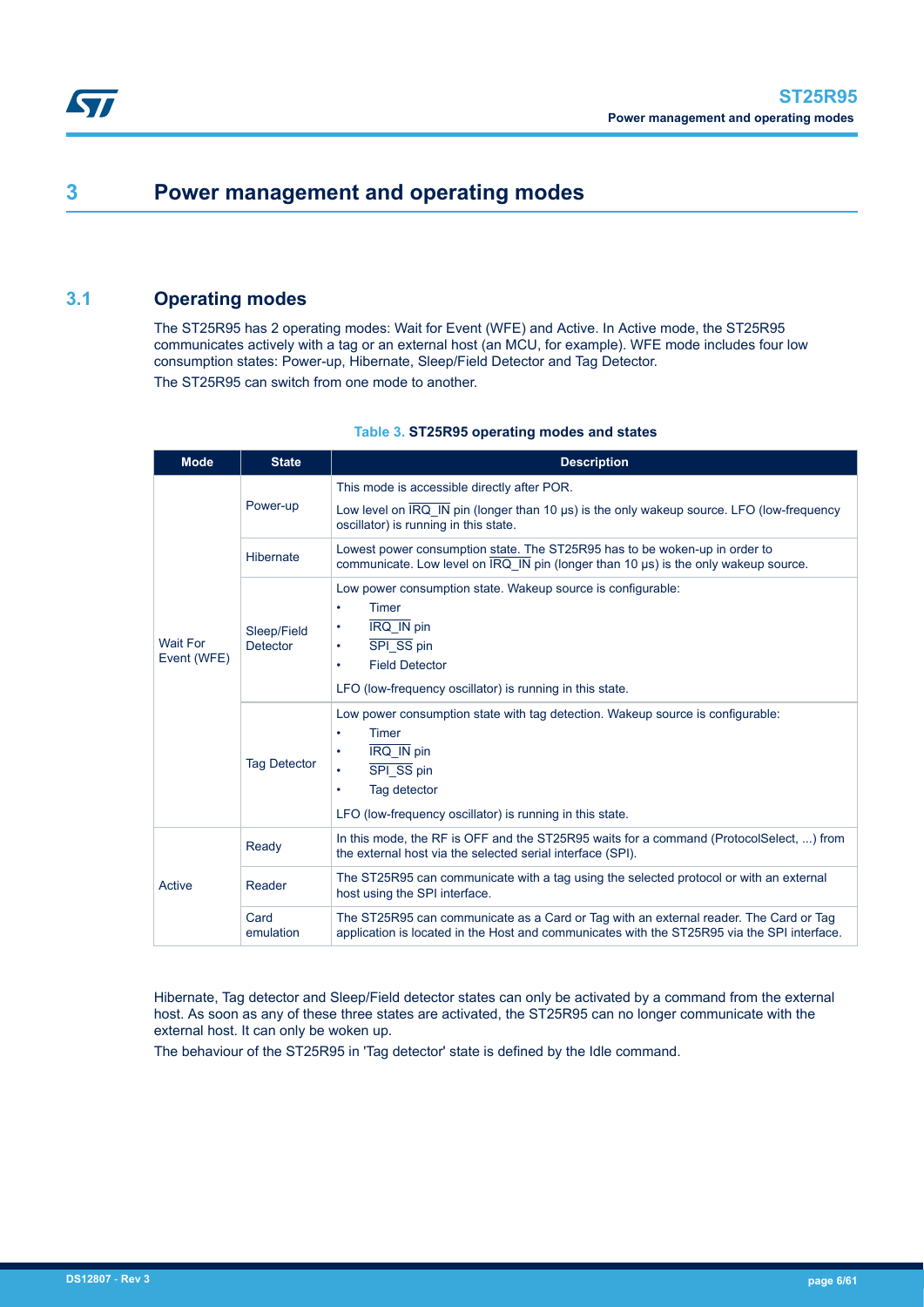





# **3.2 Startup sequence**

<span id="page-6-0"></span>ST

After the power supply is established at power-on, the ST25R95 waits for a low pulse on the pin  $\overline{\mathsf{IRQ\_IN}}(t_1)$ before automatically selecting the external interface (SPI) and entering Ready state after a delay  $(t<sub>3</sub>)$ .



### **Figure 5. Power-up sequence**

1. Pin  $\overline{\text{IRQ\_IN}}$  low level < 0.2 VPS\_Main.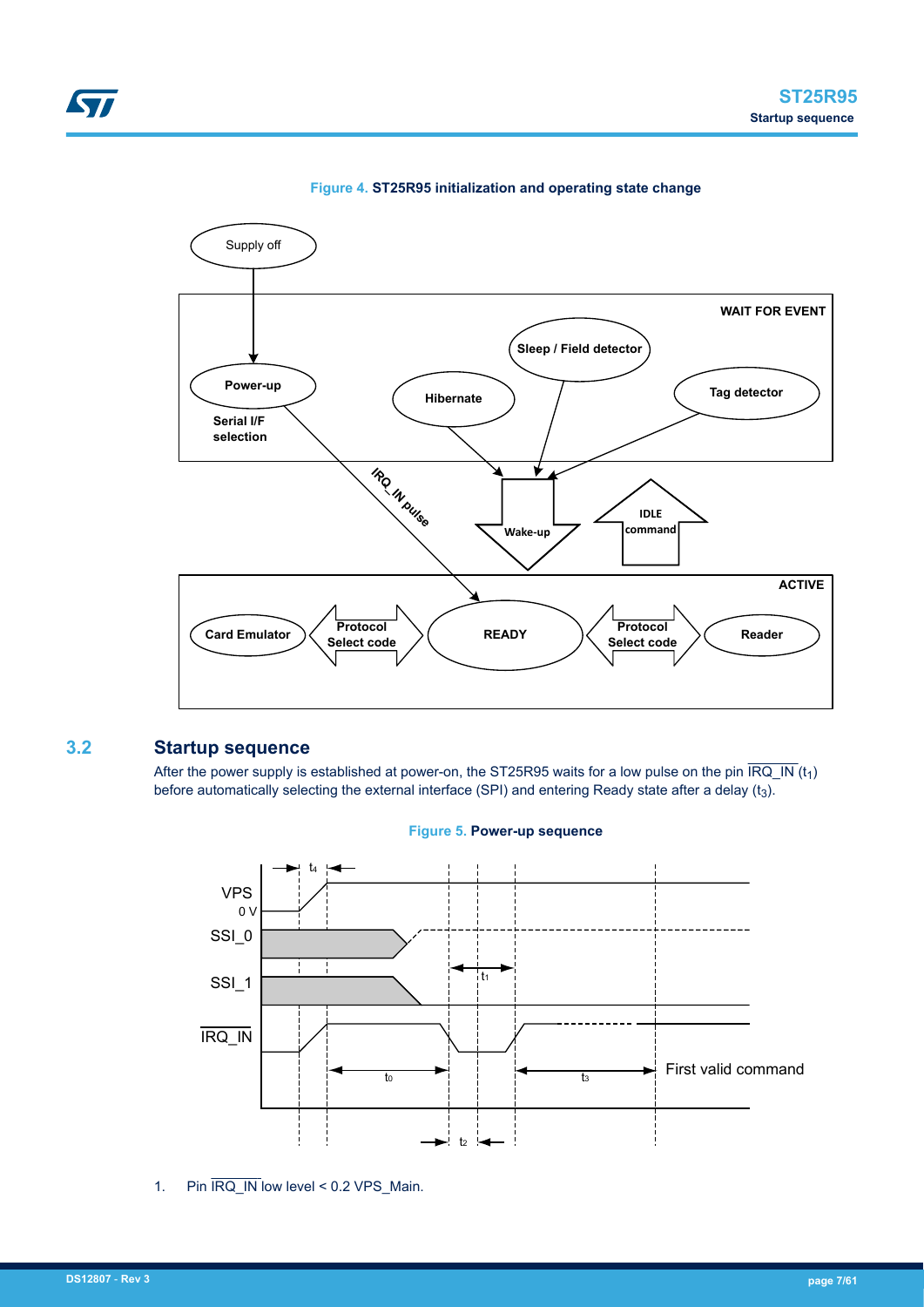<span id="page-7-0"></span>[Figure 5](#page-6-0) shows the power-up sequence for a ST25R95 device; where:

- $t_0$  is the initial wake-up delay 100 μs (minimum)
- $t_1$  is the minimum interrupt width  $t_1$  is the minimum)
- $t_2$  is the delay for the serial interface selection 250 ns (typical)
- $t_3$  is the HFO setup time  $(t_{\text{SU(HFO)}})$  10 ms (maximum)
- 
- $t_4$  is the VPS ramp-up time from 0V to VPS 10 ms (max. by design validation)
	-

### *Note: VPS must be 0V before executing the start-up sequence.*

*The serial interface is selected after the following falling edge of pin IRQ\_IN when leaving from POR or Hibernate state.*

Table 4 lists the signal configuration used to select the SPI communication interface.

# **Table 4. Select serial communication interface selection table**

| Pin | SPI interface |
|-----|---------------|
| SSI |               |
| SSI |               |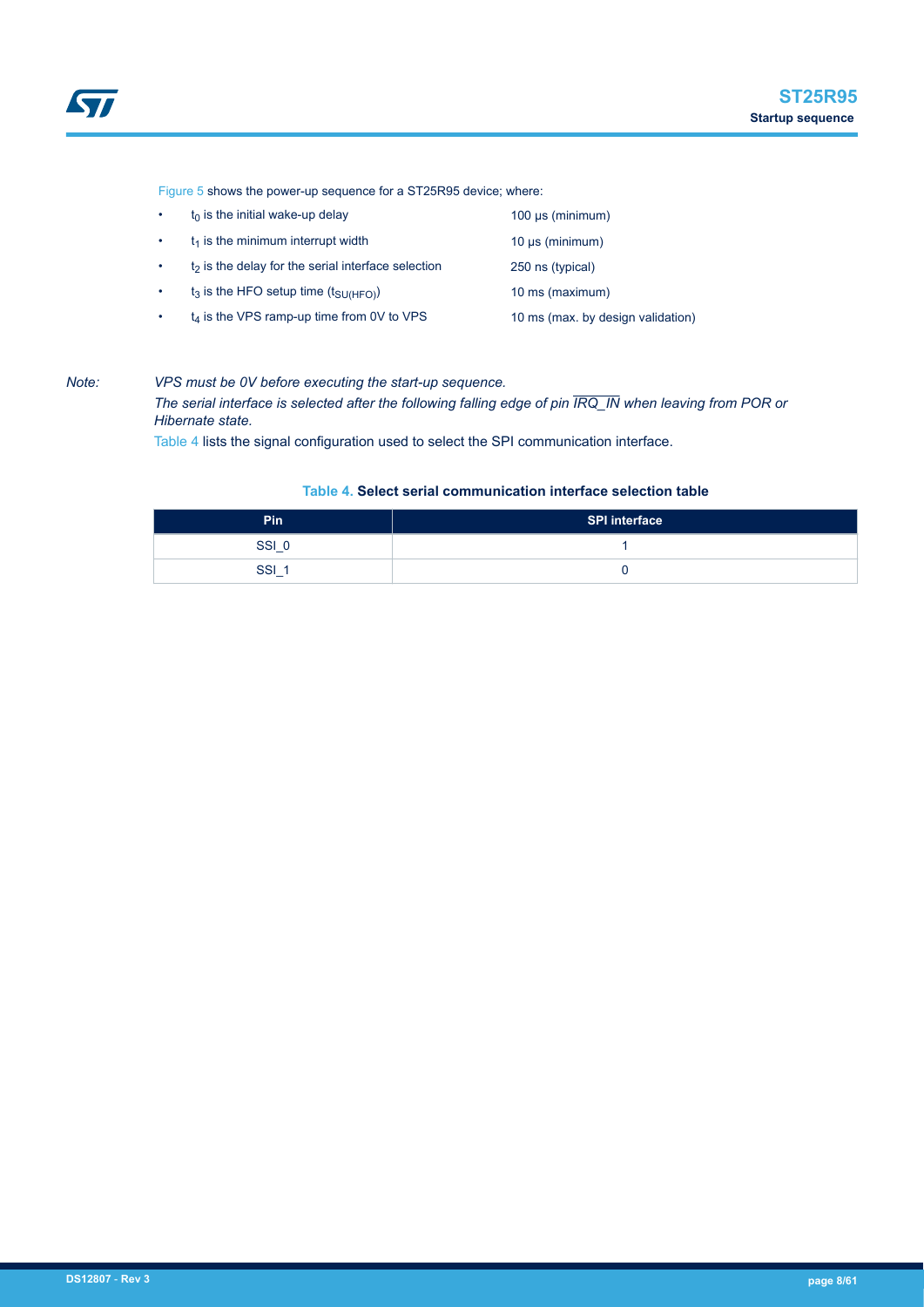# <span id="page-8-0"></span>**4 Communication protocols**

# **4.1 Serial peripheral interface (SPI)**

# **4.1.1 Polling mode**

In order to send commands and receive replies, the application software has to perform 3 steps.

- 1. Send the command to the ST25R95.
- 2. Poll the ST25R95 until it is ready to transmit the response.
- 3. Read the response.

After a command, the application software needs to wait for the ST25R95 to be ready to send the response. Not following this procedure may cause unpredictable behaviour.

The maximum allowed SPI communication speed is  $f_{SCK}$ . The ST25R95 supports SPI communication configured for CPOL=CPHA=1 and SPI communication configured for CPOL=CPHA=0.

A Control byte is used to specify a communication type and direction:

- 0x00: Send command to the ST25R95
- 0x03: Poll the ST25R95
- 0x02: Read data from the ST25R95
- 0x01: Reset the ST25R95

The  $\overline{SPI}$  SS line is used to select a device on the common SPI bus. The  $\overline{SPI}$  SS pin is active low.

When the SPI\_SS line is inactive, all data sent by the Master device is ignored and the MISO line remains in High Impedance state.

In Slave mode, the phase and polarization are defined with CPOL = 1 and CPHA = 1 or CPOL = 0 and CPHA = 0.

# **Figure 6. Sending command to ST25R95**

| <b>MOSI</b> | <b>CMD</b><br>00000000 | LEN | <b>DATA</b> | <b>DATA</b>        |
|-------------|------------------------|-----|-------------|--------------------|
|             | Control Byte           |     |             | Several data bytes |
| <b>MISO</b> |                        |     |             | X X X X X X X      |

#### **Figure 7. Polling the ST25R95 until it is ready**

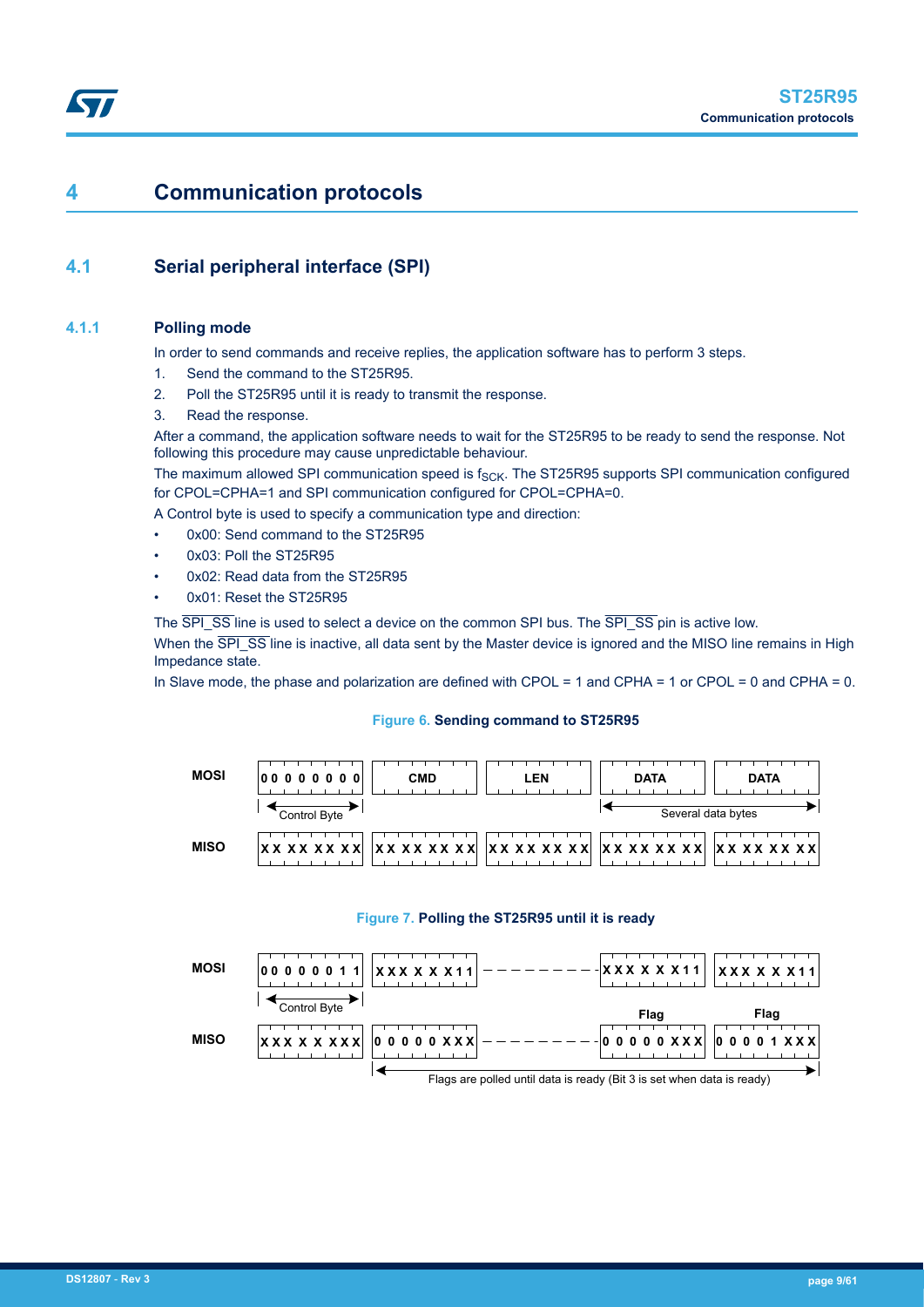### **Table 5. Interpretation of flags**

<span id="page-9-0"></span>

| <b>Bit</b>    | Meaning (application point of view)         |  |  |
|---------------|---------------------------------------------|--|--|
| [7:4]         | Not significant                             |  |  |
| 3             | Data can be read from the ST25R95 when set. |  |  |
| $\mathcal{P}$ | Data can be sent to the ST25R95 when set.   |  |  |
| [1:0]         | Not significant                             |  |  |

#### **Figure 8. Reading data from ST25R95**



Data must be sampled at the rising edge of the SCK signal.

'Sending', 'Polling' and 'Reading' commands must be separated by a high level of the SPI\_SS line. For example, when the application needs to wait for data from the ST25R95, it asserts the SPI\_SS line low and issues a 'Polling' command. Keeping the SPI\_SS line low, the Host can read the Flags Waiting bit which indicates that the ST25R95 can be read. Then, the application has to assert the SPI\_SS line high to finish the polling command. The Host asserts the SPI\_SS line low and issues a 'Reading' command to read data. When all data is read, the application asserts the SPI\_SS line high.

The application is not obliged to keep reading Flags using the Polling command until the ST25R95 is ready in one command. It can issue as many 'Polling' commands as necessary. For example, the application asserts SPI\_SS low, issues 'Polling' commands and reads Flags. If the ST25R95 is not ready, the application can assert SPI\_SS high and continue its algorithm (measuring temperature, communication with something else). Then, the application can assert SPI\_SS low again and again issue 'Polling' commands, and so on, as many times as necessary, until the ST25R95 is ready. Alternatively the application can also poll the IRQ\_OUT pin (see Section 4.1.2 Interrupt mode).

*Note: The beginning of communication, the application does not need to check flags to start transmission. The ST25R95 is assumed to be ready to receive a command from the application.*

#### **Figure 9. Reset the ST25R95**



To reset the ST25R95 using the SPI, the application sends the SPI Reset command (Control Byte 01, see Figure 9. Reset the ST25R95) which starts the internal controller reset process and puts the ST25R95 into Power-up state. The ST25R95 will wake up when pin  $\overline{RQ}$  IN goes low. The ST25R95 reset process is delayed until when the  $\overline{SPI}$   $\overline{SS}$  pin returns to high level.

#### **Caution: SPI communication is MSB first.**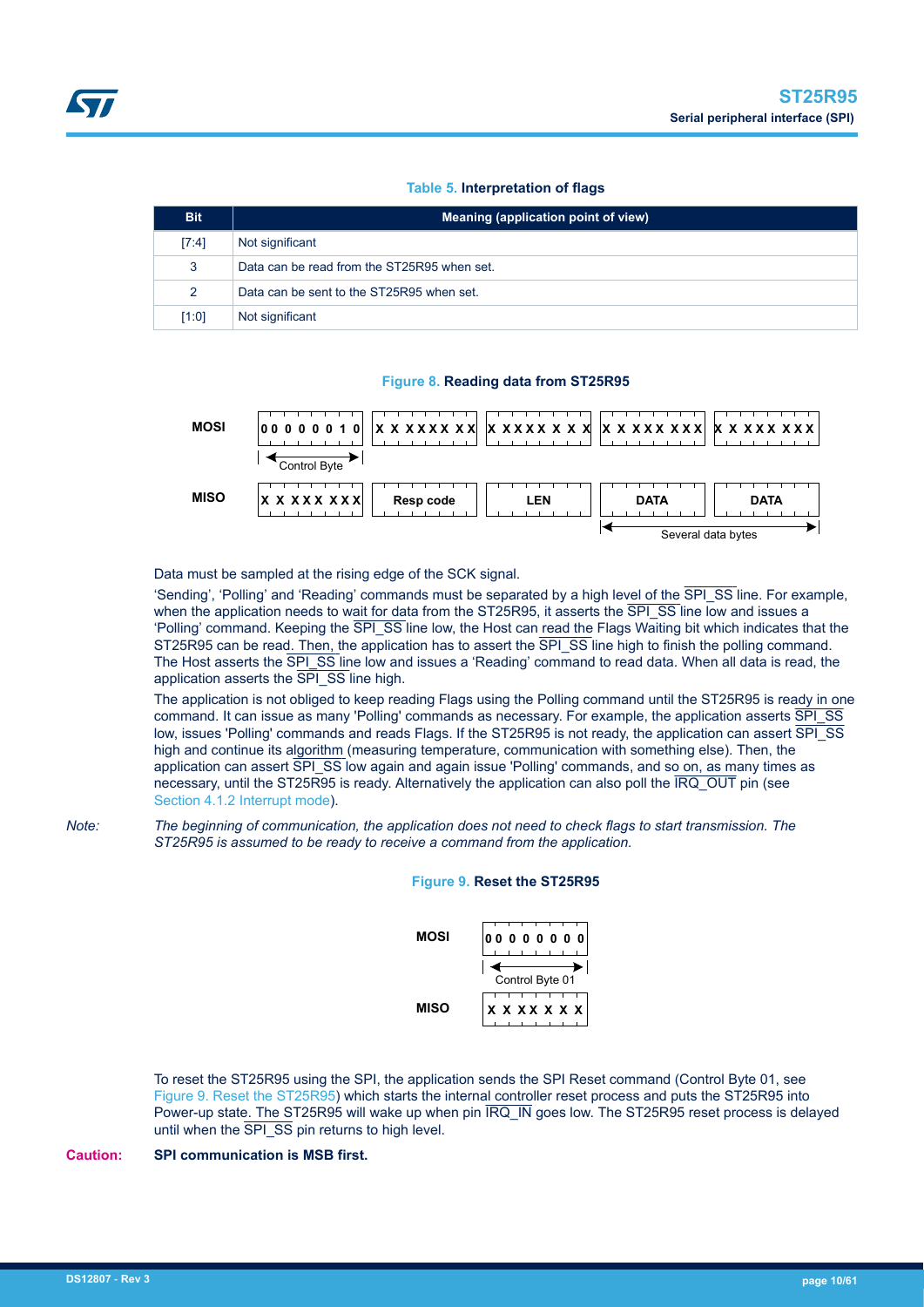# <span id="page-10-0"></span>**4.1.2 Interrupt mode**

When the ST25R95 is ready to send back a reply, it sends an Interrupt Request by setting a low level on pin IRQ\_OUT, which remains low until the host reads the data. The application can use the Interrupt mode to skip the polling stage.

# **4.2 Error codes**

# **Table 6. Possible error codes and their meaning**

| Code | <b>Name</b>         | <b>Meaning</b>                                                                    |  |  |
|------|---------------------|-----------------------------------------------------------------------------------|--|--|
| 0X63 | EEmdSOFerror23      | SOF error in high part (duration 2 to 3 etu) in ISO/IEC 14443B                    |  |  |
| 0x65 | EEmdSOFerror10      | SOF error in low part (duration 10 to 11 etu) in ISO/IEC 14443B                   |  |  |
| 0x66 | EEmdEqt             | Error Extennded Guard Time error in ISO/IEC 14443B                                |  |  |
| 0x67 | ETr1 Too Big        | Too long TR1 send by the card, reception stopped in ISO/IEC 14443BT               |  |  |
| 0x68 | ETr1Too small       | Too small TR1 send by the card in ISO/IEC 14443B                                  |  |  |
| 0x71 | EinternalError      | Wong frame format decodes                                                         |  |  |
| 0x80 | <b>EFrameRecvOK</b> | Frame correctly received (additionally see CRC/Parity information)                |  |  |
| 0x82 | EInvalidCmdLen      | Invalid command length                                                            |  |  |
| 0x83 | EInvalidProto       | Invalid protocol                                                                  |  |  |
| 0x85 | EUserStop           | Stopped by user (used only in Card mode)                                          |  |  |
| 0x86 | ECommError          | Hardware communication error                                                      |  |  |
| 0x87 | EFrameWaitTOut      | Frame wait time out (no valid reception)                                          |  |  |
| 0x88 | EInvalidSof         | <b>Invalid SOF</b>                                                                |  |  |
| 0x89 | EBufOverflow        | Too many bytes received and data still arriving                                   |  |  |
| 0x8A | EFramingError       | if start bit = $1$ or stop bit = $0$                                              |  |  |
| 0x8B | EEqtError           | <b>EGT</b> time out                                                               |  |  |
| 0x8C | EInvalidLen         | Valid for FeliCa™, if Length <3                                                   |  |  |
| 0x8D | ECrcError           | CRC error, Valid only for FeliCa™                                                 |  |  |
| 0x8E | ERecyLost           | When reception is lost without EOF received (or subcarrier was lost)              |  |  |
| 0x8F | ENoField            | When Listen command detects the absence of external field                         |  |  |
| 0x90 | EUnintByte          | Residual bits in last byte. Useful for ACK/NAK reception of ISO/IEC 14443 Type A. |  |  |

*Note: In response to some commands the ST25R95 may provide data in addition to the error code. It is therefore necessary to always read the length byte and any appended data even if the response code indicates an error condition.*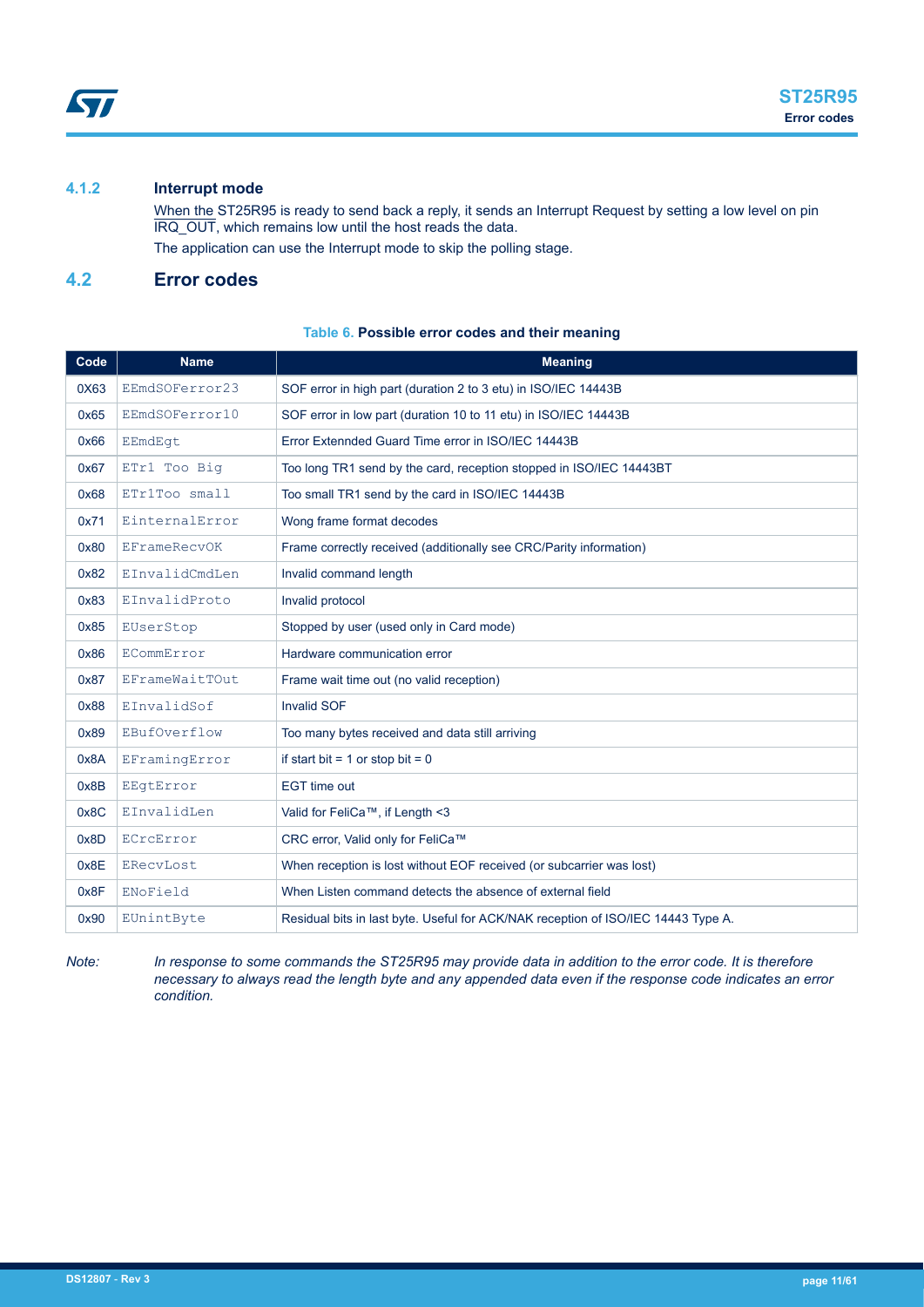# <span id="page-11-0"></span>**4.3 Support of long frames**

In Reader mode it is possible to receive up to 528 bytes of frame data from VICC and Type-B cards and up to 256 bytes of frame data from Type-A cards. In this case, the device sends a reply to the external MCU in the following format:

<ResultCode> + <Len> + <N bytes of data>

#### **Table 7. Format of ResultCode**

| <b>Bit</b> | <b>Meaning</b>                                                                         |                                    |  |
|------------|----------------------------------------------------------------------------------------|------------------------------------|--|
|            | Always 1                                                                               |                                    |  |
| 6          | Bit 9 of Length                                                                        | See examples and explanation below |  |
| 5          | Bit 8 of Length                                                                        |                                    |  |
| 4          | If set, there are residual bits in the last byte. Applicable only for Type-A protocol. |                                    |  |
| 3:0        | Always 0                                                                               |                                    |  |

#### **Figure 10. Long frame format**



The number of databytes is 10-bit long.

#### **Table 8. Examples of ResultCode: Len pairs**

| <b>Result code</b> | Len           | <b>Effective length of data</b> |
|--------------------|---------------|---------------------------------|
| 0x80               | $0x00 - 0xFF$ | $0 - 255$ bytes                 |
| 0xA0               | $0x00 - 0xFF$ | 256 - 511 bytes                 |
| 0xC0               | $0x00 - 0x10$ | 512 - 528 bytes                 |
| 0x90               | $0x00 - 0xFF$ | 0 - 255 bytes $(1)$             |
| 0xB0               | $0x00 - 0xFF$ | 256 - 511 bytes <sup>(1)</sup>  |
| 0xD0               | $0x00 - 0x10$ | 512 - 528 bytes $(1)$           |

*1. In ISO 14443A only in case of none integer number of bytes*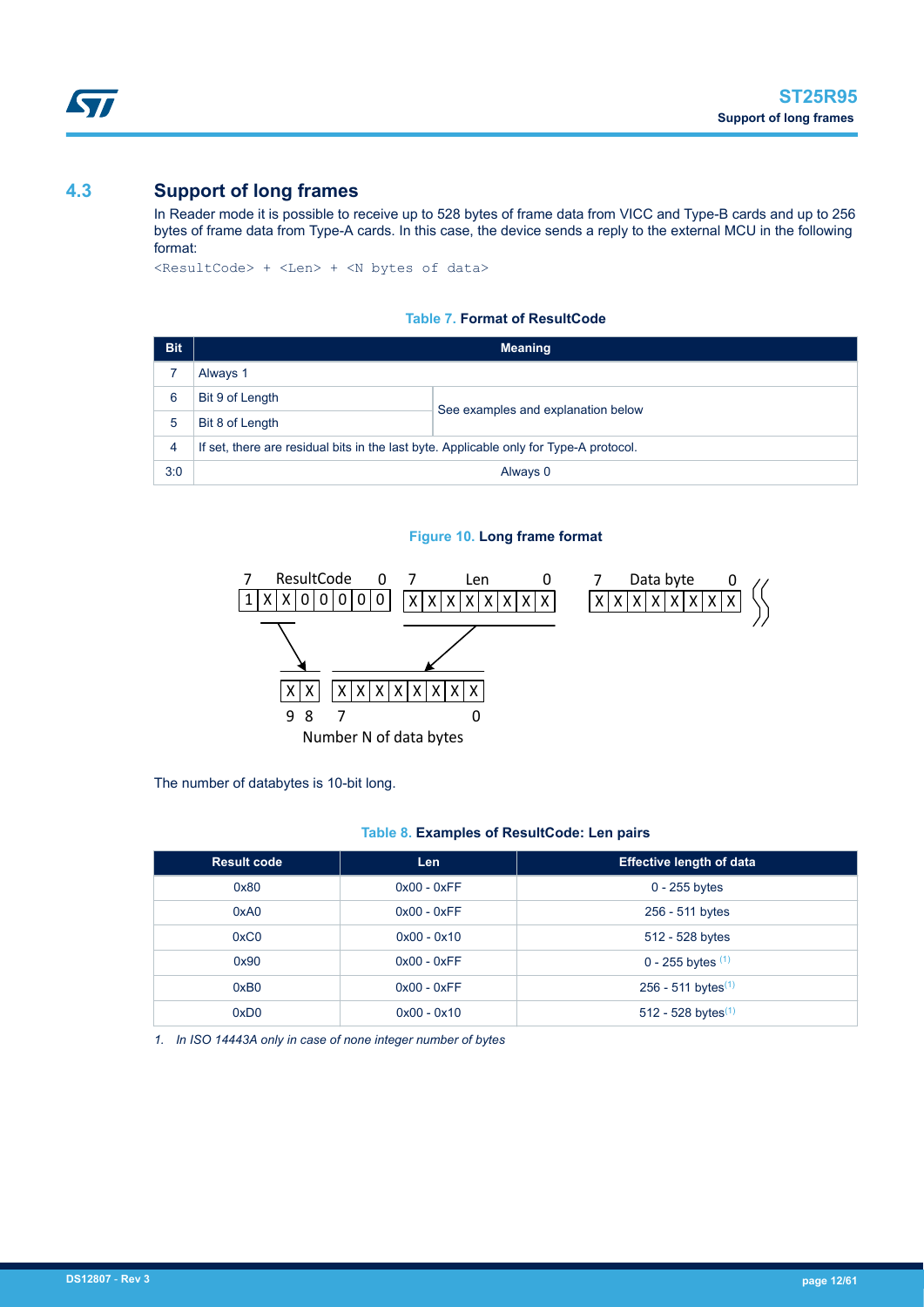# **5 Commands**

<span id="page-12-0"></span>ST

# **5.1 Command format**

- The frame from the Host to the ST25R95 has the following format: <CMD><Len><Data>
- The frame from the ST25R95 to Host has the following format: <RespCode><Len><Data>

Fields <Cmd>, <RespCode> and <Len> are always 1 byte long. <Data> can be from 0 to 528 bytes.

*Note: The Echo command is an exception as it has only one byte (0x55).* The following symbols correspond to: >>> Frame sent by the Host to ST25R95 <<< Frame sent by the ST25R95 to the Host

# **5.2 List of commands**

Table 9 summarizes the available commands.

| Code          | <b>Command</b> | <b>Description</b>                                                                                                                                                                                                       |  |  |
|---------------|----------------|--------------------------------------------------------------------------------------------------------------------------------------------------------------------------------------------------------------------------|--|--|
| 0x01          | <b>IDN</b>     | Requests short information about the ST25R95 and its revision.                                                                                                                                                           |  |  |
| 0x02          | ProtocolSelect | Selects the RF communication protocol and specifies certain protocol-related parameters.                                                                                                                                 |  |  |
| 0x03          | Pollfield      | Returns the current value of the Field Detector (FieldDet) flag (used in card emulation mode).                                                                                                                           |  |  |
| $0 \times 04$ | SendRecy       | Sends data using the previously selected protocol and receives the tag response.                                                                                                                                         |  |  |
| 0x05          | Listen         | Listens for data using previously selected protocol (used in card emulation mode).                                                                                                                                       |  |  |
| 0x06          | Send           | Sends data using previously selected protocol (used in card emulation mode).                                                                                                                                             |  |  |
| 0x07          | Idle           | Switches the ST25R95 into a low consumption Wait for Event (WFE) mode (Power-up.<br>Hibernate, Sleep/Field or Tag detection), specifies the authorized wake-up sources and waits<br>for an event to exit to Ready state. |  |  |
| 0x08          | RdReq          | Reads Wake-up event register or the Analog Register Configuration (ACC A or ARC B)<br>register.                                                                                                                          |  |  |
|               |                | Writes Analog Register Configuration (ACC A or ARC B)) register or writes index of ACC A or<br>ARC B register address.                                                                                                   |  |  |
| 0x09          | WrReq          | Writes the Timer Window (TimerW) value dedicated to ISO/IEC 14443 Type A tags.                                                                                                                                           |  |  |
|               |                | Writes the AutoDetect Filter enable register dedicated to FeliCa™ tags.                                                                                                                                                  |  |  |
| $0 \times 0B$ | SubFreqRes     | Returns the most recent subcarrier frequency detected for FeliCa™ communication.                                                                                                                                         |  |  |
| 0x0D          | AC filter      | Enables or disables the anti-collision filter for ISO/IEC 14443 Type A protocol.                                                                                                                                         |  |  |
| 0x55          | Echo           | performs a serial interface Echo command (reply data $0 \times 55$ or stops the Listening state when<br>a listen command has been sent without error).                                                                   |  |  |
|               | Other codes    | <b>ST Reserved</b>                                                                                                                                                                                                       |  |  |

#### **Table 9. List of ST25R95 commandsST25R95**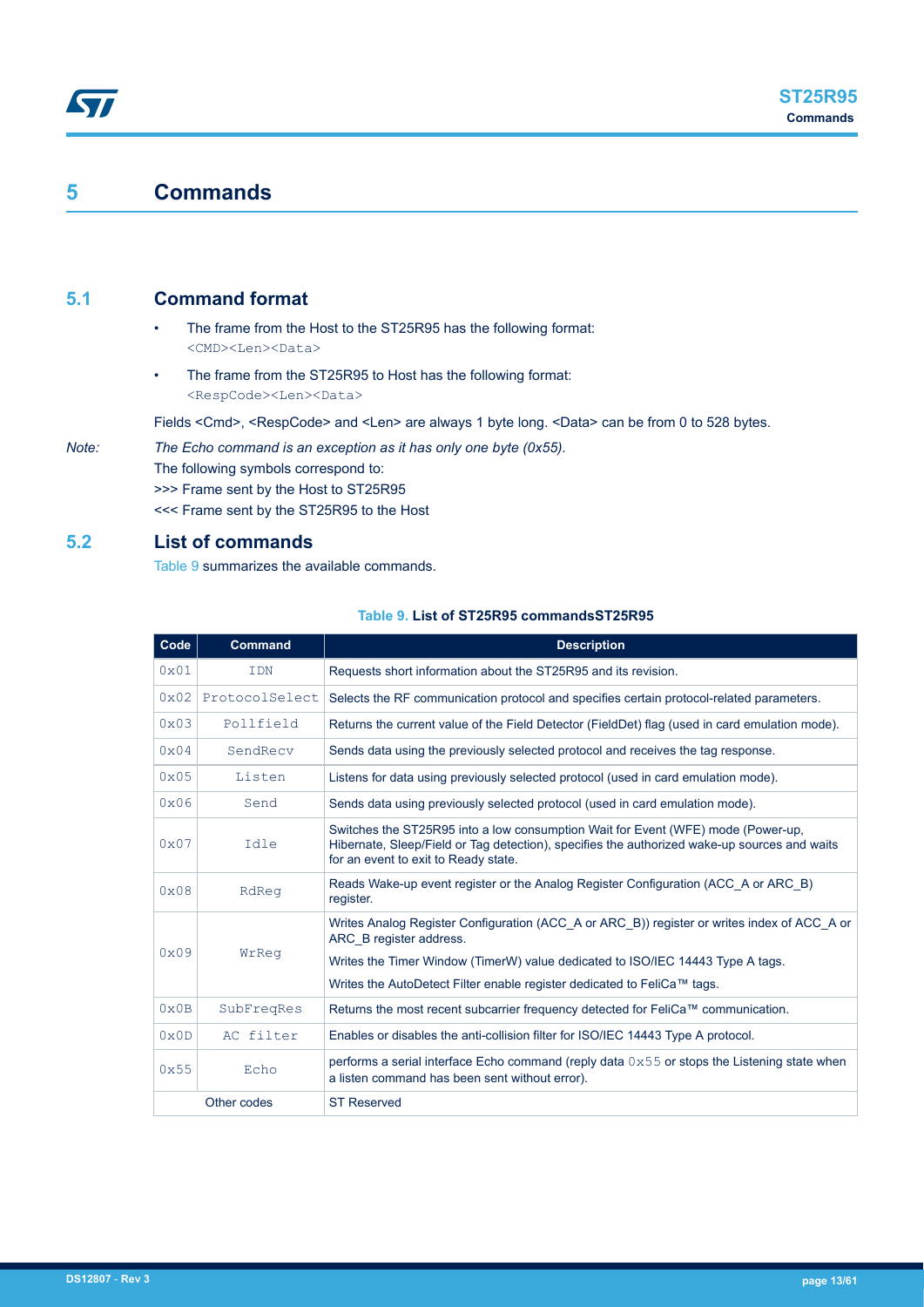# **5.3 IDN command (0x01) description**

The IDN command  $(0x01)$  gives brief information about the ST25R95 and its revision.

| <b>Direction</b> | <b>Data</b>             | <b>Comments</b>                             | <b>Example</b>                                                                                                         |
|------------------|-------------------------|---------------------------------------------|------------------------------------------------------------------------------------------------------------------------|
| Host to ST25R95  | $0 \times 01$           | Command code                                | $>>$ $0x0100$                                                                                                          |
|                  | 0x00                    | Length of data                              |                                                                                                                        |
|                  | $0 \times 00$           | Result code                                 | $<<$ 0x000F4E4643204653324A41535434                                                                                    |
|                  | $<$ Len $>$             | Length of data                              | 002ACE<br>In this example.                                                                                             |
| ST25R95 to Host  | <device id=""></device> | Data in ASCII format (13<br>bytes)          | $<<$ $0 \times 4E4643204653324A4153543400$ :<br>'NFC FS2JAST4', #4 (Last Character of                                  |
|                  | <rom crc=""></rom>      | CRC calculated for ROM<br>content (2 bytes) | NFC FS2JAST4 means ROM code revision<br>4.)<br>$0 \times 2$ ACE: CRC of ROM (real CRC may<br>differ from this example) |

#### **Table 10. IDN command description**

It takes approximately 6 ms to calculate the CRC for the entire ROM. The application must allow sufficient time for waiting for a response for this command.

# **5.4 Protocol select command (0x02) description**

This command selects the RF communication protocol and prepares the ST25R95 for communication with a reader or contactless tag.

| <b>Direction</b> | <b>Data</b>               | <b>Comments</b>                                                                                                                                                | <b>Example</b>                                                                                                                  |  |
|------------------|---------------------------|----------------------------------------------------------------------------------------------------------------------------------------------------------------|---------------------------------------------------------------------------------------------------------------------------------|--|
|                  | $0 \times 02$             | Command code                                                                                                                                                   | See Table 12. List of <parameters> values for the<br/>ProtocolSelect command for different protocols<br/>(Reader).</parameters> |  |
| Host to ST25R95  | $<$ Len $>$               | Length of data                                                                                                                                                 |                                                                                                                                 |  |
|                  | $<$ Protocol $>$          | Protocol codes (Reader):<br>00: Field OFF<br>01: ISO/IEC 15693<br>٠<br>02: ISO/IEC 14443-A<br>$\bullet$<br>03: ISO/IEC 14443-B<br>٠<br>04: FeliCa<br>$\bullet$ |                                                                                                                                 |  |
|                  |                           | Protocol codes (card emulation):<br>12: ISO/IEC 14443-A<br>$\bullet$                                                                                           | See Table 13. List of <parameters> values for different<br/>protocols (card emulation)</parameters>                             |  |
|                  | <parameters></parameters> | Each protocol has a different set of<br>parameters.                                                                                                            | See Table 12 and Table 13.                                                                                                      |  |
| ST25R95 to Host  | $0 \times 00$             | Result code                                                                                                                                                    | <<0x0000                                                                                                                        |  |
|                  | 0x00                      | Length of data                                                                                                                                                 | Protocol is successfully selected                                                                                               |  |
|                  | $0 \times 82$             | Error code                                                                                                                                                     | <<0x8200                                                                                                                        |  |
| ST25R95 to Host  | 0x00                      | Length of data                                                                                                                                                 | Invalid command length                                                                                                          |  |
| ST25R95 to Host  | $0 \times 83$             | Error code                                                                                                                                                     | <<0x8300                                                                                                                        |  |
|                  | 0x00                      | Length of data                                                                                                                                                 | Invalid protocol                                                                                                                |  |

# **Table 11. Protocol Select command description**

<span id="page-13-0"></span>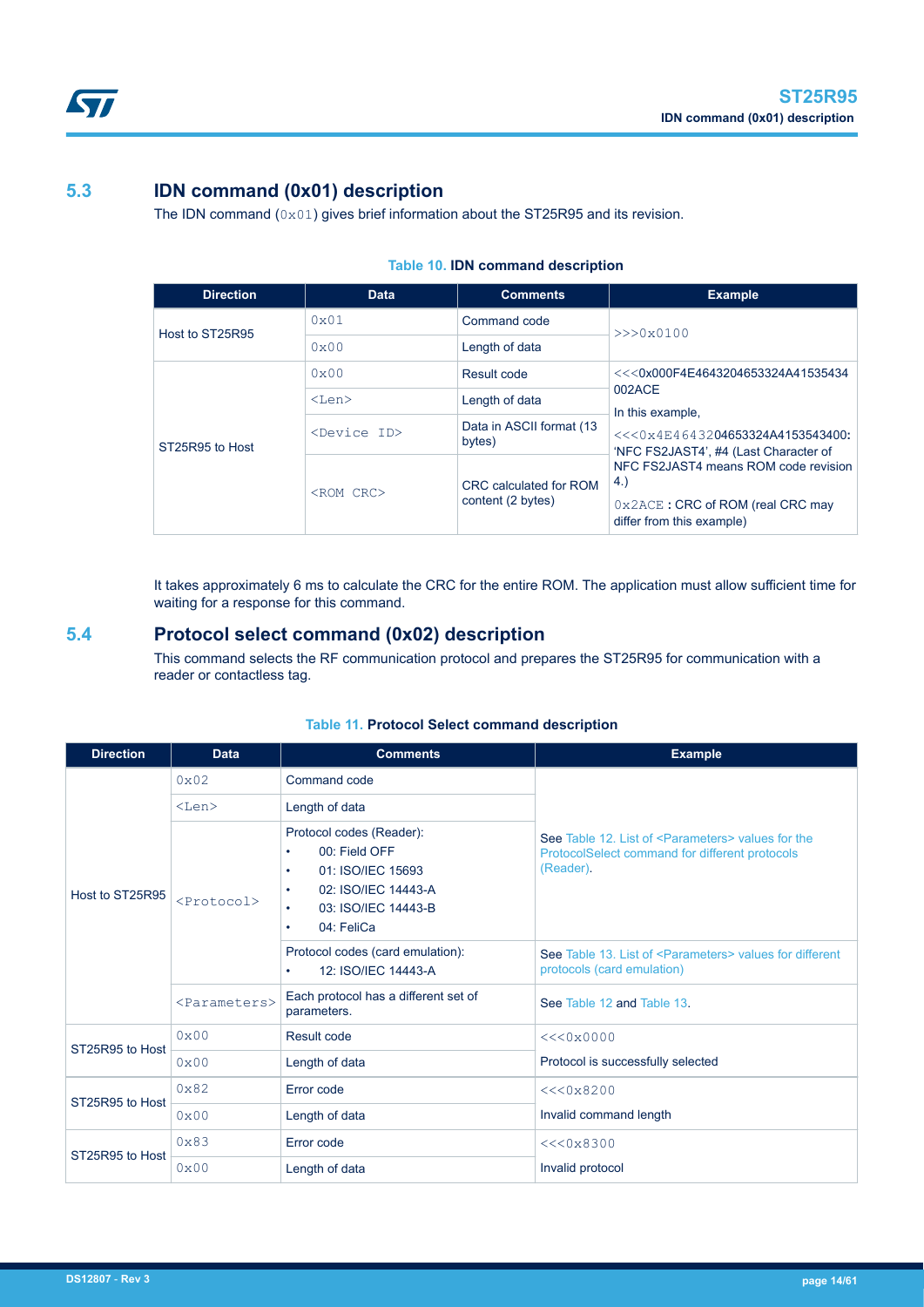<span id="page-14-0"></span>

*Note: There is no 'Field ON' command. When the application selects an RF communication protocol, the field automatically switches ON if the Reader state is selected.*

> When the application selects a protocol, the ST25R95 performs all necessary settings: it will choose the appropriate reception and transmission chains, switch ON or OFF the RF field and connect the antenna accordingly.

Different protocols have different sets of parameters. Values for the <Parameters> field are listed in Table 12.

# **Table 12. List of <Parameters> values for the ProtocolSelect command for different protocols (Reader)**

| <b>Protocol</b>          | Code          | <b>Parameters</b> |                |                                                | <b>Examples of commands</b>                                                 |  |
|--------------------------|---------------|-------------------|----------------|------------------------------------------------|-----------------------------------------------------------------------------|--|
|                          |               | <b>Byte</b>       | <b>Bit</b>     | <b>Function</b>                                |                                                                             |  |
| Field OFF                | 0x00          | 0                 | 7:0            | <b>RFU</b>                                     | >>>0x020100                                                                 |  |
|                          |               |                   | 7:6            | <b>RFU</b>                                     |                                                                             |  |
|                          |               |                   |                | $00:26$ Kbps $(H)$                             |                                                                             |  |
|                          |               |                   |                | 01:52 Kbps                                     | H 100 S: $>>0x02$ 02 01 01                                                  |  |
|                          |               |                   | 5:4            | $10:6$ Kbps (L)                                | H 100 D: $>>0x02$ 02 01 03                                                  |  |
|                          |               |                   |                | 11: RFU                                        | H 10 S: >>>0x02 02 01 05                                                    |  |
|                          |               |                   |                | $0:$ Respect 312-us delay                      | H 10 D: >>>0x02 02 01 07                                                    |  |
| <b>ISO/IEC 15693</b>     | 0x01          | $\Omega$          | 3              | 1: Wait for SOF                                | L 100 S: $>>0x02$ 02 01 21                                                  |  |
| NFC Forum Tag Type 5     |               |                   |                | $0:100\%$ modulation (100)                     | L 100 D: $>>0x02$ 02 01 23                                                  |  |
|                          |               |                   | $\overline{2}$ | 1: 10% modulation $(10)$                       | L 10 S: $>>$ 0x02 02 01 25                                                  |  |
|                          |               |                   |                | 0: Single subcarrier (S)                       | L 10 D: $>>0x02$ 02 01 27                                                   |  |
|                          |               |                   | $\mathbf{1}$   | 1: Dual subcarrier (D)                         | In these examples, the CRC is<br>automatically appended.                    |  |
|                          |               |                   | $\mathbf 0$    | 0: no CRC appended                             |                                                                             |  |
|                          |               |                   |                | 1: automatically append CRC                    |                                                                             |  |
|                          |               | $\Omega$          |                | Transmission data rate                         |                                                                             |  |
|                          |               |                   | 7:6            | 00:106 Kbps                                    |                                                                             |  |
|                          |               |                   |                | 01:212 Kbps                                    |                                                                             |  |
|                          |               |                   |                | 10:424 Kbps                                    |                                                                             |  |
|                          |               |                   |                | 11: RFU                                        | >>>0x02020200: ISO/IEC 14443                                                |  |
| ISO/IEC 14443 Type A     |               |                   |                | Reception data rate                            | Type A tag, 106 Kbps transmission and                                       |  |
| NFC Forum Tag Type 1     |               |                   |                | 00:106 Kbps                                    | reception rates, FDT 86/90 µs                                               |  |
| (Topaz)                  |               |                   | 5:4            | 01:212 Kbps                                    |                                                                             |  |
| NFC Forum Tag Type 2     | $0 \times 02$ |                   |                | $10:424$ Kbps                                  |                                                                             |  |
|                          |               |                   |                | 11: RFU                                        |                                                                             |  |
| NFC Forum Tag Type<br>4A |               |                   | 3:0            | <b>RFU</b>                                     |                                                                             |  |
|                          |               |                   |                | PP                                             |                                                                             |  |
|                          |               | $\mathbf{1}$      | 7:0            | (0x00 - 0x0E, other values RFU)                | These 3 bytes are optional. The default<br>PP:MM:DD value is 0              |  |
|                          |               |                   |                | When there is PP, MM must also be<br>provided. | (corresponds to FDT 86/90µs).                                               |  |
|                          |               | $\overline{2}$    | 7:0            | <b>MM</b>                                      | For other values, $FDT = (2^{\wedge}PP)^*(MM)$<br>+1)*(DD+128) *32/13.56 µs |  |
|                          |               | 3                 | 7:0            | DD (0x00 - 0x7F, other values RFU)             |                                                                             |  |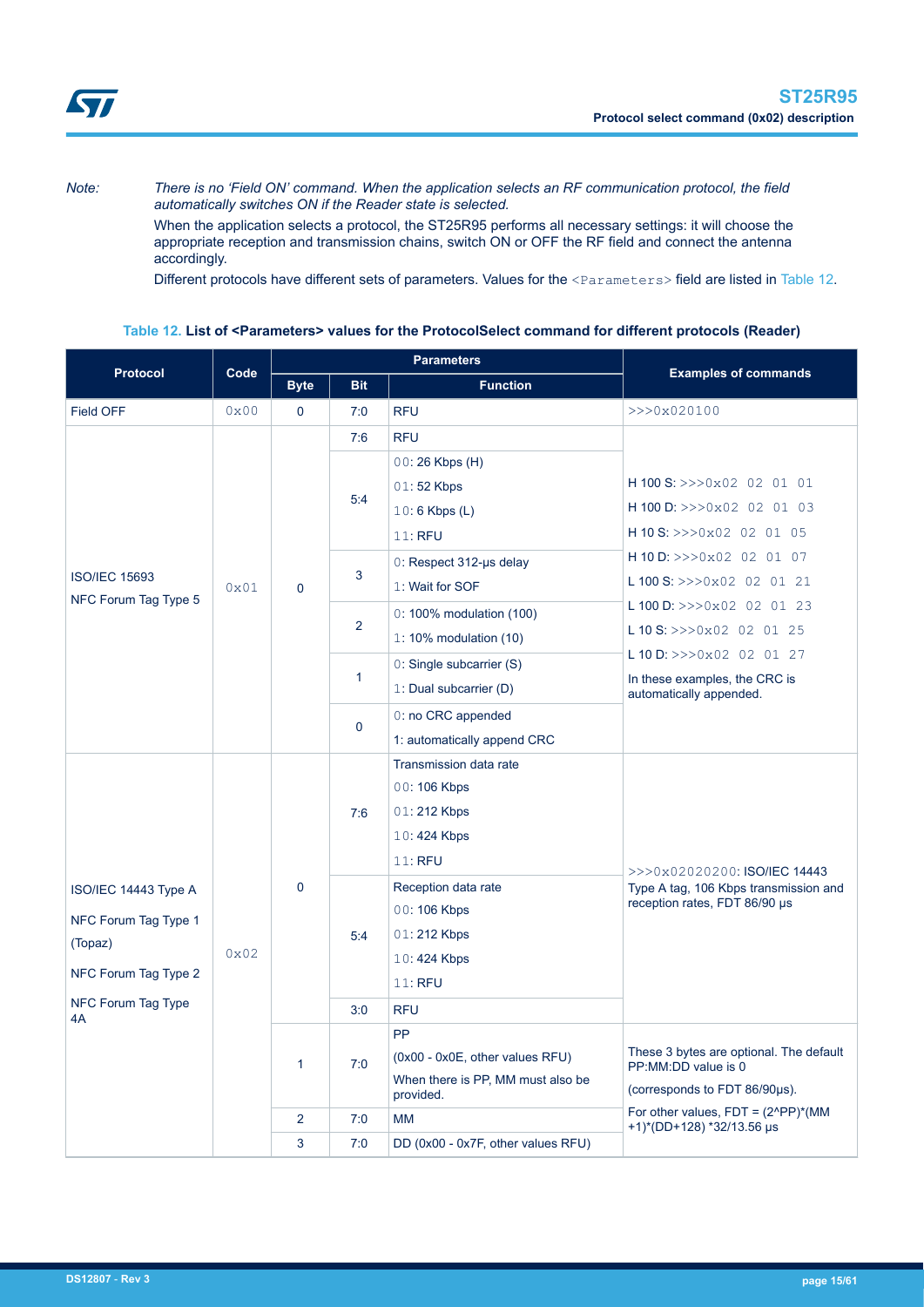

| <b>Protocol</b>                                  | Code | <b>Parameters</b> |                     |                                                                                             | <b>Examples of commands</b>                                                                     |  |
|--------------------------------------------------|------|-------------------|---------------------|---------------------------------------------------------------------------------------------|-------------------------------------------------------------------------------------------------|--|
|                                                  |      | <b>Byte</b>       | <b>Bit</b>          | <b>Function</b>                                                                             |                                                                                                 |  |
|                                                  | 0x03 |                   | 7:6                 | <b>Transmition data rate</b><br>00:106 Kbps<br>01:212 Kbps<br>10:424 Kbps<br>11:428 Kbps    |                                                                                                 |  |
|                                                  |      | $\mathbf 0$       | 5:4                 | Reception data rate<br>00:106 Kbps<br>01:212 Kbps<br>10:424 Kbps<br>11:848 Kbps             | >>>0x02020301:<br>ISO/IEC 14443 Type B tag with CRC<br>appended                                 |  |
| ISO/IEC 14443 Type B<br>NFC Forum Tag Type<br>4B |      |                   | 3:1<br>$\mathbf{0}$ | <b>RFU</b><br>0: no CRC appended<br>1: automatically append CRC                             |                                                                                                 |  |
|                                                  |      | 1                 | 7:0                 | <b>PP</b><br>(0x00 - 0x0E, other values RFU) When<br>there is PP, MM must also be provided. | These 9 bytes are optional. Default<br>value of PP:MM:DD is 0 and<br>corresponds to FWT ~302µs. |  |
|                                                  |      | $\overline{2}$    | 7:0                 | <b>MM</b>                                                                                   | $FWT = (2^{\wedge}PP)^*(MM+1)^*(DD+128)^*$<br>32/13.56 µs                                       |  |
|                                                  |      | 3                 | 7:0                 | DD (0x00 - 0x7F, other values RFU)                                                          |                                                                                                 |  |
|                                                  |      | 5:4               | 7:0                 | <b>TTTT</b> (Optional)                                                                      | TR0 = TTTT/FC (LSB first),<br>$default 1023 = 0x3FF$                                            |  |
|                                                  |      | 6                 | 7:0                 | YY (Optional)                                                                               | PCD Min TR1 (Min TR1 = $8 * XX / f_S$ ),<br>$default = 0$                                       |  |
|                                                  |      | $\overline{7}$    | 7:0                 | ZZ (Optional)                                                                               | PCD Max TR1 (Max_TR1 = $8 * ZZ / f_S$ ),<br>$default = 26 = 0x1A$                               |  |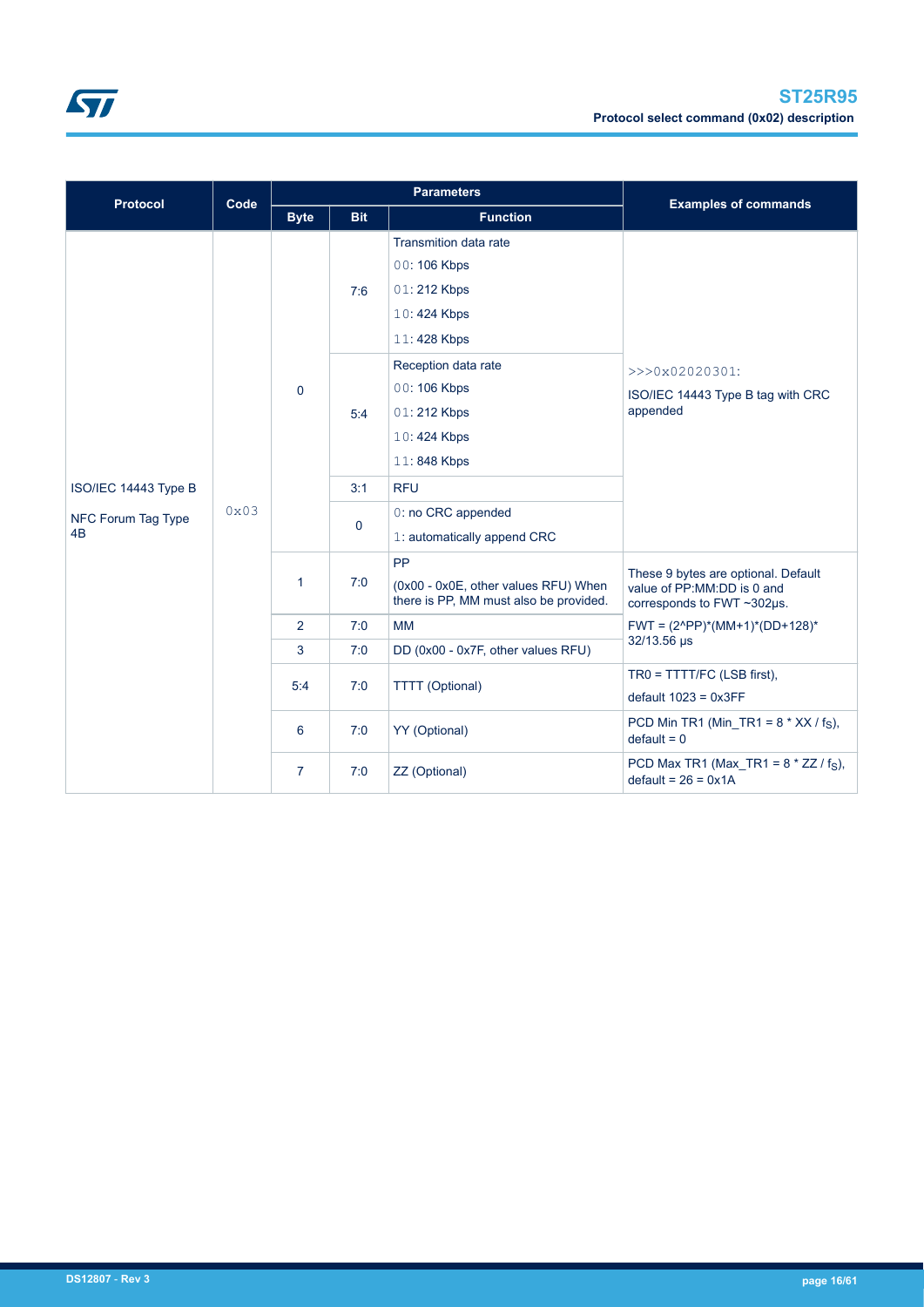

| <b>Protocol</b>                | Code | <b>Parameters</b> |              |                                                                                             | <b>Examples of commands</b>                                                                             |  |
|--------------------------------|------|-------------------|--------------|---------------------------------------------------------------------------------------------|---------------------------------------------------------------------------------------------------------|--|
|                                |      | <b>Byte</b>       | <b>Bit</b>   | <b>Function</b>                                                                             |                                                                                                         |  |
| FeliCa<br>NFC Forum Tag Type 3 | 0x04 |                   | 7:6          | Transmission data rate<br>00:106 Kbps<br>01:212 Kbps<br>10:424 Kbps<br>11: RFU              |                                                                                                         |  |
|                                |      | $\mathbf 0$       | 5:4          | Reception data rate<br>00: RFU<br>01:212 Kbps<br>10:424 Kbps<br>11: RFU                     | >>>0x02020451:<br>FeliCa tag, 212 Kbps transmission and<br>reception rates with CRC appended.           |  |
|                                |      |                   | 3:1          | <b>RFU</b>                                                                                  |                                                                                                         |  |
|                                |      |                   | $\mathbf{0}$ | 0: no CRC appended<br>1: automatically append CRC                                           |                                                                                                         |  |
|                                |      | 1                 | 7:0          | RFU must be set to 0x10                                                                     |                                                                                                         |  |
|                                |      | $\overline{2}$    | 7:0          | <b>PP</b><br>(0x00 - 0x0E, other values RFU) When<br>there is PP, MM must also be provided. | These 2 bytes are optional. The default<br>PP:MM value is 0<br>(corresponds to RWT $\sim$ 302 $\mu$ s). |  |
|                                |      | 3                 | 7:0          | <b>MM</b>                                                                                   | RWT = $(2^{\circ}PP)^*(MM+1)^*4096/13.56 \mu s$                                                         |  |

*Note: The protocol select command for Felica does not contain a DD parameter.*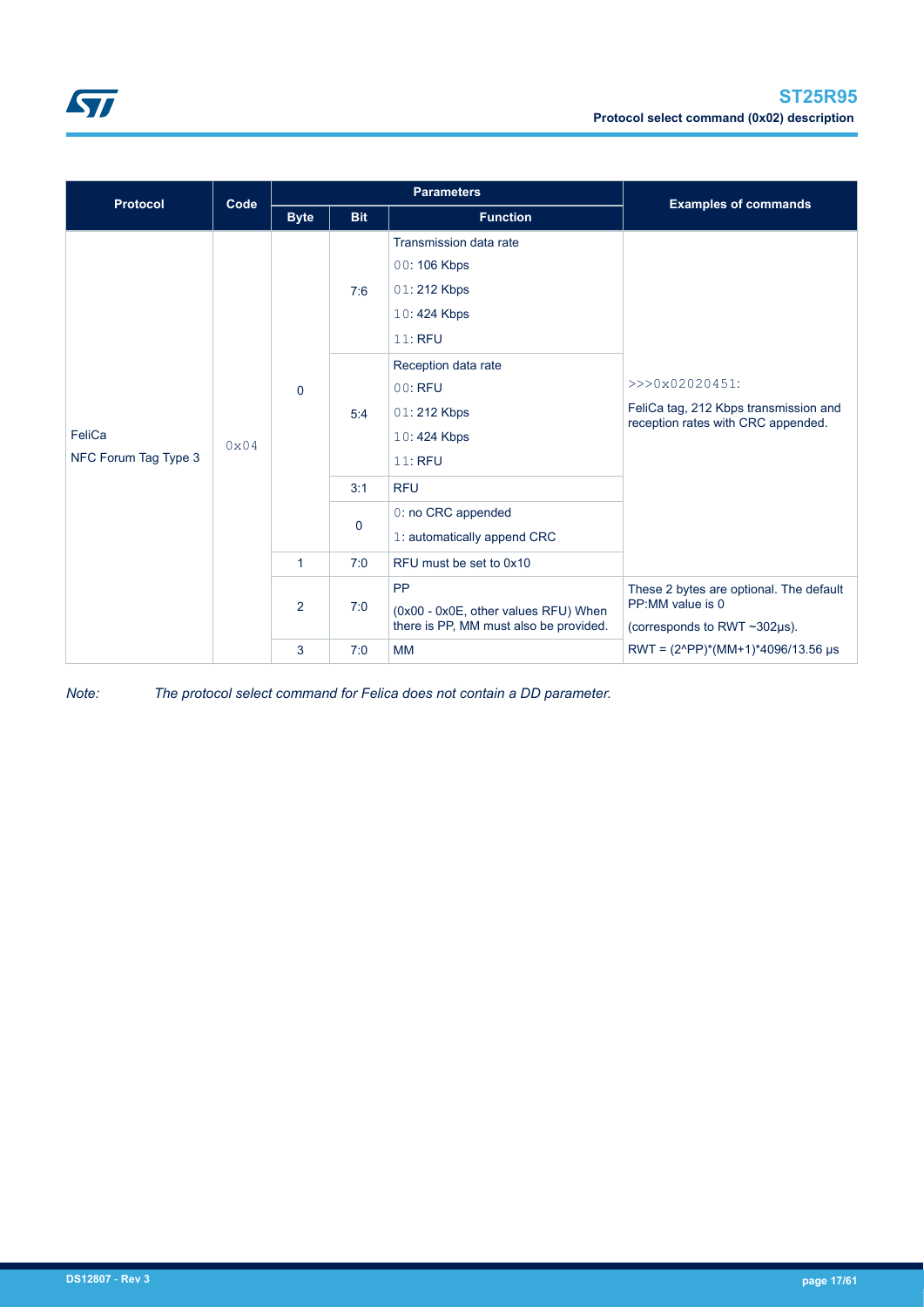<span id="page-17-0"></span>

|                                       |      | <b>Parameters</b> |                               |                                                                        | <b>Examples of commands</b>                                                                                     |             |
|---------------------------------------|------|-------------------|-------------------------------|------------------------------------------------------------------------|-----------------------------------------------------------------------------------------------------------------|-------------|
| <b>Protocol (Card)</b>                | Code | <b>Byte</b>       | <b>Bit</b><br><b>Function</b> |                                                                        | <b>Comments</b>                                                                                                 |             |
| <b>ISO/IEC 14443</b><br>Type A<br>(1) | 0x12 | $\circ$           | 7:6                           | Transmission data rate<br>00:106 Kbps<br>01: RFU<br>10: RFU<br>11: RFU |                                                                                                                 |             |
|                                       |      |                   | 5:4                           | Reception data rate<br>00:106 Kbps<br>01: RFU<br>10: RFU<br>11: RFU    | >>>0x02021208<br><<0x0000<br>Card emulation for ISO/IEC 14443 Type<br>A, Data rate is 106 Kbps for both up- and |             |
|                                       |      |                   |                               | 3                                                                      | 0: Return an error, if no RF field<br>1: Wait for RF field                                                      | down-links. |
|                                       |      |                   | $\overline{2}$                | <b>RFU</b>                                                             |                                                                                                                 |             |
|                                       |      | 1                 |                               | Clock source<br>0:HFO<br>1: Clock recovered from the field             |                                                                                                                 |             |
|                                       |      |                   | $\mathbf 0$                   | <b>RFU</b>                                                             |                                                                                                                 |             |

# **Table 13. List of <Parameters> values for different protocols (card emulation)**

*1. Topaz is not supported in card emulation mode.*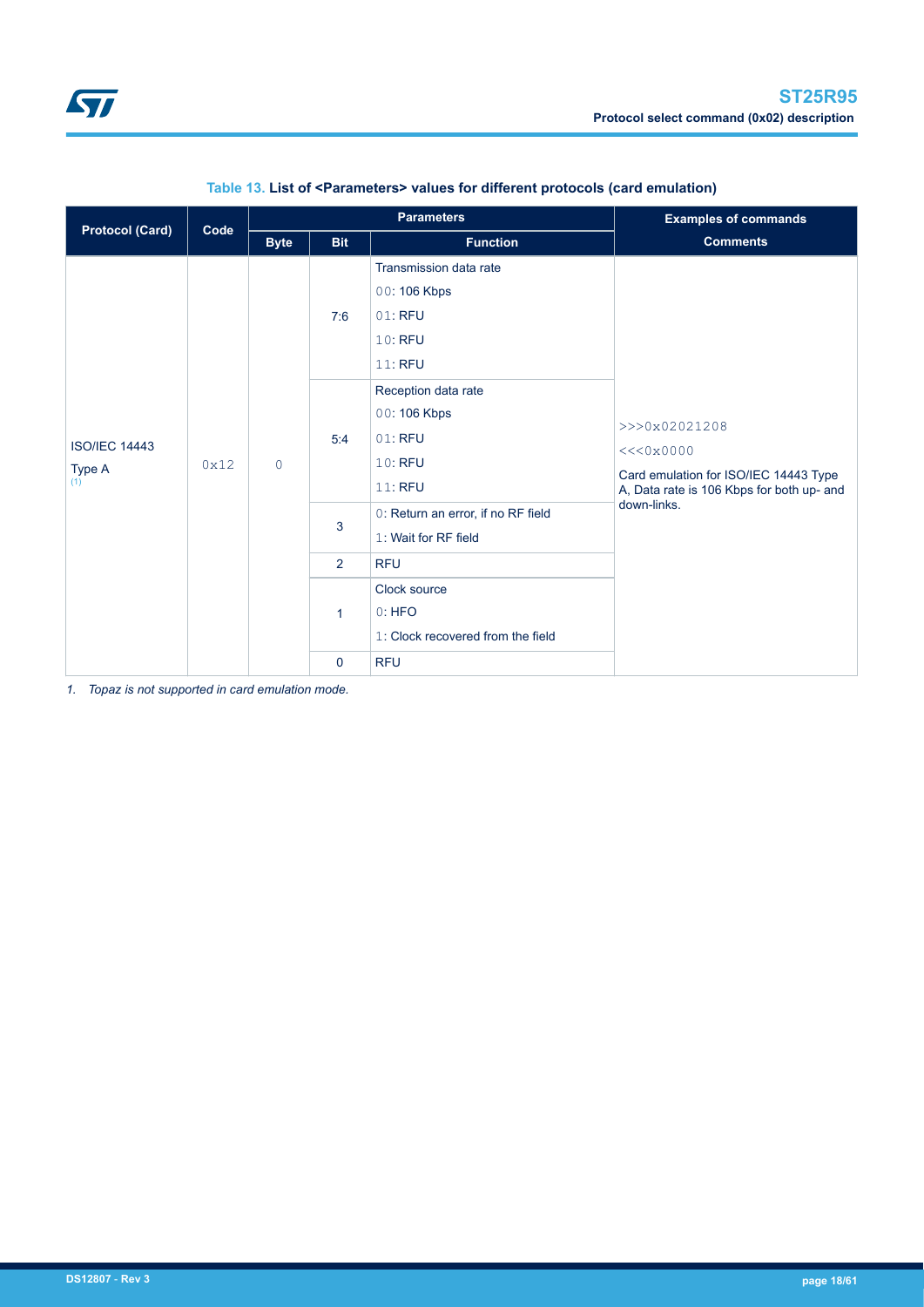<span id="page-18-0"></span>

# **5.5 Pollfield command (0x03) description**

This command can be used to detect the presence/absence of an HF field by monitoring the field detector (FieldDet) flag. It can be used as well to wait for HF field appearance or disappearance until a defined timeout expires. The answer to the PollField command is the value of the FieldDet flag.

| <b>Direction</b>   | <b>Data</b>                                  | <b>Comments</b>                                                                                                                                                                    | <b>Example</b>                                                                                                                                                                                                                                                                                                                                               |  |  |
|--------------------|----------------------------------------------|------------------------------------------------------------------------------------------------------------------------------------------------------------------------------------|--------------------------------------------------------------------------------------------------------------------------------------------------------------------------------------------------------------------------------------------------------------------------------------------------------------------------------------------------------------|--|--|
|                    | 03                                           | Command code                                                                                                                                                                       |                                                                                                                                                                                                                                                                                                                                                              |  |  |
|                    | $<$ Len $>$                                  | Length of data                                                                                                                                                                     |                                                                                                                                                                                                                                                                                                                                                              |  |  |
| Host to<br>ST25R95 | $<$ Flaqs><br>$<$ Presc $>$<br>$<$ Timer $>$ | RF field presence<br>(Optional):<br>01: Wait for RF field<br>appearance<br>00: Wait for RF field<br>disappearance<br>Timer prescaler<br>(Optional)<br>Timer time-out<br>(Optional) | $>>0x0300$ Check if RF Field is ON or OFF<br>$>> 0x0303010$ FFF - Wait for RF Field appearance for<br>(16*256)/13.56 µs<br>Flags, Presc and Timer parameters are optional. They must<br>be specidfied if the application has to wait for RF field appearance<br>or disappearance.<br>The time to wait is $(Present*)$ <sup>*</sup> $(Timer+1)/13.56 \mu s$ . |  |  |
| ST25R95 to         | 0 <sub>0</sub>                               | Result code                                                                                                                                                                        |                                                                                                                                                                                                                                                                                                                                                              |  |  |
| Host               | 0 <sub>0</sub>                               | Length of data                                                                                                                                                                     | $<<0×0000$ No RF field detected                                                                                                                                                                                                                                                                                                                              |  |  |
|                    | 0 <sub>0</sub>                               | Result code                                                                                                                                                                        |                                                                                                                                                                                                                                                                                                                                                              |  |  |
|                    | 01                                           | Length of data                                                                                                                                                                     |                                                                                                                                                                                                                                                                                                                                                              |  |  |
| ST25R95 to<br>Host | $<$ FieldDet $>$                             | $[7:1]:$ RFU<br>$0:$ No field detect<br>1: Field detect                                                                                                                            | <<<0x0000 or 0x000100 (No RF field detected) or<br>$0 \times 000101$ (RF field detected)                                                                                                                                                                                                                                                                     |  |  |
| ST25R95 to         | 82                                           | Error code                                                                                                                                                                         | <<<0x8200 Invalid command length                                                                                                                                                                                                                                                                                                                             |  |  |
| Host               | 0 <sup>0</sup>                               | Length of data                                                                                                                                                                     |                                                                                                                                                                                                                                                                                                                                                              |  |  |

# **Table 14. Pollfield command description**

The result of this command depends on the protocol selected. If a reader mode protocol is selected, the flag FieldDet is set to '1' because the RF field is turned ON by the reader.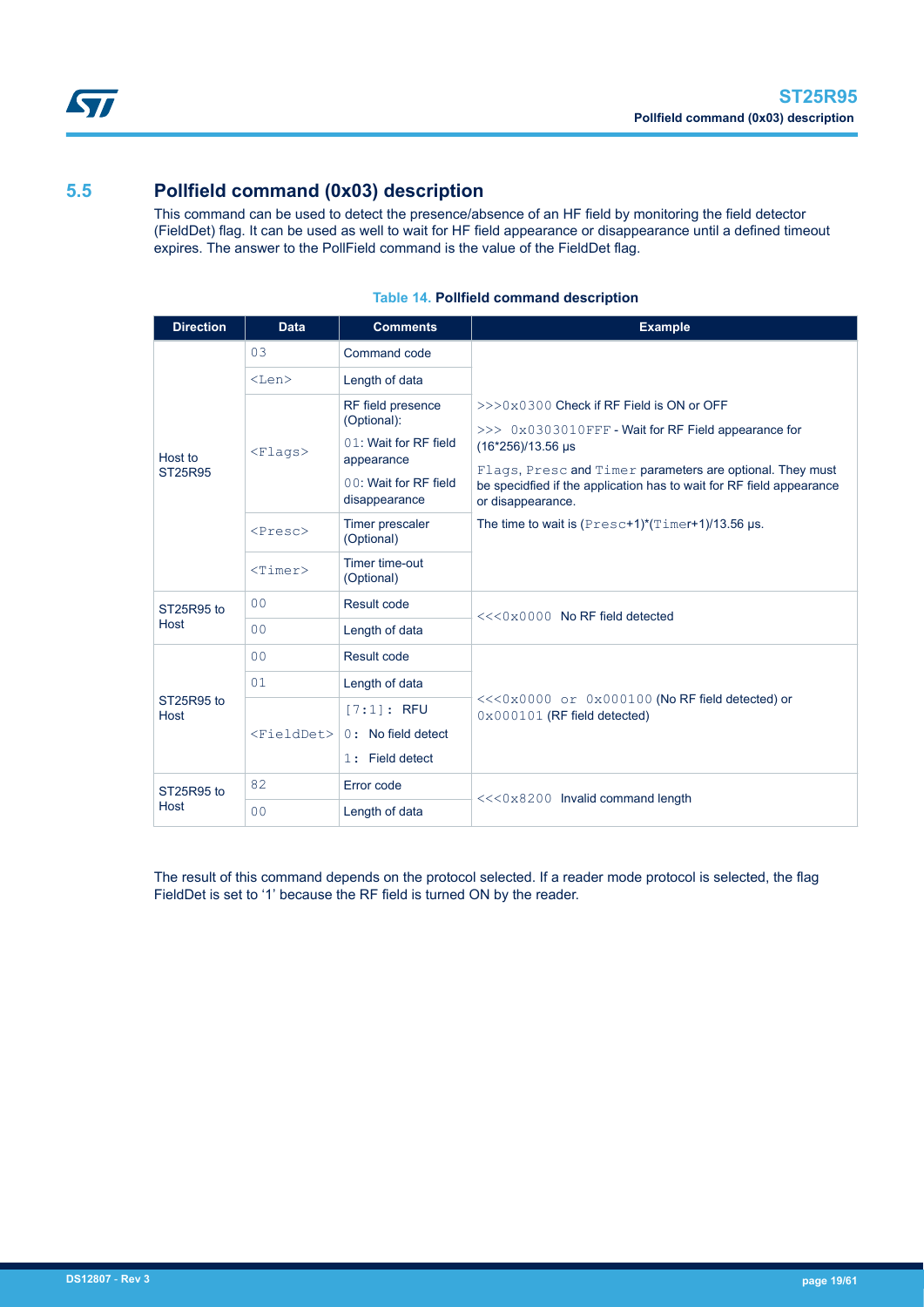<span id="page-19-0"></span>

# **5.6 Send receive (SendRecv) command (0x04) description**

This command sends data to a contactless tag and receives its reply.

Before sending this command, the Host must first send the ProtocolSelect command to select an RF communication protocol.

If the tag response was received and decoded correctly, the  $<$ Data> field can contain additional information which is protocol-specific. This is explained in [Table 16. List of <DATA> send values for the SendRecv command for](#page-20-0) [different protocols.](#page-20-0)

*Note: Before issuing a new SendRecv command, the previous one must be completed (for instance, either when a response from the tag is received or when a timeout error or any other error response is received)*

| <b>Direction</b>          | <b>Data</b>          | <b>Comments</b>                                            | <b>Example</b>                                                                                                  |  |  |  |
|---------------------------|----------------------|------------------------------------------------------------|-----------------------------------------------------------------------------------------------------------------|--|--|--|
|                           | $0 \times 04$        | Command code                                               |                                                                                                                 |  |  |  |
| Host to<br><b>ST25R95</b> | <len></len>          | Length of data                                             | See Table 16 and Table 17 for detailed examples.                                                                |  |  |  |
|                           | $<$ Data $>$         | Data to be sent                                            |                                                                                                                 |  |  |  |
|                           | 0x80                 | Result code                                                |                                                                                                                 |  |  |  |
|                           | $<$ Len $>$          | Length of data                                             | <<<0x800F5077FE01B3000000000071718EBA00                                                                         |  |  |  |
| ST25R95 to<br>Host        | <data></data>        | Data received.<br>Interpretation<br>depends on<br>protocol | The tag response is decoded. This is an example of an ISO/IEC 14443 ATQB<br>response (Answer to Request Type B) |  |  |  |
|                           | 0x90                 | Result code                                                | $<<0x90040x240000$ (exception for 4-bit frames where 'x' represents                                             |  |  |  |
|                           | $<$ Len $>$          | Length of data                                             | ACK or NAK value)<br>$\bullet$<br>90: Result code for "non-integer number of bytes are received"                |  |  |  |
|                           |                      |                                                            | $\bullet$<br>04: total length of data                                                                           |  |  |  |
|                           | ACK or<br><b>NAK</b> |                                                            | 0A or 00: Data 24: "2" means no CRC, "4" means 4 significant bits in<br>$\bullet$<br>Data byte.                 |  |  |  |
| ST25R95 to                |                      | <b>ISO 14443-A</b><br><b>ACK or NAK</b><br>detection       | 00 00: No collision in response<br>$\bullet$                                                                    |  |  |  |
| Host                      |                      |                                                            | <b>Example ACK</b>                                                                                              |  |  |  |
|                           |                      |                                                            | << 0x90040A240000                                                                                               |  |  |  |
|                           |                      |                                                            | <b>Example NAK</b>                                                                                              |  |  |  |
|                           |                      |                                                            | << 0x900400240000                                                                                               |  |  |  |
|                           |                      | 3-byte response<br>flag analysis                           | xx: Error type and number of significant bits in first data byte                                                |  |  |  |
|                           | XX yy zz             |                                                            | yy: First byte collision                                                                                        |  |  |  |
| ST25R95 to                |                      |                                                            | zz: First bit collision $(1)$                                                                                   |  |  |  |
| Host                      |                      |                                                            | X0 + <len> + Data (see Section 4.3 Support of long frames)</len>                                                |  |  |  |
| ST25R95 to                | 0x86                 | Error code                                                 | <<<0x8600 Communication error                                                                                   |  |  |  |
| Host                      | 0x00                 | Length of data                                             |                                                                                                                 |  |  |  |
| ST25R95 to                | 0x87                 | Error code                                                 | $<<0x8700$ Frame wait time out or no tag                                                                        |  |  |  |
| Host                      | 0x00                 | Length of data                                             |                                                                                                                 |  |  |  |
| ST25R95 to                | 0x88                 | Error code                                                 | <<<0x8800 Invalid SOF                                                                                           |  |  |  |
| Host                      | 0x00                 | Length of data                                             |                                                                                                                 |  |  |  |
| ST25R95 to                | 0x89                 | Error code                                                 |                                                                                                                 |  |  |  |
| Host                      | 0x00                 | Length of data                                             | $<<0x8900$ Receive buffer overflow (too many bytes received)                                                    |  |  |  |
|                           |                      |                                                            |                                                                                                                 |  |  |  |

# **Table 15. SendRecv command description**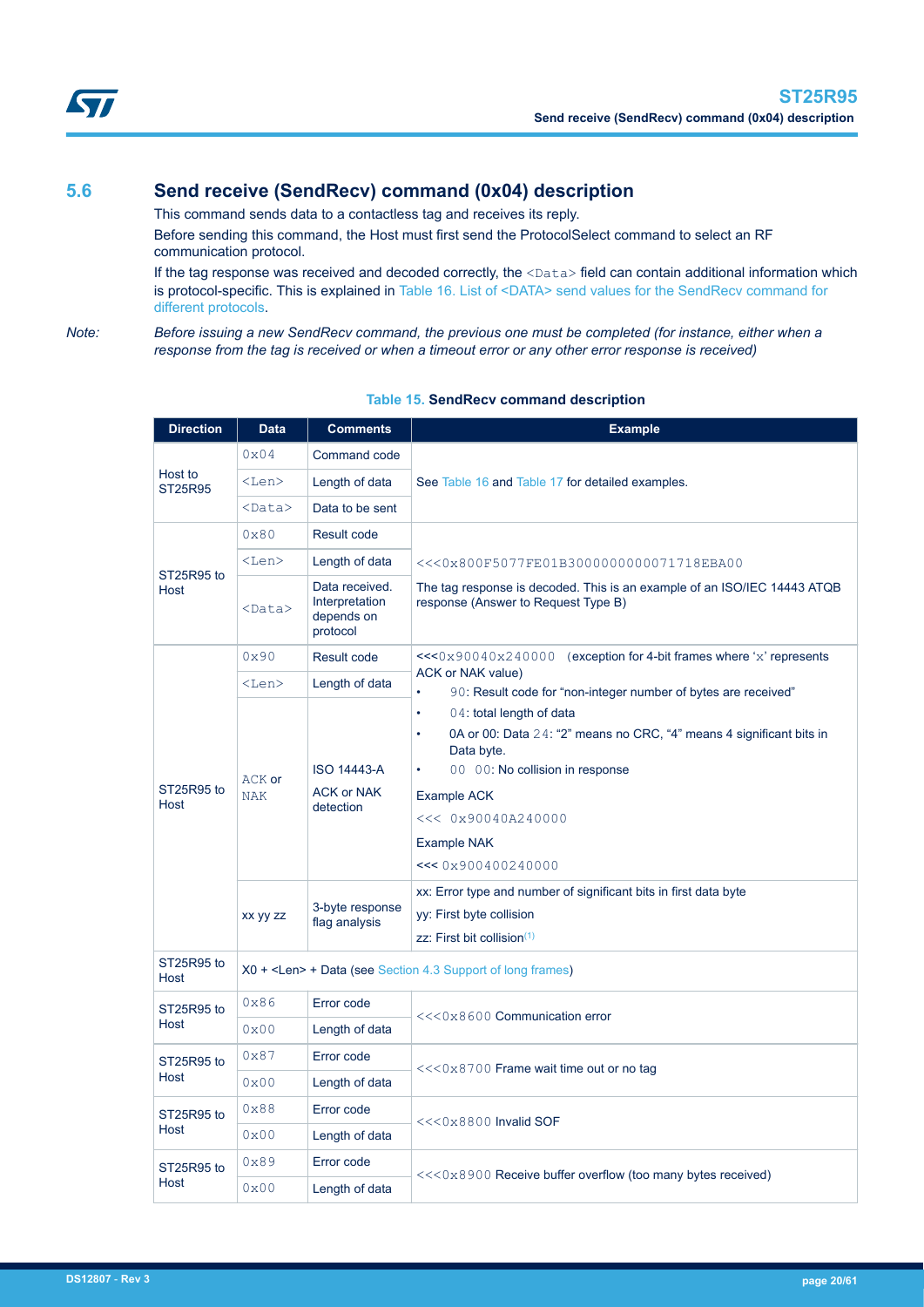<span id="page-20-0"></span>

| <b>Direction</b> | <b>Data</b>   | <b>Comments</b> | <b>Example</b>                                                      |  |
|------------------|---------------|-----------------|---------------------------------------------------------------------|--|
| ST25R95 to       | $0 \times 8A$ | Error code      | $<<0x8A00$ Framing error (start bit = 0, stop bit = 1)              |  |
| Host             | 0x00          | Length of data  |                                                                     |  |
| ST25R95 to       | $0 \times 8B$ | Error code      | $<<0x8B00$ EGT time out (for ISO/IEC 14443-B)                       |  |
| Host             | 0x00          | Length of data  |                                                                     |  |
| ST25R95 to       | $0 \times 8C$ | Error code      | $<<0x8C00$ Invalid length. Used in NFC Forum Tag Type 3, when field |  |
| Host             | 0x00          | Length of data  | Length $\leq$ 3                                                     |  |
| ST25R95 to       | $0 \times 8D$ | Error code      | $<<0x8D00$ CRC error (Used in NFC Forum Tag Type 3 protocol)        |  |
| Host             | $0 \times 00$ | Length of data  |                                                                     |  |
| ST25R95 to       | $0 \times 8E$ | Error code      | $<<0x8E00$ Reception lost without EOF received                      |  |
| Host             | 0x00          | Length of data  |                                                                     |  |

*1. See Table 16 for details.*

Table 16 gives examples of communication between the ST25R95 and a contactless tag. The ST25R95 receives a SendRecv command (>>>  $0 \times 04$ ...) from the host and returns its response to the host (<<<  $0 \times 80$ ...). Table 16 provides more details on the ST25R95 response format.

### **Table 16. List of <DATA> send values for the SendRecv command for different protocols**

| <b>Protocol</b>      | <b>Explanation</b>          | <b>Command example</b> |    |        | <b>Comments</b>                                                                                               |  |
|----------------------|-----------------------------|------------------------|----|--------|---------------------------------------------------------------------------------------------------------------|--|
|                      | Send example                | 04                     | 03 | 022000 | Example of an Inventory command                                                                               |  |
|                      | Command code                |                        |    |        | using different protocol configuration:                                                                       |  |
|                      | Length of entire data field |                        |    |        | Uplink: 100% ASK, 1/4 coding                                                                                  |  |
|                      |                             |                        |    |        | Downlink: High data rate, Single sub-<br>carrier                                                              |  |
| <b>ISO/IEC 15693</b> |                             |                        |    |        | >>> $0 \times 0 403260100$ (Inventory - 1                                                                     |  |
| NFC Forum Tag        |                             |                        |    |        | slot)                                                                                                         |  |
| Type 5               |                             |                        |    |        | <<                                                                                                            |  |
|                      | Data                        |                        |    |        | 0x800D0000CDE0406CD62902E<br>0057900                                                                          |  |
|                      |                             |                        |    |        | If length of data is '0', only the EOF will<br>be sent. This can be used for an anti-<br>collision procedure. |  |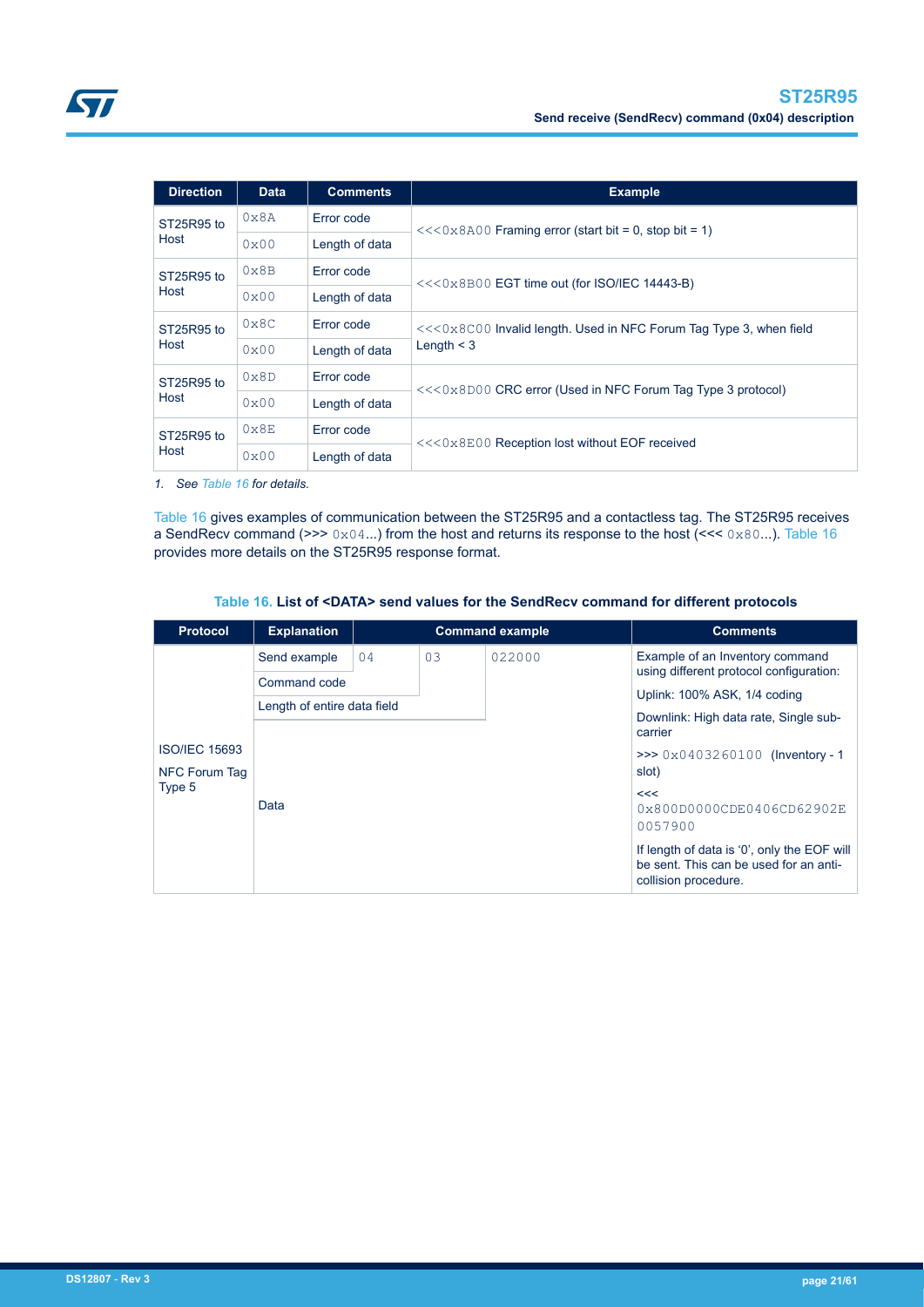| <b>Protocol</b>                                                          | <b>Explanation</b>                                                                                                                                                   | <b>Command example</b> |    |                                                     |                                                                                                                                                                                                                | <b>Comments</b>                                                                                                                    |  |
|--------------------------------------------------------------------------|----------------------------------------------------------------------------------------------------------------------------------------------------------------------|------------------------|----|-----------------------------------------------------|----------------------------------------------------------------------------------------------------------------------------------------------------------------------------------------------------------------|------------------------------------------------------------------------------------------------------------------------------------|--|
|                                                                          | Send example                                                                                                                                                         | 04                     | 07 | 9370800F<br>8C8E                                    | 28                                                                                                                                                                                                             | Example of an NFC Forum Type 2<br>request sequence:                                                                                |  |
|                                                                          | Command code                                                                                                                                                         |                        |    |                                                     |                                                                                                                                                                                                                | $>>$ $0x04022607$ (REQA)                                                                                                           |  |
|                                                                          | Length of entire data field                                                                                                                                          |                        |    |                                                     |                                                                                                                                                                                                                | $<<0x800544002800$ (ATQA)                                                                                                          |  |
|                                                                          | Data                                                                                                                                                                 |                        |    |                                                     |                                                                                                                                                                                                                | $>>0x0403932008$ (Anti-collision<br>CL1)                                                                                           |  |
|                                                                          |                                                                                                                                                                      |                        |    |                                                     |                                                                                                                                                                                                                | <<<0x80088804A8D5F1280000<br>(UID CL1)                                                                                             |  |
|                                                                          |                                                                                                                                                                      |                        |    |                                                     |                                                                                                                                                                                                                | Example of an NFC Forum Type 1<br>(Topaz) request sequence:                                                                        |  |
|                                                                          |                                                                                                                                                                      |                        |    |                                                     |                                                                                                                                                                                                                | $>>$ $0x04022607$ (REQA)                                                                                                           |  |
|                                                                          |                                                                                                                                                                      |                        |    |                                                     |                                                                                                                                                                                                                | <<<0x8005000C280000 (ATQ0<br>ATQ1)                                                                                                 |  |
|                                                                          |                                                                                                                                                                      |                        |    | >>>0x040878000000000000A8<br>(RID)                  |                                                                                                                                                                                                                |                                                                                                                                    |  |
| <b>ISO/IEC 14443</b><br>Type A<br><b>NFC Forum Tag</b><br>Type 4A        | Transmission flags:                                                                                                                                                  |                        |    |                                                     |                                                                                                                                                                                                                | <<<0x800B11486E567A003E45<br>080000 (Header0 Header1 UID0 UID<br>1 UID2 UID3 CRC0 CRC1Signifcant<br>bits indexColbyte IndexColbit) |  |
| <b>NFC Forum Tag</b><br>Type 1 (Topaz)<br><b>NFC Forum Tag</b><br>Type 2 | 7: Topaz send format. Use EOF instead of parity bit and use SOF<br>at beginning of each byte. Pause between bytes and assume 1st<br>byte is 7 bits.<br>6: SplitFrame |                        |    |                                                     | Application SW must specify how<br>many bits to send in the last byte. If<br>flag SplitFrame is set, ST25R95 will<br>expect 8 - < significant bit count> bits<br>in the 1 <sup>st</sup> byte during reception. |                                                                                                                                    |  |
|                                                                          | 5: Append CRC<br>4: Parity Framing mode $(1)$<br>[3:0]: Number of significant bits in last byte                                                                      |                        |    |                                                     | In this case, the first byte received is<br>padded with zeros in lsb to complete<br>the byte, while the last byte received is<br>padded with zeros in msb.                                                     |                                                                                                                                    |  |
|                                                                          |                                                                                                                                                                      |                        |    |                                                     | Example of an anti-collision command<br>response in ISO/IEC 14443 A<br>communication using a Split frame:                                                                                                      |                                                                                                                                    |  |
|                                                                          |                                                                                                                                                                      |                        |    | >>> 0x0403932008 (Anticol)                          |                                                                                                                                                                                                                |                                                                                                                                    |  |
|                                                                          |                                                                                                                                                                      |                        |    |                                                     | <<< 0x800888047B75B7 B80204<br>(Collision Detected B8)                                                                                                                                                         |                                                                                                                                    |  |
|                                                                          |                                                                                                                                                                      |                        |    |                                                     | $\gg$ 0x0406934588040B45<br>(Anticol Split frame request 45)                                                                                                                                                   |                                                                                                                                    |  |
|                                                                          |                                                                                                                                                                      |                        |    | <<< 0x80064074B3 23 0000 (Spilt<br>frame Answer 23) |                                                                                                                                                                                                                |                                                                                                                                    |  |
|                                                                          |                                                                                                                                                                      |                        |    |                                                     | This command is useful for anti-<br>collision.                                                                                                                                                                 |                                                                                                                                    |  |
| <b>ISO/IEC 14443</b>                                                     | Send example                                                                                                                                                         | 04                     | 03 | 050000                                              |                                                                                                                                                                                                                | Example of an NFC Forum Type 4B                                                                                                    |  |
| Type B                                                                   | Command code                                                                                                                                                         |                        |    |                                                     |                                                                                                                                                                                                                | request sequence:<br>$>>0x0403050000$ (REQB)                                                                                       |  |
| <b>NFC Forum Tag</b>                                                     | Length of entire data field                                                                                                                                          |                        |    |                                                     |                                                                                                                                                                                                                |                                                                                                                                    |  |
| Type 4B                                                                  | Data                                                                                                                                                                 |                        |    |                                                     | <<<0x800F5077FE01B3000000<br>000071718EBA00 (ATQB)                                                                                                                                                             |                                                                                                                                    |  |

ST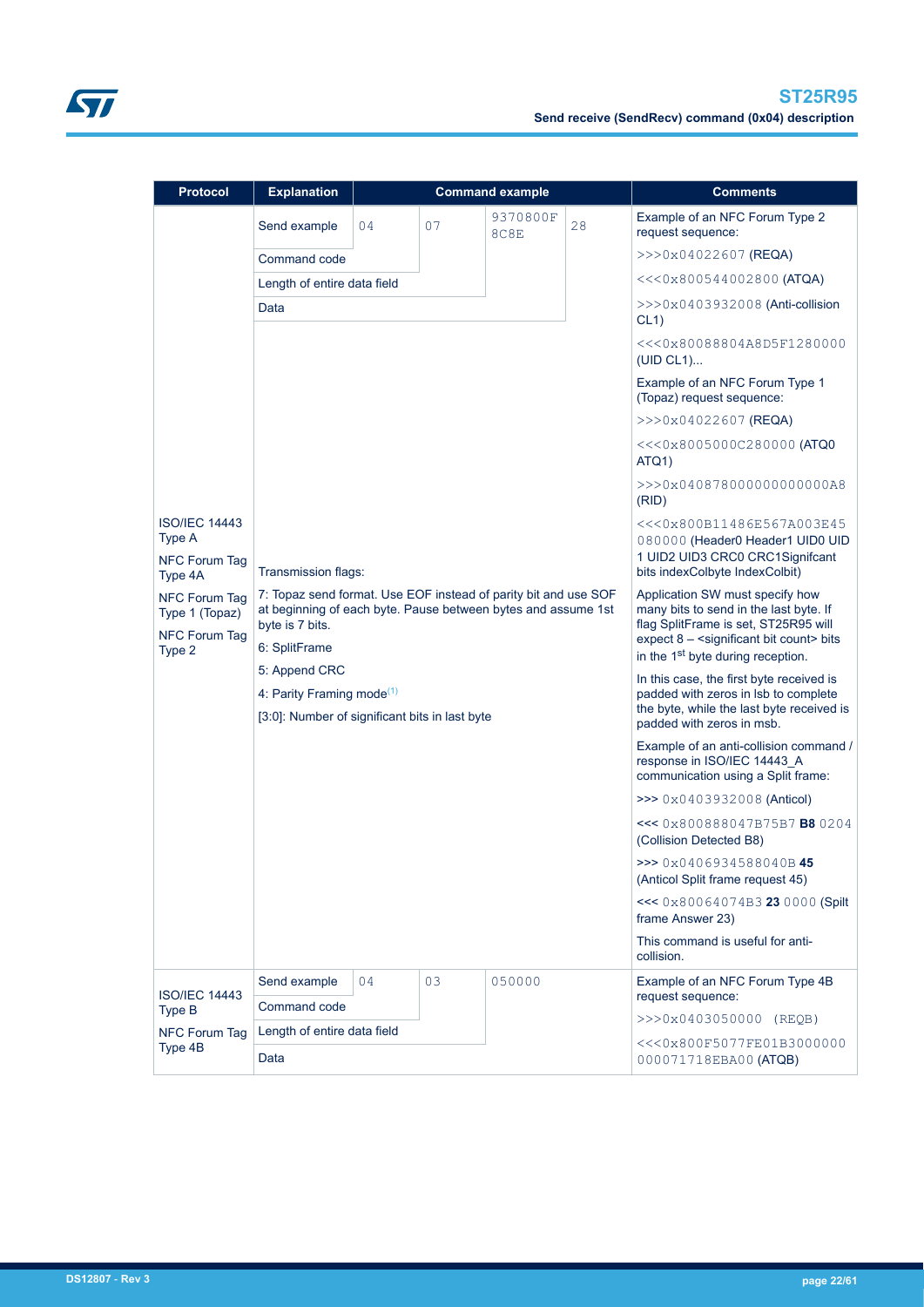<span id="page-22-0"></span>

| <b>Protocol</b>                    | <b>Explanation</b>          |    |    | <b>Command example</b> | <b>Comments</b>                                                  |
|------------------------------------|-----------------------------|----|----|------------------------|------------------------------------------------------------------|
| FeliCa™<br>NFC Forum Tag<br>Type 3 | Send example                | 04 | 05 | 00FFFF0000             | Example of an FeliCa™ / NFC Forum                                |
|                                    | Command code                |    |    |                        | Type 3 request sequence:                                         |
|                                    | Length of entire data field |    |    |                        | >>>0x040500FFFF0000<br>(SENSF REQ)                               |
|                                    | Data                        |    |    |                        | <<<0x801201010102148E0DB4<br>13100B4B428485D0FF00<br>(SENSF RES) |

*1. If parity framing mode is used (Bit 4 of transmission flag byte is set to '1'), then the parity bit must be coded inside the data for each byte to be sent using the send/receive command in transmit mode, and is not decoded by the ST25R95 in receive mode. In Receive mode, each data byte is accompanied by an additional byte which encodes the parity: <data byte> <parity byte> <data byte > . Examples of data received by send / receive in Parity Framing mode:*

*• 80 05 32 80 34 00 00*

*meaning: if the ST25R95 received 2 data bytes:*

- *0x32 with parity = '1' (0x80) and 0x34 with parity = '0' (0x0) in parity framing mode.*
- *The parity framing mode is compatible with MIFARE® classic requirements. However, access to authenticated state must be supported by the external secure host which embeds the MIFARE® classic library.*

#### **Figure 11. Data transfer (in both command and response) when Parity Framing mode is enabled**

| <b>Bytes</b><br>sent or |                          | <br>2nd CRC  | P0000000    |
|-------------------------|--------------------------|--------------|-------------|
| received                | Data Byte<br>Parity Byte | 2nd CRC Byte | Parity Byte |

#### Table 17. List of <Data> response values for the SendRecv command for different protocols

| <b>Protocol</b>      | <b>Explanation</b>               |    |                            |            | <b>Response example</b> |                | <b>Comments</b>                                       |
|----------------------|----------------------------------|----|----------------------------|------------|-------------------------|----------------|-------------------------------------------------------|
|                      | Response<br>example              | 80 | 08                         | 0000000000 | <b>77CF</b>             | 0 <sub>0</sub> |                                                       |
|                      | Result code                      |    | This is a response to Read |            |                         |                |                                                       |
| <b>ISO/IEC 15693</b> | Length of entire data field      |    |                            |            |                         |                | Single Block command for<br>ISO/IEC 15693 TAG, Actual |
| NFC Forum Tag        | Data received from tag           |    |                            |            |                         |                | TAG response is                                       |
| Type 5               | Original (received) value of CRC |    |                            |            |                         |                | <<<0x000000000077CF,<br>other fields are added by the |
|                      | $[7:2]$ : RFU                    |    |                            |            |                         | ST25R95.       |                                                       |
|                      | 1: CRC error if set              |    |                            |            |                         |                |                                                       |
|                      | 0: Collision is detected if set  |    |                            |            |                         |                |                                                       |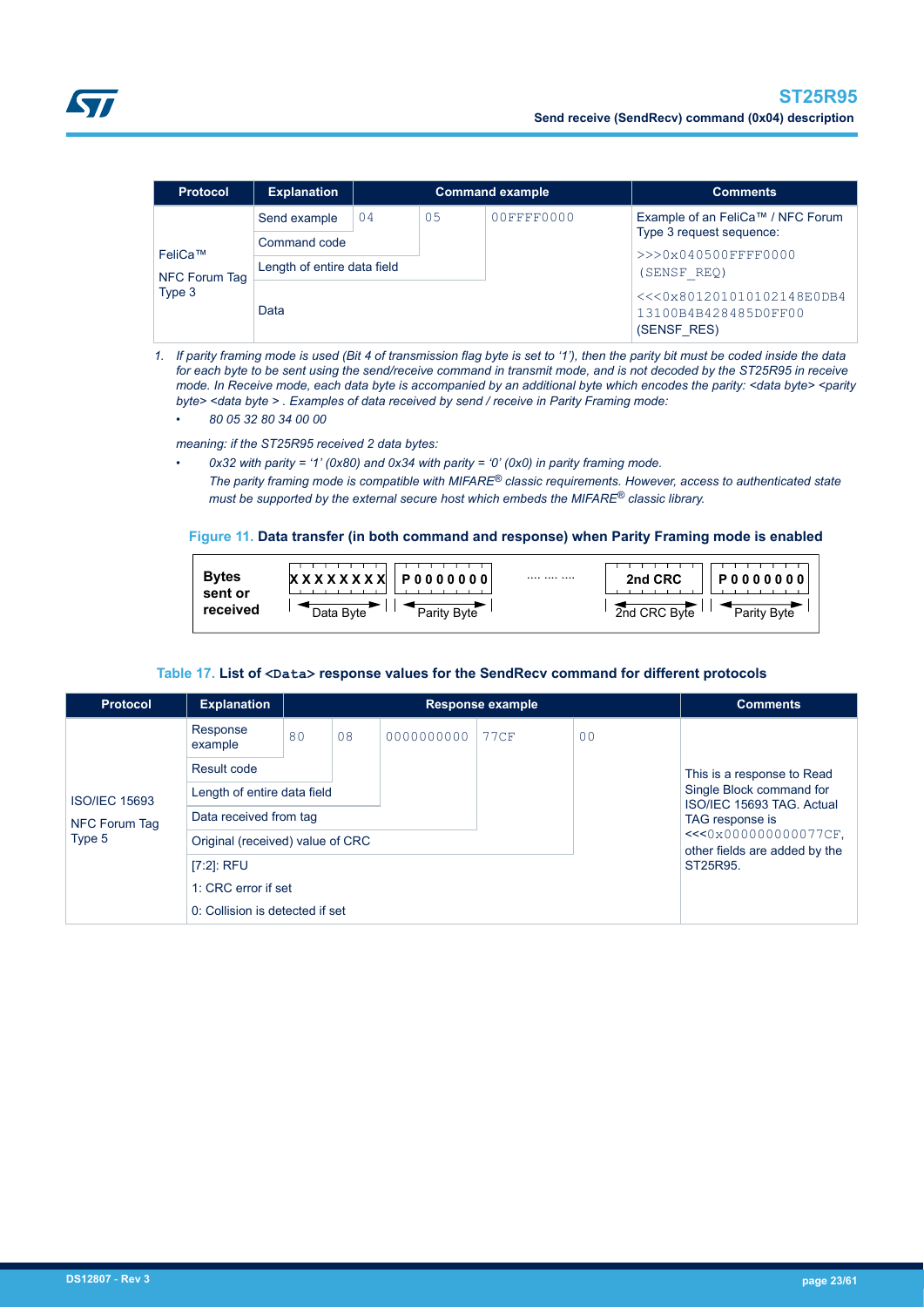<span id="page-23-0"></span>

| <b>Protocol</b>                | <b>Explanation</b>                                                 |                              |                                                                  |                                                            | <b>Response example</b> |                |                |                | <b>Comments</b>                                                      |  |
|--------------------------------|--------------------------------------------------------------------|------------------------------|------------------------------------------------------------------|------------------------------------------------------------|-------------------------|----------------|----------------|----------------|----------------------------------------------------------------------|--|
|                                | Response<br>example                                                | 80 or<br>90(1)               | 09                                                               | 80B30B8DB500                                               |                         | 0 <sub>0</sub> | 0 <sub>0</sub> | 0 <sub>0</sub> | ISO/IEC 14443-A is bit<br>oriented protocol, so we can               |  |
|                                | Result code                                                        |                              |                                                                  |                                                            |                         |                |                |                | receive non-integer amount of<br>bytes. Number of significant        |  |
| <b>ISO/IEC 14443</b>           | Length of entire data field                                        |                              |                                                                  |                                                            |                         |                |                |                | bits in the 1 <sup>st</sup> byte is the same                         |  |
| Type A                         |                                                                    |                              |                                                                  | Data received from TAG (including CRC if present)          |                         |                |                |                | as indicated in the command<br>sent.                                 |  |
| NFC Forum Tag<br>Type 4A       | 7: Collision is detected                                           |                              |                                                                  |                                                            |                         |                |                |                | To calculate a position of a                                         |  |
| <b>NFC Forum Tag</b>           | 6: RFU                                                             |                              |                                                                  |                                                            |                         |                |                |                | collision, application has to<br>take index of byte first. Index     |  |
| Type 1                         | 5: CRC error                                                       |                              |                                                                  |                                                            |                         |                |                |                | of bit indicates a position                                          |  |
| (Topaz)                        | 4: Parity error                                                    |                              | inside this byte. Note that both<br>indexes start from 0 and bit |                                                            |                         |                |                |                |                                                                      |  |
| <b>NFC Forum Tag</b><br>Type 2 | [3:0]: Shows how many significant bits are there in the first byte | index can be 8, meaning that |                                                                  |                                                            |                         |                |                |                |                                                                      |  |
|                                |                                                                    |                              |                                                                  | 7:0: Index of the first byte where collision is detected   |                         |                |                |                | collision affected parity.                                           |  |
|                                | $[7:4]$ : RFU                                                      |                              |                                                                  |                                                            |                         |                |                |                | Note that collision information<br>is only valid when bit 'Collision |  |
|                                | [3:0]: Index of the first bit where collision is detected          |                              |                                                                  | is detected' is set $(2)$ .                                |                         |                |                |                |                                                                      |  |
|                                | Response<br>example                                                | 80                           | 0F                                                               | 5092036A8D<br>0 <sub>0</sub><br>0000000000<br>3411<br>7171 |                         |                |                |                |                                                                      |  |
|                                | Result code                                                        |                              |                                                                  |                                                            |                         |                |                |                |                                                                      |  |
| <b>ISO/IEC 14443</b><br>Type B |                                                                    | Length of entire data field  |                                                                  |                                                            |                         |                |                |                |                                                                      |  |
| <b>NFC Forum Tag</b>           | Data received from tag                                             |                              |                                                                  |                                                            |                         |                |                |                |                                                                      |  |
| Type 4B                        | Original (received) value of CRC                                   |                              |                                                                  |                                                            |                         |                |                |                |                                                                      |  |
|                                | $[7:2]$ : RFU                                                      |                              |                                                                  |                                                            |                         |                |                |                |                                                                      |  |
|                                | 1: CRC error if set                                                |                              |                                                                  |                                                            |                         |                |                |                |                                                                      |  |
|                                | $0:$ RFU                                                           |                              |                                                                  |                                                            |                         |                |                |                |                                                                      |  |
|                                | Response<br>example                                                | 80                           | 12                                                               | 01010105017B093FF                                          |                         |                |                | 0 <sub>0</sub> |                                                                      |  |
|                                | Result code                                                        |                              |                                                                  |                                                            |                         |                |                |                |                                                                      |  |
| FeliCa™                        | Length of entire data field                                        |                              |                                                                  | <<<0x801201010105017                                       |                         |                |                |                |                                                                      |  |
| NFC Forum Tag<br>Type 3        | Data received from tag (not including CRC)                         |                              |                                                                  |                                                            |                         |                |                |                | B06941004014B024F499<br>3FF00                                        |  |
|                                | $[7:2]$ : RFU                                                      |                              |                                                                  |                                                            |                         |                |                |                |                                                                      |  |
|                                | 1: CRC error if set                                                |                              |                                                                  |                                                            |                         |                |                |                |                                                                      |  |
|                                | $0:$ RFU                                                           |                              |                                                                  |                                                            |                         |                |                |                |                                                                      |  |

*1. Result code 90: Response is decoded but number of byte is not an integer.*

*2. The collision information is only present for ISO14443A protocol with a bit rate of 106 kbps for transmission and reception. When other protocols or bit rates are selected, the two additional bytes are not transmitted.*

> If Parity Framing mode is used, the parity bit stays unchanged. On transmission, it is not encoded and on reception it is not decoded. The length of Data must be even. Each data byte is accompanied by an additional byte which encodes the parity:

<DataByte>, <Parity>, <DataByte>, <Parity> …

### **Table 18. Structure of Parity byte**

| <b>Bit</b> | <b>Description</b>      |
|------------|-------------------------|
|            | Parity bit              |
| [6:0]      | Reserved for future use |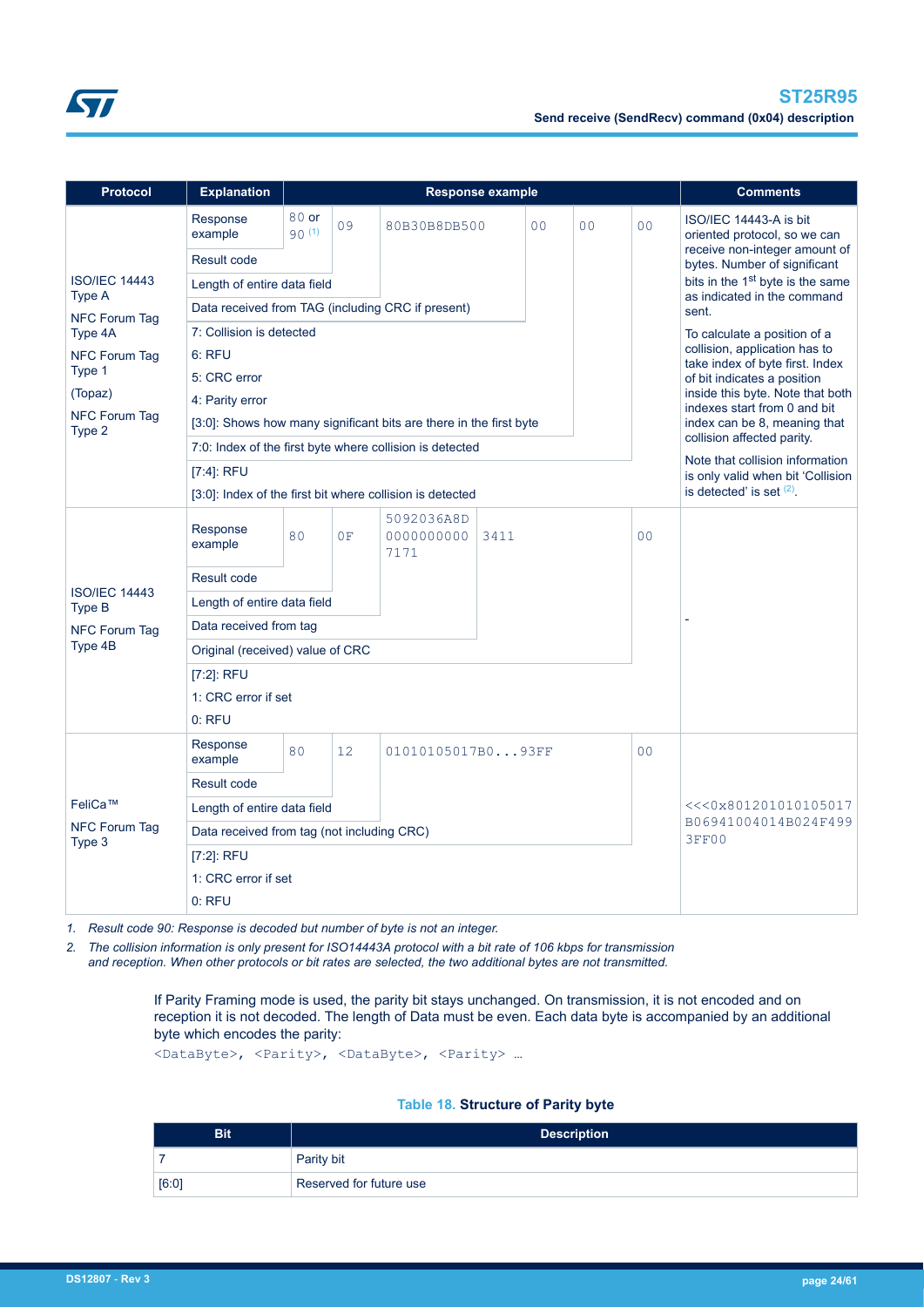<span id="page-24-0"></span>

On reception, bits [6:0] of the parity byte are zeroes; on transmission, bits [6:0] are ignored.

# **5.7 Listen command (0x05) description**

In card emulation mode, this command waits for a command from an external reader. Before sending this command, the application must select a protocol.

| <b>Direction</b> | <b>Data</b>                   | <b>Comments</b> | <b>Example</b>                                                                                                                              |  |  |  |  |  |
|------------------|-------------------------------|-----------------|---------------------------------------------------------------------------------------------------------------------------------------------|--|--|--|--|--|
| Host to ST25R95  | 0.5                           | Command code    | $0 \times 0500$ : Enters a Listening mode where the ST25R95 waits for a command from an external                                            |  |  |  |  |  |
|                  | 00                            | Length of data  | reader.                                                                                                                                     |  |  |  |  |  |
| ST25R95 to Host  | 0 <sub>0</sub><br>Result code |                 | $0 \times 0000$ : No error. Confirmation that ST25R95 now is in Listening mode.                                                             |  |  |  |  |  |
|                  | 00                            | Length of data  |                                                                                                                                             |  |  |  |  |  |
| ST25R95 to Host  | 82                            | Error code      | $0 \times 8200$ : Invalid command length                                                                                                    |  |  |  |  |  |
|                  | 00                            | Length of data  |                                                                                                                                             |  |  |  |  |  |
|                  | 83                            | Error code      | $0 \times 8300$ : Invalid protocol or protocol is not supported. For example, application selects protocol                                  |  |  |  |  |  |
| ST25R95 to Host  | 00                            | Length of data  | ISO/IEC 15693 using command select protocol and then executes the Listen command. ISO/IEC<br>15693 is not supported in card emulation mode. |  |  |  |  |  |
| ST25R95 to Host  | 8F                            | Error code      | $0 \times 8$ F00; No field. Command cannot be executed because there is no external field.                                                  |  |  |  |  |  |
|                  | 0 <sup>0</sup>                | Length of data  |                                                                                                                                             |  |  |  |  |  |

# **Table 19. Listen command description**

After reception of the Listen command and the return of a 'No error' confirmation, the ST25R95 enters Listening mode. The host controller has to use SPI Poll mode or  $\overline{\text{IRQ\_OUT}}$  pin to detect when a receive frame is available in the ST25R95 buffer. The ST25R95 will exit Listening mode as soon it receives the Echo command (0x55) from the Host Controller (MCU) or a command from an external reader (not including commands supported by the AC filter command listed in [Table 41. Commands to which the device is able to react\)](#page-41-0).

In all cases, the ST25R95 will send data or an error code to the Host controller (MCU).

If no command from an external reader has been received, then the Echo command (0x55) must be used to exit the Listening mode prior to sending a new command to the ST25R95. In response to the Echo command, the ST25R95 sends 0x55 + 0x8500 (error code of the Listening state cancelled by the MCU).

Possible return codes are listed in [Table 20. Response codes from the ST25R95 in Listening modeST25R95.](#page-25-0)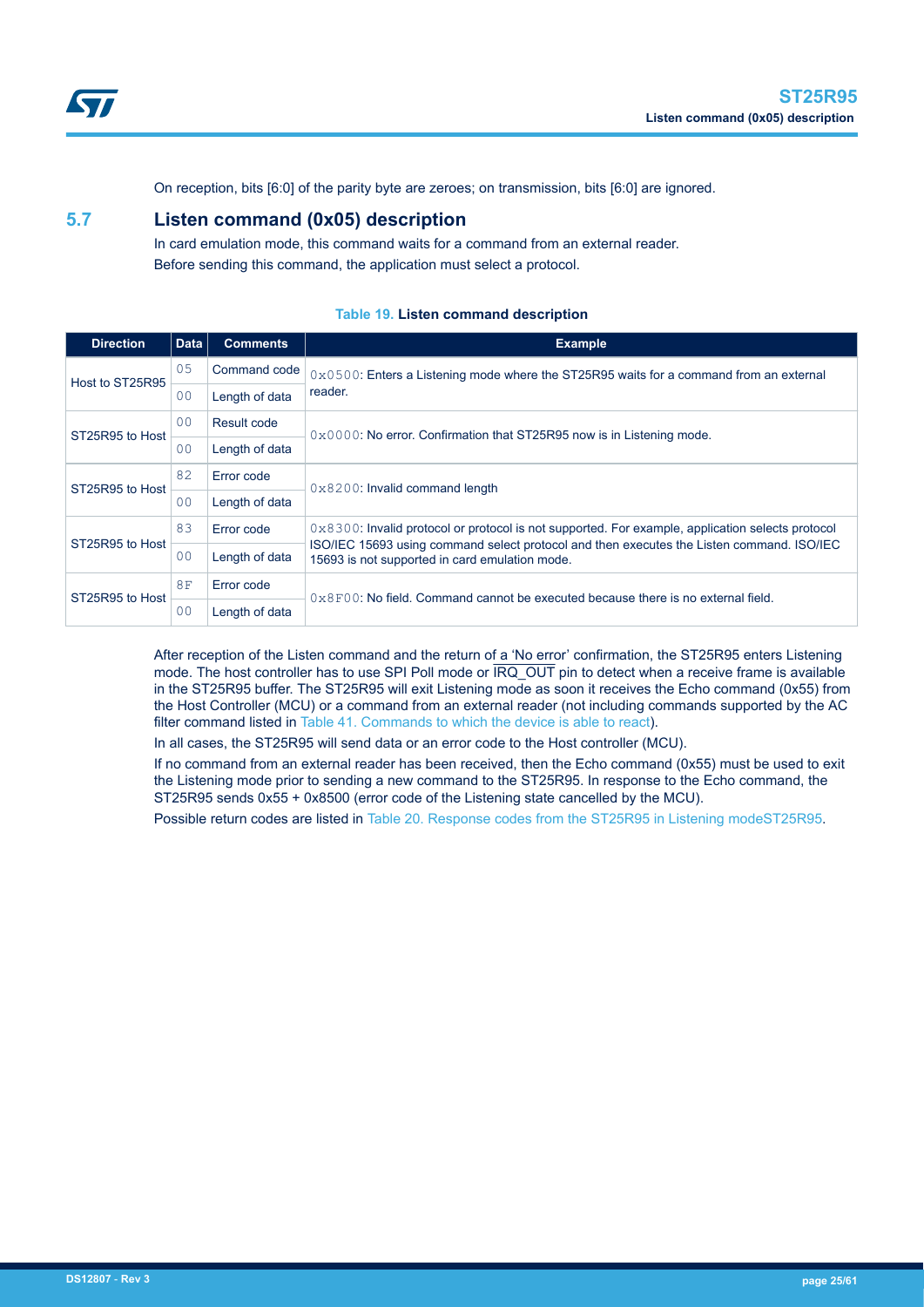<span id="page-25-0"></span>

| <b>Direction</b> | <b>Data</b>    | <b>Comments</b>                                         | <b>Example</b>                                                                 |  |  |  |  |
|------------------|----------------|---------------------------------------------------------|--------------------------------------------------------------------------------|--|--|--|--|
|                  | 80             | Result code                                             |                                                                                |  |  |  |  |
|                  | $<$ Len $>$    | Length of data                                          | <<0x80022627<br>The frame from the reader is decoded. This is an example of an |  |  |  |  |
| ST25R95 to Host  | $<$ Data $>$   | Data received.<br>Interpretation depends<br>on protocol | ISO/IEC 14443 Type A frame (REQA) received in card emulation<br>mode.          |  |  |  |  |
| ST25R95 to Host  | 85             | Error code                                              |                                                                                |  |  |  |  |
|                  | 0 <sub>0</sub> | Length of data                                          | $<<0x8500$ Listening mode was cancelled by the application                     |  |  |  |  |
| ST25R95 to Host  | 86             | Error code                                              | <<<0x8600 Communication error                                                  |  |  |  |  |
|                  | 0 <sup>0</sup> | Length of data                                          |                                                                                |  |  |  |  |
| ST25R95 to Host  | 88             | Error code                                              | $<<0×8800$ Invalid SOF                                                         |  |  |  |  |
|                  | 0 <sub>0</sub> | Length of data                                          |                                                                                |  |  |  |  |
| ST25R95 to Host  | 89             | Error code                                              | $<<0x8900$ Receive buffer overflow (too many bytes received)                   |  |  |  |  |
|                  | 0 <sub>0</sub> | Length of data                                          |                                                                                |  |  |  |  |
| ST25R95 to Host  | 8A             | Error code                                              | <<<0x8A00 Framing error (start bit=0, stop bit=1)                              |  |  |  |  |
|                  | 0 <sub>0</sub> | Length of data                                          |                                                                                |  |  |  |  |
| ST25R95 to Host  | 8B             | Error code                                              | $<<0x8B00$ EGT time out (for ISO/IEC 14443B)                                   |  |  |  |  |
|                  | 0 <sup>0</sup> | Length of data                                          |                                                                                |  |  |  |  |
| ST25R95 to Host  | 8 <sub>D</sub> | Error code                                              | <<<0x8D00 CRC error (Used in NFC Forum Tag Type 3 protocol)                    |  |  |  |  |
|                  | 0 <sup>0</sup> | Length of data                                          |                                                                                |  |  |  |  |
| ST25R95 - Host   | <b>8E</b>      | Error code                                              |                                                                                |  |  |  |  |
|                  | 0 <sub>0</sub> | Length of data                                          | <<<0x8E00 Reception lost without EOF received                                  |  |  |  |  |

|  |  | Table 20. Response codes from the ST25R95 in Listening modeST25R95 |  |
|--|--|--------------------------------------------------------------------|--|
|--|--|--------------------------------------------------------------------|--|

If the request from the Reader was received and decoded correctly, the ST25R95 will send data back to the Host (card emulation application). This is explained in Table 21.

| <b>Protocol</b>         | <b>Explanation</b>                           | <b>Response example</b> |    |              |                |      |    |            | <b>Comments</b>         |  |
|-------------------------|----------------------------------------------|-------------------------|----|--------------|----------------|------|----|------------|-------------------------|--|
|                         | Request example                              | 80                      | 0A | 9370800F8C8E | 8 <sub>D</sub> | 4E01 | 08 |            |                         |  |
|                         | Result code                                  |                         |    |              |                |      |    |            |                         |  |
|                         | Length of entire data field                  |                         |    |              |                |      |    |            |                         |  |
|                         | Data received from reader                    |                         |    |              |                |      |    |            |                         |  |
|                         | Received value of BCC (if any)               |                         |    |              |                |      |    |            | <<<0x80 0A 9370800F8C8E |  |
| ISO/IEC-14443 Type<br>A | Received value of CRC (if any)               |                         |    |              |                |      |    | 8D 4E01 08 |                         |  |
|                         | $7:$ RFU                                     |                         |    |              |                |      |    |            |                         |  |
|                         | $6:$ RFU                                     |                         |    |              |                |      |    |            |                         |  |
|                         | 5: CRC error                                 |                         |    |              |                |      |    |            |                         |  |
|                         | 4: Parity error                              |                         |    |              |                |      |    |            |                         |  |
|                         | 3:0: number of significant bits in last byte |                         |    |              |                |      |    |            |                         |  |

# **Table 21. Data format sent to the Host in Listening mode**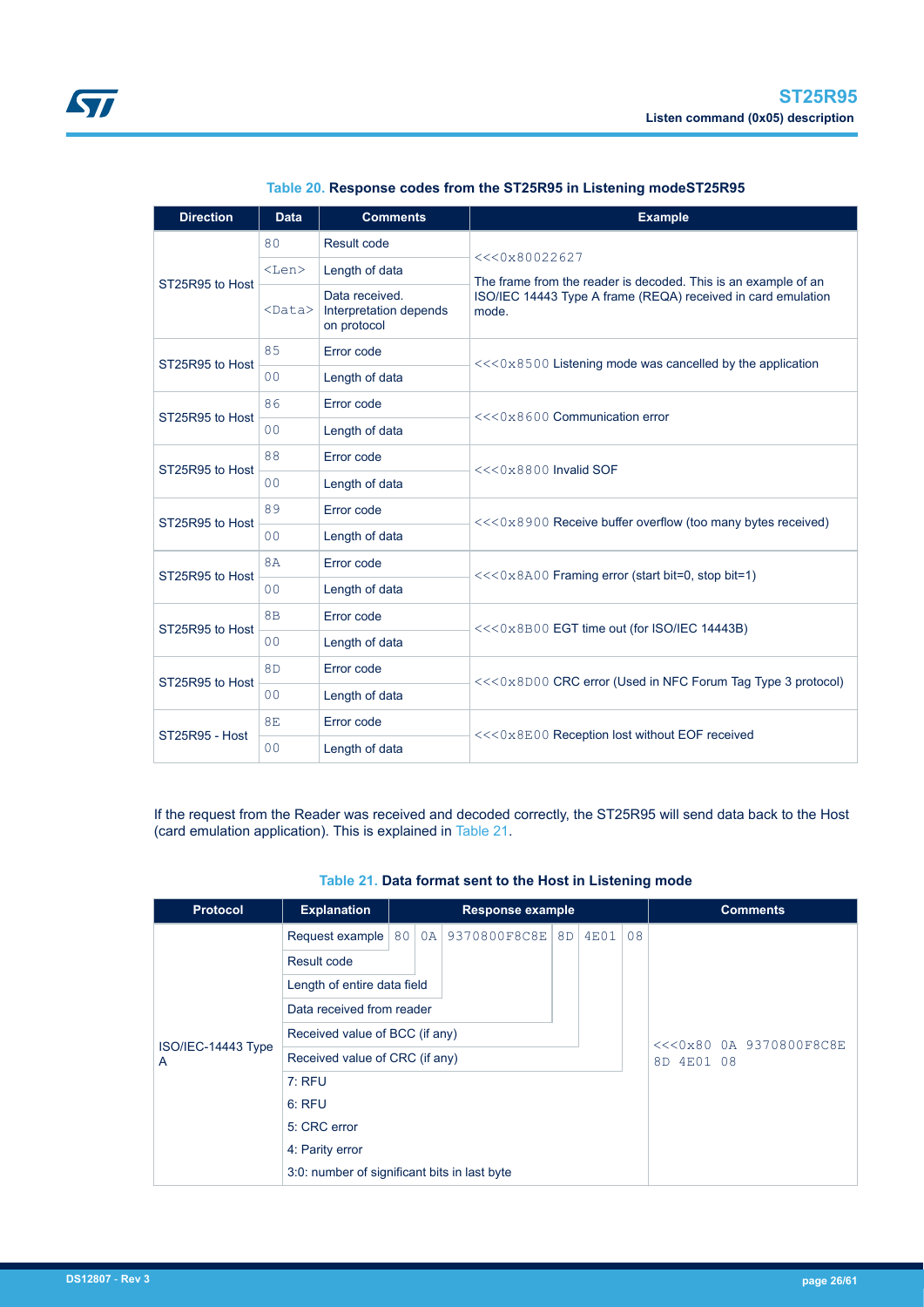# <span id="page-26-0"></span>**5.8 Send command (0x06) description**

This command immediately sends data to the reader using the Load Modulation method without waiting for a reply.

Before sending this command, the application must select a communication protocol.

| <b>Direction</b> | <b>Data</b>    | <b>Comments</b>                             | <b>Example</b>                                                    |  |  |  |  |  |
|------------------|----------------|---------------------------------------------|-------------------------------------------------------------------|--|--|--|--|--|
| Host to ST25R95  | 06             | Command code                                |                                                                   |  |  |  |  |  |
|                  | $<$ Len $>$    | Length of data                              | $>>0x0x0603040008$ : Response in ISO/IEC 14443 type A card        |  |  |  |  |  |
|                  | $<$ Data $>$   | Data and additional<br>parameter to be sent | emulation                                                         |  |  |  |  |  |
| ST25R95 to Host  | 0 <sup>0</sup> | Result code                                 | <<0x0000                                                          |  |  |  |  |  |
|                  | 0 <sup>0</sup> | Length of data                              | Data was successfully sent                                        |  |  |  |  |  |
| ST25R95 to Host  | 82             | Error code                                  | $<<0x8200$ Invalid length (for example, Length=0 where it is not  |  |  |  |  |  |
|                  | 00             | Length of data                              | possible)                                                         |  |  |  |  |  |
| ST25R95 to Host  | 83             | Error code                                  | <<<0x8300 Invalid protocol previously selected by Select Protocol |  |  |  |  |  |
|                  | 0 <sub>0</sub> | Length of data                              | command                                                           |  |  |  |  |  |

# **Table 22. Send command description**

# **Table 23. Format of data to be sent using Send command**

| Protocol             | <b>Explanation</b>                            |    |    | <b>Response example</b> |    | <b>Comments</b> |
|----------------------|-----------------------------------------------|----|----|-------------------------|----|-----------------|
|                      | Send example                                  | 06 | 03 | 0400                    | 08 |                 |
|                      | Command code                                  |    |    |                         |    |                 |
|                      | Length of entire data field                   |    |    |                         |    |                 |
| <b>ISO/IEC-14443</b> | Data                                          |    |    |                         |    |                 |
| Type A               | Parameter:                                    |    |    | >>>0x0603040008         |    |                 |
|                      | 7:6: RFU                                      |    |    |                         |    |                 |
|                      | 5: Append CRC                                 |    |    |                         |    |                 |
|                      | 4:RFU                                         |    |    |                         |    |                 |
|                      | 3:0: Number of significant bits in first byte |    |    |                         |    |                 |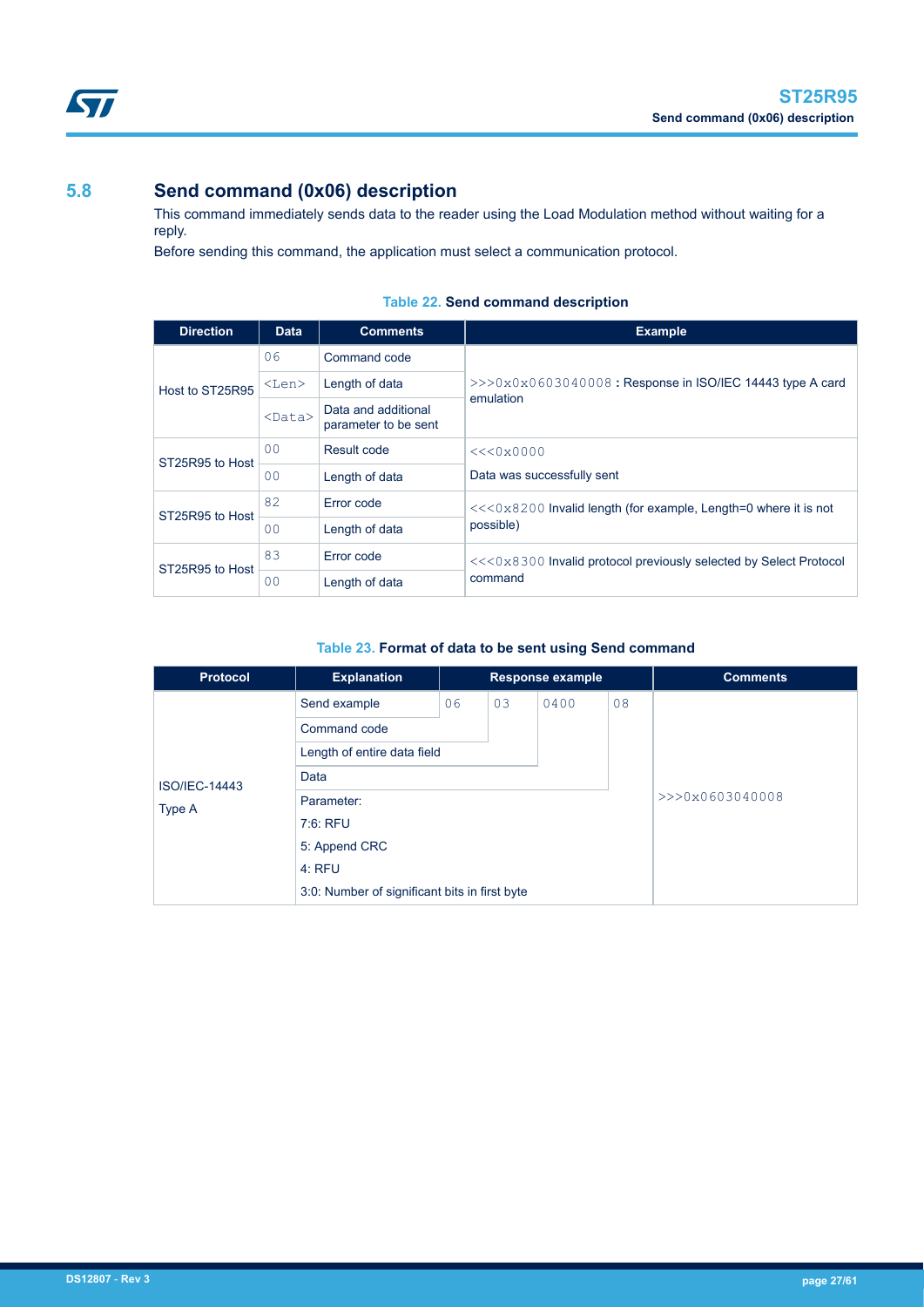<span id="page-27-0"></span>

# **5.9 Idle command (0x07) description**

This command switches the ST25R95 into low consumption mode and defines the way to return to Ready state. The Result code contains the Wake-up flag register value indicating to the application the wake-up event that caused the device to exit WFE mode.

| <b>Direction</b> | <b>Data</b>             | <b>Comments</b>                                                                                       | <b>Example</b>                                                                                                                                               |  |  |  |  |
|------------------|-------------------------|-------------------------------------------------------------------------------------------------------|--------------------------------------------------------------------------------------------------------------------------------------------------------------|--|--|--|--|
|                  | 07                      | Command code                                                                                          |                                                                                                                                                              |  |  |  |  |
|                  | 0E                      | Length of data                                                                                        | Example of switch from Active mode to                                                                                                                        |  |  |  |  |
|                  | <wu source=""></wu>     | Specifies authorized wake-up sources and the LFO<br>frequency                                         | Hibernate state:<br>>>>0x07 OE 08 04 00 04 00                                                                                                                |  |  |  |  |
|                  | EnterCtrlL              | Settings to enter WFE mode                                                                            | 18 00 00 00 00 00 00 00 00                                                                                                                                   |  |  |  |  |
|                  | EnterCtrlH              |                                                                                                       | Example of switch from Active to WFE<br>mode (wake-up by low pulse on IRQ IN                                                                                 |  |  |  |  |
|                  | WUCtrlL                 |                                                                                                       | pin):                                                                                                                                                        |  |  |  |  |
|                  | WUCtrlH                 | Settings to wake-up from WFE mode                                                                     | >>>0x07 OE 08 01 00 38 00<br>18 00 00 60 00 00 00 00 00                                                                                                      |  |  |  |  |
|                  | LeaveCtrlL              | Settings to leave WFE mode (Default value = 0x1800)                                                   | Example of switch from Active to WFE                                                                                                                         |  |  |  |  |
|                  | LeaveCtrlH              |                                                                                                       | mode (wake-up by low pulse on SPI SS<br>pin):                                                                                                                |  |  |  |  |
|                  | <wuperiod></wuperiod>   | Period of time between two tag detection bursts. Also<br>used to specify the duration before Timeout. | >>>0x07 0E 10 01 00 38 00<br>18 00 00 60 00 00 00 00 00                                                                                                      |  |  |  |  |
|                  | $<$ Osc $Start$ >       | Defines the Wait time for HFO to stabilize:<br><oscstart> * tL</oscstart>                             | Example of wake-up by Timeout (7<br>seconds):                                                                                                                |  |  |  |  |
| Host to          |                         | (Default value = $0x60$ )                                                                             | Duration before Timeout = $256 * t_1 * (WU)$                                                                                                                 |  |  |  |  |
|                  |                         | Defines the Wait time for DAC to stabilize:<br><dacstart> * tL</dacstart>                             | period + 2) $*$ (MaxSleep + 1)                                                                                                                               |  |  |  |  |
| ST25R95          | <dacstart></dacstart>   | (Default value = $0x60$ )                                                                             | >>>0x07 OE 01 21 00 38 00<br>18 00 60 60 00 00 00 00 08                                                                                                      |  |  |  |  |
|                  |                         | Lower compare value for tag detection $(1)$ .                                                         | Example of switch from Active to Tag<br>Detector mode (wake-up by tag detection<br>or low pulse on IRQ IN pin) (32 kHz,<br>inactivity duration = 272 ms, DAC |  |  |  |  |
|                  | <dacdatal></dacdatal>   | This value must be set to $0 \times 00$ during tag detection<br>calibration.                          |                                                                                                                                                              |  |  |  |  |
|                  | <dacdatah></dacdatah>   | Higher compare value for tag detection $(1)$ .                                                        | oscillator = $3$ ms, Swing = $63$ pulses of<br>13.56 MHz):                                                                                                   |  |  |  |  |
|                  |                         | This is a variable used during tag detection calibration.                                             | >>>0x07 OE OA 21 00 79 01                                                                                                                                    |  |  |  |  |
|                  | <swingscnt></swingscnt> | Number of swings HF during tag detection (Default<br>$value = 0x3F$                                   | 18 00 20 60 60 64 74 3F 08<br>Example of a basic Idle command used                                                                                           |  |  |  |  |
|                  |                         | Max. number of tag detection trials before Timeout (1).                                               | during the Tag detection Calibration<br>process:                                                                                                             |  |  |  |  |
|                  |                         | This value must be set to $0 \times 01$ during tag detection<br>calibration.                          | >>>0x07 OE 03 A1 00 F8 01<br>18 00 20 60 60 00 xx 3F 01                                                                                                      |  |  |  |  |
|                  | <maxsleep></maxsleep>   | Also used to specify duration before Timeout.                                                         | where $xx$ is the DacDataH value.                                                                                                                            |  |  |  |  |
|                  |                         | MaxSleep must be:                                                                                     |                                                                                                                                                              |  |  |  |  |
|                  |                         | $0x00 <$ MaxSleep $<$ 0x1F                                                                            |                                                                                                                                                              |  |  |  |  |

# **Table 24. Idle command description**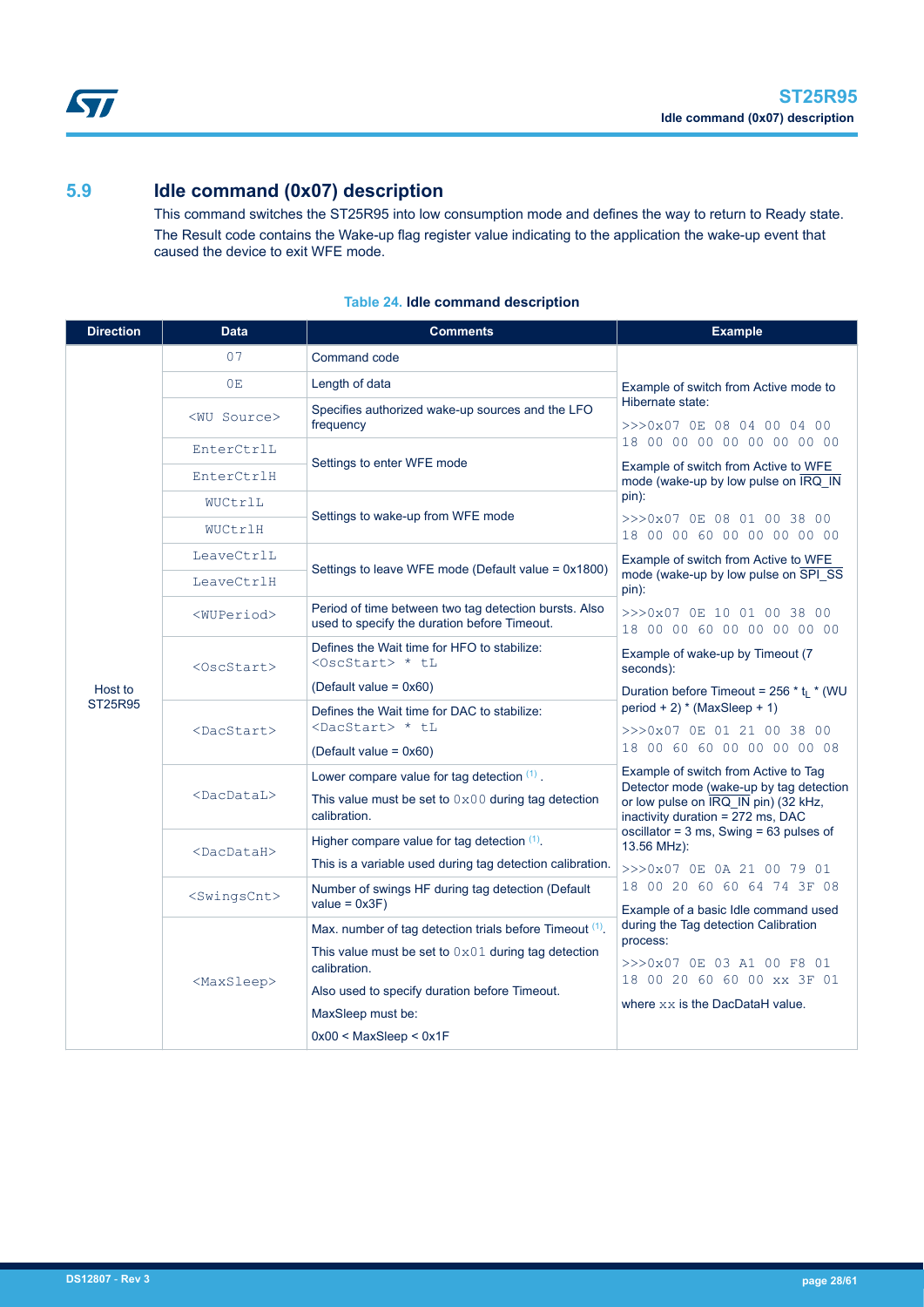<span id="page-28-0"></span>

| <b>Direction</b>   | <b>Data</b>  | <b>Comments</b>                                                                                                                                                                                                                                                                                                                                                                                                                                                     | <b>Example</b>                                                                                                                                                                           |
|--------------------|--------------|---------------------------------------------------------------------------------------------------------------------------------------------------------------------------------------------------------------------------------------------------------------------------------------------------------------------------------------------------------------------------------------------------------------------------------------------------------------------|------------------------------------------------------------------------------------------------------------------------------------------------------------------------------------------|
|                    | 0x00         | Result code                                                                                                                                                                                                                                                                                                                                                                                                                                                         |                                                                                                                                                                                          |
|                    | 0x01         | Length of data                                                                                                                                                                                                                                                                                                                                                                                                                                                      |                                                                                                                                                                                          |
| ST25R95 to<br>Host | $<$ Data $>$ | bits function<br>7:6 LFO prescaler:<br>٠<br>00: 1 ( $f_{LFO}$ = 32 kHz)<br>$01:2$ (f <sub>LFO</sub> = 16 kHz)<br>$\overline{\phantom{0}}$<br>10: 4 ( $f_{LFO}$ =8 kHz)<br>-<br>11: 8 ( $f_{\text{IFO}}$ =4 kHz)<br>5 RFU<br>٠<br>4 Wake-up source: low pulse on SPI_SS<br>$\bullet$<br>3 Wake-up source: low pulse on IRQ IN<br>٠<br>2 Wake-up source: field detected<br>$\bullet$<br>1 Wake-up source: tag detected<br>٠<br>0 Wake-up source: timeout<br>$\bullet$ | This response is sent only when<br>ST25R95 exits WFE mode.<br><<<0x000101 Wake-up by Timeout<br>$<<0x000102$ Wake-up by tag detect<br>$<<0x000108$ Wake-up by low pulse<br>on IRQ_IN pin |
| ST25R95 to         | 0x82         | Error code                                                                                                                                                                                                                                                                                                                                                                                                                                                          | <<<0x8200 Invalid command length                                                                                                                                                         |
| Host               | 0x00         | Length of data                                                                                                                                                                                                                                                                                                                                                                                                                                                      |                                                                                                                                                                                          |

*1. An initial calibration is necessary to determine DacDataL and DacDataH values required for leaving Tag Detector state. For more information, contact your ST sales office for the corresponding application note.*

# **5.9.1 Idle command parameters**

The Idle command (Host to ST25R95) has the following structure (all values are hexadecimal):

# **Table 25. Idle command structure**

| 07      | 0E.    | XX     | ZZ<br>vv | vv<br>$\mathbf{z}$ | ZZ<br>vv | aa     | <b>bb</b> | $_{cc}$    | dd<br>ee   | FF    | lgg   |
|---------|--------|--------|----------|--------------------|----------|--------|-----------|------------|------------|-------|-------|
| Command | Data   | WU     | Enter    | WU                 | Leave    | WU     | Osc       | <b>DAC</b> | <b>DAC</b> | Swing | Max   |
| code    | length | source | Control  | Control            | Control  | Period | Start     | Start      | Data       | Count | Sleep |

# **Table 26. Summary of Idle command parameters**

| <b>Parameter</b> |                                                                                                                                    | <b>Description</b>                                                                                                                                                                                              |  |  |  |  |
|------------------|------------------------------------------------------------------------------------------------------------------------------------|-----------------------------------------------------------------------------------------------------------------------------------------------------------------------------------------------------------------|--|--|--|--|
| Command<br>code  | This byte is the command code. '07' represents the Idle command. This command switches the device from<br>Active mode to WFE mode. |                                                                                                                                                                                                                 |  |  |  |  |
| Data length      |                                                                                                                                    | This byte is the length of the command in bytes. Its value depends on the following parameter values.                                                                                                           |  |  |  |  |
|                  | 7:6                                                                                                                                | <b>LFO Prescaler</b><br>00: 1 ( $f1 FQ$ = 32 kHz)<br>$\bullet$<br>01: 2 ( $f_{\text{IFO}}$ =16 kHz)<br>$\bullet$<br>10: 4 ( $f_{\text{IFO}}$ =8 kHz)<br>$\bullet$<br>11: 8 ( $f_{1}F_{0} = 4$ kHz)<br>$\bullet$ |  |  |  |  |
| <b>WU source</b> | 5                                                                                                                                  | <b>RFU</b>                                                                                                                                                                                                      |  |  |  |  |
|                  | 4                                                                                                                                  | Wake-up sources: Low pulse on SPI SS                                                                                                                                                                            |  |  |  |  |
|                  | 3                                                                                                                                  | Wake-up sources: Low pulse on IRQ IN                                                                                                                                                                            |  |  |  |  |
|                  | 2                                                                                                                                  | Wake-up sources: Field detection                                                                                                                                                                                |  |  |  |  |
|                  |                                                                                                                                    | Wake-up sources: Tag detection                                                                                                                                                                                  |  |  |  |  |
|                  | 0                                                                                                                                  | Wake-up sources: Timeout                                                                                                                                                                                        |  |  |  |  |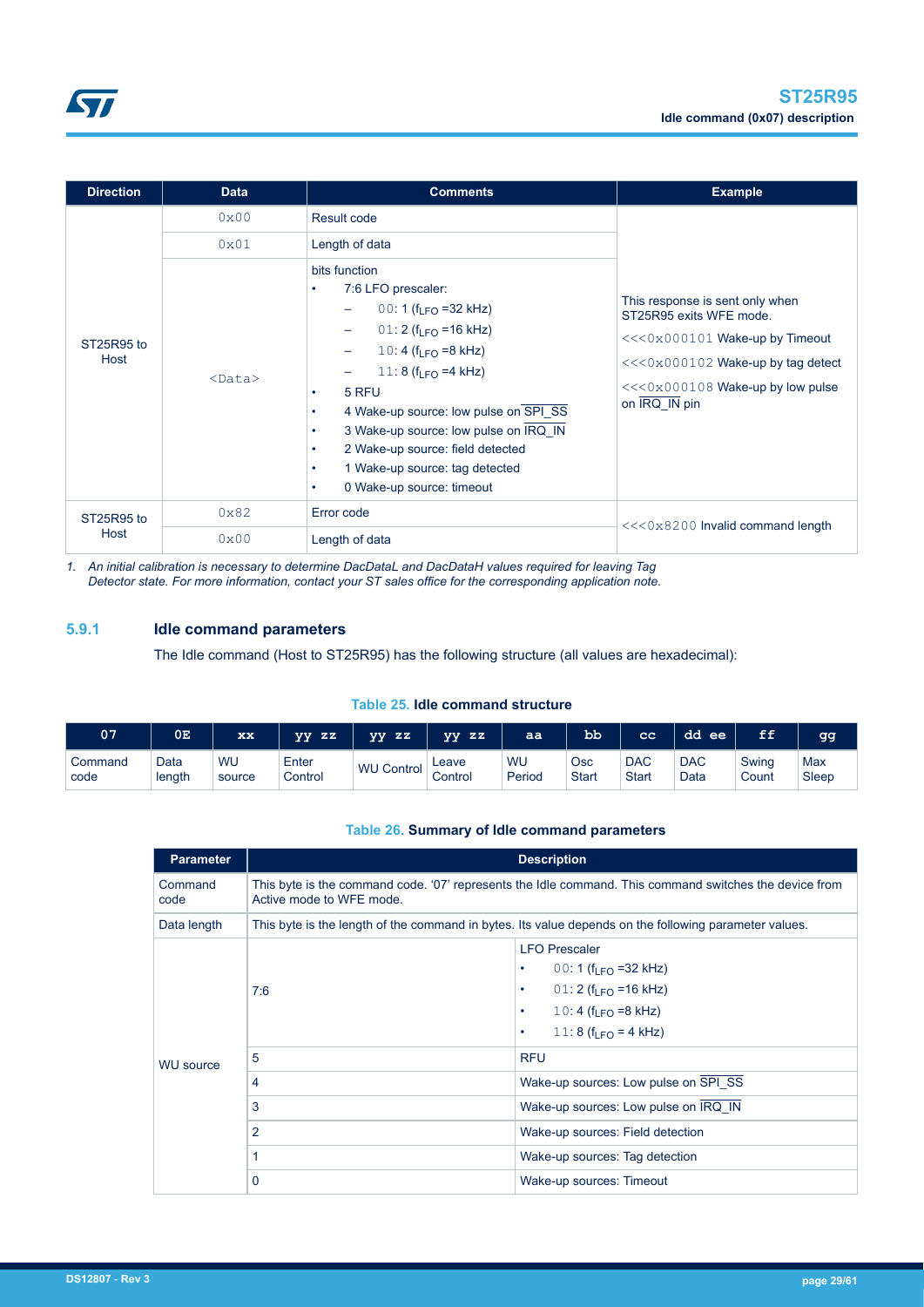| <b>Parameter</b>  | <b>Description</b>                                                                                                                                                    |
|-------------------|-----------------------------------------------------------------------------------------------------------------------------------------------------------------------|
|                   | These two bytes (EnterCtrlL and EnterCtrlH) define the resources when entering WFE mode (see<br>Table 27. Ener, WU, and Leave Control resource configuration).        |
|                   | Recommended values:                                                                                                                                                   |
|                   | $0 \times 0400$ : Hibernate                                                                                                                                           |
| Enter control     | $0 \times 0100$ : Sleep (or $0 \times 2100$ if Timer source is enabled)<br>$\bullet$                                                                                  |
|                   | $0 \times 0142$ : Sleep (if Field Detector source is enabled)<br>٠                                                                                                    |
|                   | 0xA200: Tag detector calibration                                                                                                                                      |
|                   | 0x2100: Tag detection                                                                                                                                                 |
|                   | These two bytes (WuCtrlL and WuCtrlH) define the wake-up resources (see Table 27. Ener, WU, and Leave<br>Control resource configuration).                             |
|                   | $0 \times 0400$ : Hibernate                                                                                                                                           |
| <b>WU control</b> | 0x3800: Sleep/Field detector<br>$\bullet$                                                                                                                             |
|                   | 0xB801: Tag detector calibration<br>$\bullet$                                                                                                                         |
|                   | $0 \times 3801$ : Tag detection                                                                                                                                       |
|                   | These two bytes (LeaveCtrlL and LeaveCtrlH) define the resources when returning to Ready state (see<br>Table 27. Ener, WU, and Leave Control resource configuration). |
|                   | Recommended values:                                                                                                                                                   |
| Leave control     | $0x1800$ : Hibernate                                                                                                                                                  |
|                   | 0x1800: Sleep/Field Detector<br>٠                                                                                                                                     |
|                   | $0 \times 1800$ : Tag detector calibration<br>$\bullet$                                                                                                               |
|                   | $0 \times 1800$ : Tag detection<br>$\bullet$                                                                                                                          |
| <b>WU</b> period  | This byte is the coefficient used to adjust the time allowed between two tag detections. Also used to specify<br>the duration before Timeout. (Typical value: 0x20)   |
|                   | Duration before Timeout = 256 $*$ t <sub>L</sub> $*$ (WU period + 2) $*$ (MaxSleep + 1)                                                                               |
|                   | This byte defines the delay for HFO stabilization. (Recommended value: 0x60)                                                                                          |
| Osc start         | Defines the Wait time for HFO to stabilize: $\langle$ OscStart> $*$ tL                                                                                                |
|                   | This byte defines the delay for DAC stabilization. (Recommended value: 0x60)                                                                                          |
| DAC start         | Defines the Wait time for DAC to stabilize: $\langle$ DacStart> $\star$ tL                                                                                            |
| DAC data          | These two bytes (DacDataL and DacDataH) define the lower and higher comparator values, respectively.<br>These values are determined by a calibration process.         |
|                   | When using the demo board, these values should be set to approximately 0x64 and 0x74, respectively.                                                                   |
| Swing count       | This byte defines the number of HF swings allowed during Tag detection. (Recommended value: 0x3F)                                                                     |
|                   | This byte defines the maximum number of tag detection trials or the coefficient to adjust the maximum<br>inactivity duration before Timeout.                          |
|                   | MaxSleep must be: 0x00 < MaxSleep < 0x1F                                                                                                                              |
| Max sleep         | This value must be set to $0 \times 01$ during tag detection calibration.                                                                                             |
|                   | Also used to specify duration before Timeout.                                                                                                                         |
|                   | Duration before Timeout = 256 $*$ t <sub>1</sub> $*$ (WU period + 2) $*$ (MaxSleep + 1) (Typical value: 0x28)                                                         |
|                   |                                                                                                                                                                       |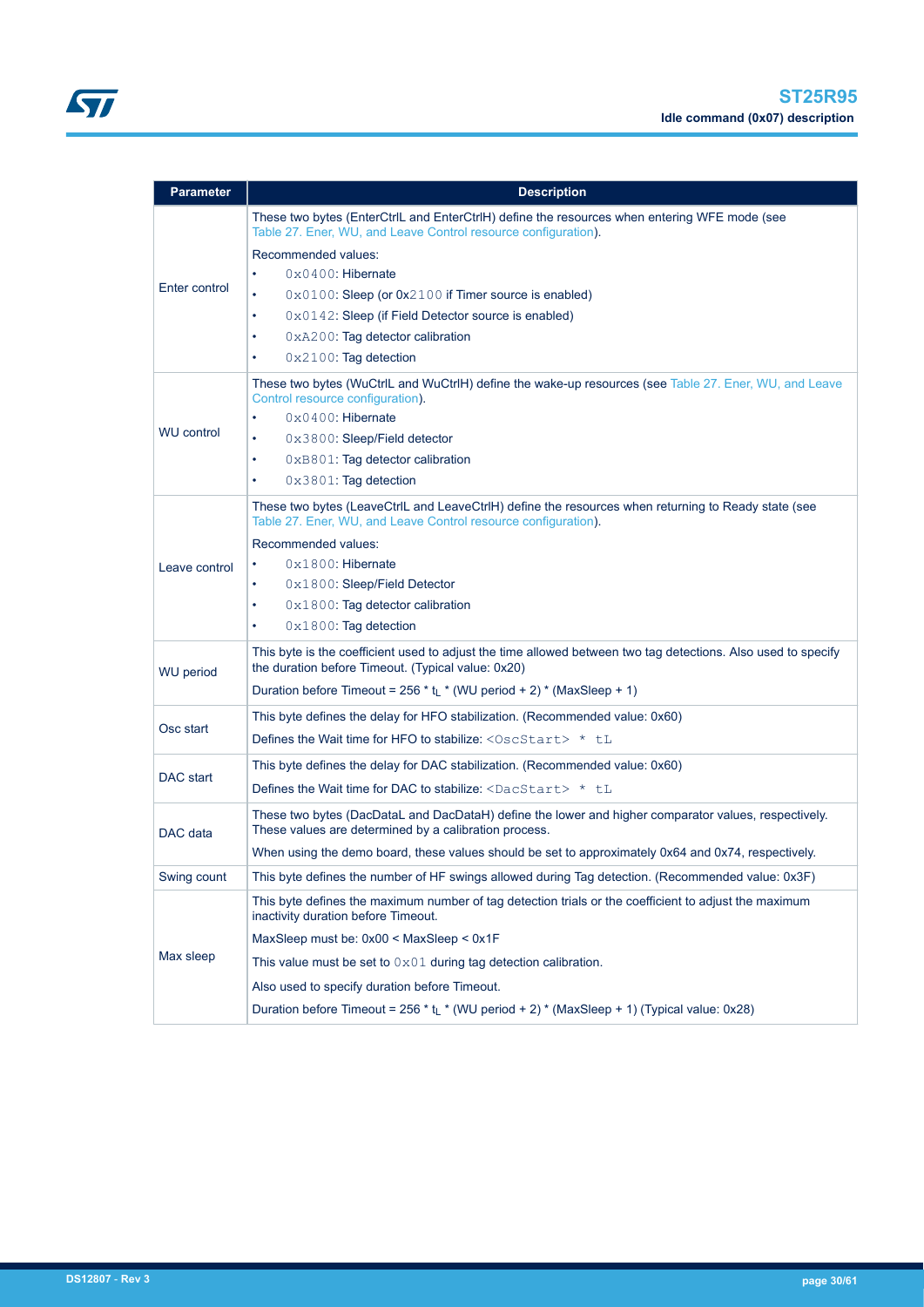<span id="page-30-0"></span>

| <b>Byte/bit</b>           | <b>Function</b> |                                                                                                                                                                                                                         | <b>Comments</b>                                                                            |  |  |
|---------------------------|-----------------|-------------------------------------------------------------------------------------------------------------------------------------------------------------------------------------------------------------------------|--------------------------------------------------------------------------------------------|--|--|
|                           |                 | $7:2$ RFU                                                                                                                                                                                                               | Must be set to '0'                                                                         |  |  |
| <b>CtlrL</b><br>(byte YY) | 1               | Field detector disabled<br>$0 =$ Field detector disabled<br>$\bullet$<br>$1 =$ Field detector enabled<br>$\bullet$ .<br><br><br><br><br><br><br><br><br><br><br><br><br>                                                |                                                                                            |  |  |
|                           | 0               | <b>IREF</b><br>$0 = IREF$ disabled<br>$\bullet$<br>$1 = IREF$ enabled<br>$\bullet$ .<br><br><br><br><br><br><br><br><br><br><br><br>                                                                                    | Must to be set to 1 in WUCtrLI for tag detection operations,<br>otherwise must be put to 0 |  |  |
|                           | 7               | DAC compare index for the first comparison<br>$0 = DacDataL$<br>$\bullet$<br>$1 = DacDataH$<br>$\bullet$ .<br><br><br><br><br><br><br><br><br><br><br><br><br>                                                          |                                                                                            |  |  |
|                           | 6               | <b>RFU</b>                                                                                                                                                                                                              | Must be set to '0'                                                                         |  |  |
|                           | 5               | LFO enable<br>$0 = LFO$ disabled<br>$\bullet$ .<br><br><br><br><br><br><br><br><br><br><br><br><br><br>$1 = LFO$ enabled<br>$\bullet$ .<br><br><br><br><br><br><br><br><br><br><br><br><br>                             | Must be set to 1 in WUCtrlH                                                                |  |  |
| <b>CtlrH</b>              | 4               | HFO enable<br>$0 = HFO$ disabled<br>$\bullet$ .<br><br><br><br><br><br><br><br><br><br><br><br>$1 = HFO$ enabled<br>$\bullet$ .<br><br><br><br><br><br><br><br><br><br><br><br><br>                                     | Must be set to 1 in WUCtrll                                                                |  |  |
| (byte ZZ)                 | 3               | <b>VDDA</b> enable<br>$0 = VDDA$ disabled<br>$\bullet$<br>$1 = VDDA$ enabled<br>$\bullet$ .<br><br><br><br><br><br><br><br><br><br><br><br>                                                                             | Must be set to use HFO                                                                     |  |  |
|                           | 2               | Hibernate state enable<br>$0 =$ Hibernate state disabled<br>$\bullet$ .<br><br><br><br><br><br><br><br><br><br><br><br><br>$1 =$ Hibernate state enabled<br>$\bullet$ .<br><br><br><br><br><br><br><br><br><br><br><br> |                                                                                            |  |  |
|                           | 1               | <b>RFU</b>                                                                                                                                                                                                              |                                                                                            |  |  |
|                           | 0               | Sleep state enable<br>$0 =$ Sleep state disabled<br>$\bullet$ .<br>$1 =$ Sleep state enabled<br>$\bullet$                                                                                                               |                                                                                            |  |  |

| Table 27. Ener, WU, and Leave Control resource configuration |  |  |  |
|--------------------------------------------------------------|--|--|--|
|--------------------------------------------------------------|--|--|--|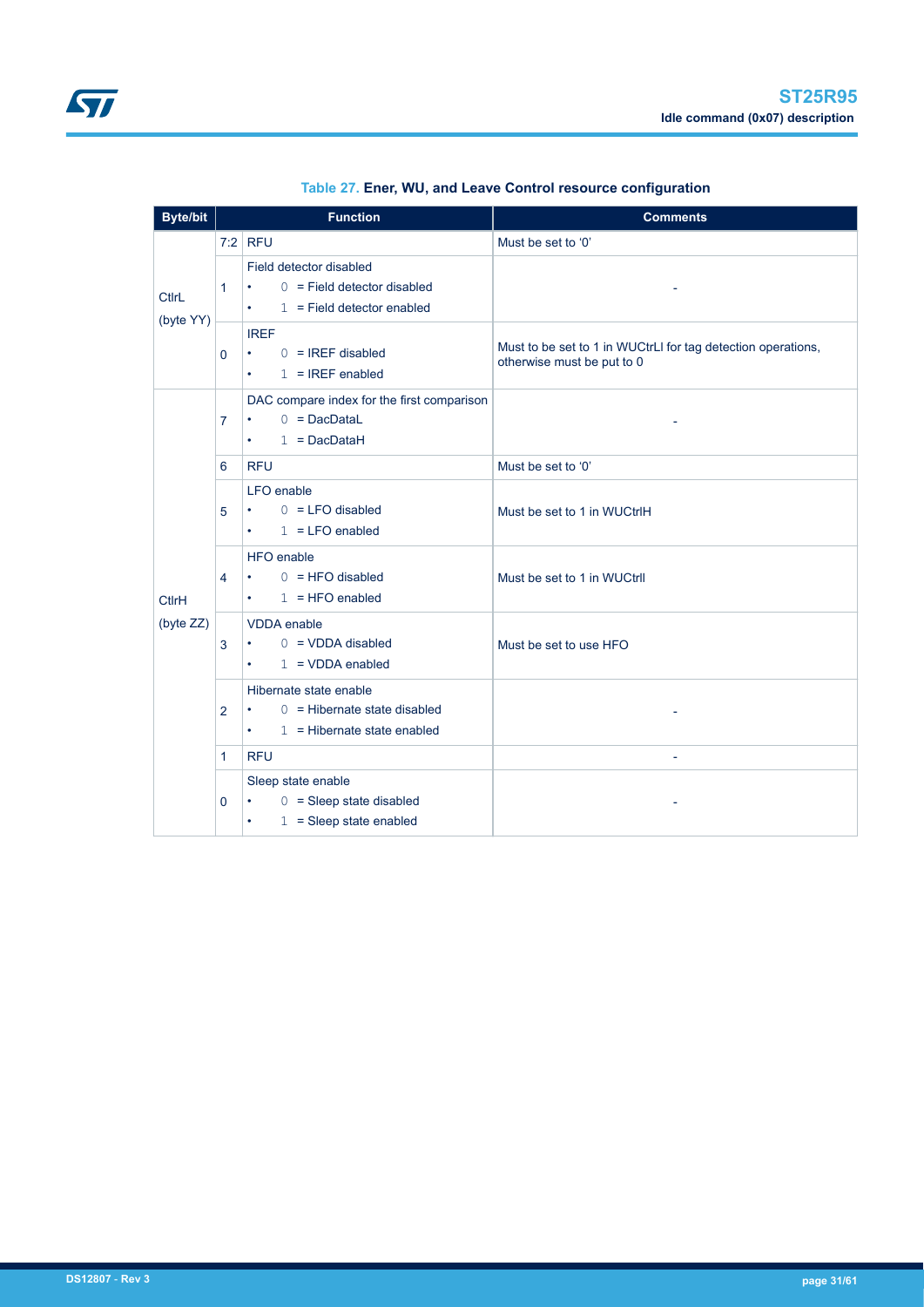<span id="page-31-0"></span>

In WFE mode, the high frequency oscillator (HFO) is stopped and most processes being executed are clocked by the low frequency oscillator (LFO). To minimize the ST25R95 power consumption in WFE mode select the lowest LFO frequency.

**Example 1**: Setting a lower LFO frequency

The following equation defines a basic timing reference:

 $t_{RFF}$  = 256<sup>\*t</sup>l ms (where  $t_1$  = 1/f<sub>LFO</sub>)

 $t_{RFF}$  = 8 ms (when <WU Source> bits [7:6] are set to "00", or 32 kHz)

 $t_{\text{REF}}$  = 64 ms (when <WU Source> bits [7:6] are set to "11", or 4 kHz)

# **5.9.3 Optimizing wake-up conditions**

Using the Wake-up source register, it is possible to accumulate sources for a wake-up event. It is strongly recommended to always set an external event as a possible wake-up source.

To accumulate wake-up sources, simply set the corresponding bits in the Wake-up source register. For example, to enable a wake-up when a tag is detected (bit 1 set to '1') or on a low pulse on pin IRQ\_IN (bit 3 set to '1'), set the register to 0x0A.

### **5.9.4 Using various techniques to return to ready state**

The Idle command and reply set offers several benefits to users by enabling various methods to return the ST25R95 to Ready state. Some methods are nearly automatic, such as waiting for a timer overflow or a tag detection, but others consume more power compared to the ones requesting a host action. A description of each method follows below.

#### **Default setting: from POR to ready state**

After power-on, the ST25R95 enters Power-up state.

To wake up the ST25R95 and set it to Ready state, the user must send a low pulse on the IRQ\_IN pin. The ST25R95 then automatically selects the external interface (SPI) and enters ready state and is able to accept commands after a delay at most 10 ms  $(t_3)$ .

#### **From ready state to hibernate state and back to ready state**

In hibernate state, most resources are switched off to achieve an ultra-low power consumption.

The only way the ST25R95 can wake-up from hibernate state is by an external event (low pulse on pin IRQ\_IN). A basic Idle command is:

>>>0x07 0E 08 04 00 04 00 18 00 00 00 00 00 00 00 00

*Note: The wake-up flag value is NOT significant when returning to Ready state from hibernate state or after a POR.*

# **From ready state to sleep state and back to ready state**

**Wake-up by external event** (low pulse on  $\overline{IRQ}$  IN or  $\overline{SPI}$  SS pin)

In sleep or power-up states, operating resources are limited in function of the selected wake-up source to achieve a moderate power consumption level.

An Idle command example when wake-up source is pin IRQ\_IN:

>>>0x07 0E 08 01 00 38 00 18 00 00 60 00 00 00 00 00

A similar command can be implemented using pin  $\overline{SPI}$   $\overline{SS}$  as a wake-up source:

>>>0x07 0E 10 01 00 38 00 18 00 00 60 00 00 00 00 00

#### **Wake-up by timeout**

The LFO is required to use the timer. However, this increases the typical power consumption by 80 µA. Several parameters can be modified to reduce power consumption as much as possible.

The duration before timeout is defined by parameters WU period and MaxSleep, respectively 0x60 and 0x08 in the following example.

Duration before timeout =  $256 * t_1 * (WU$  period + 2) \* (MaxSleep + 1)

*Note: 0x00 < MaxSleep < 0x1F.*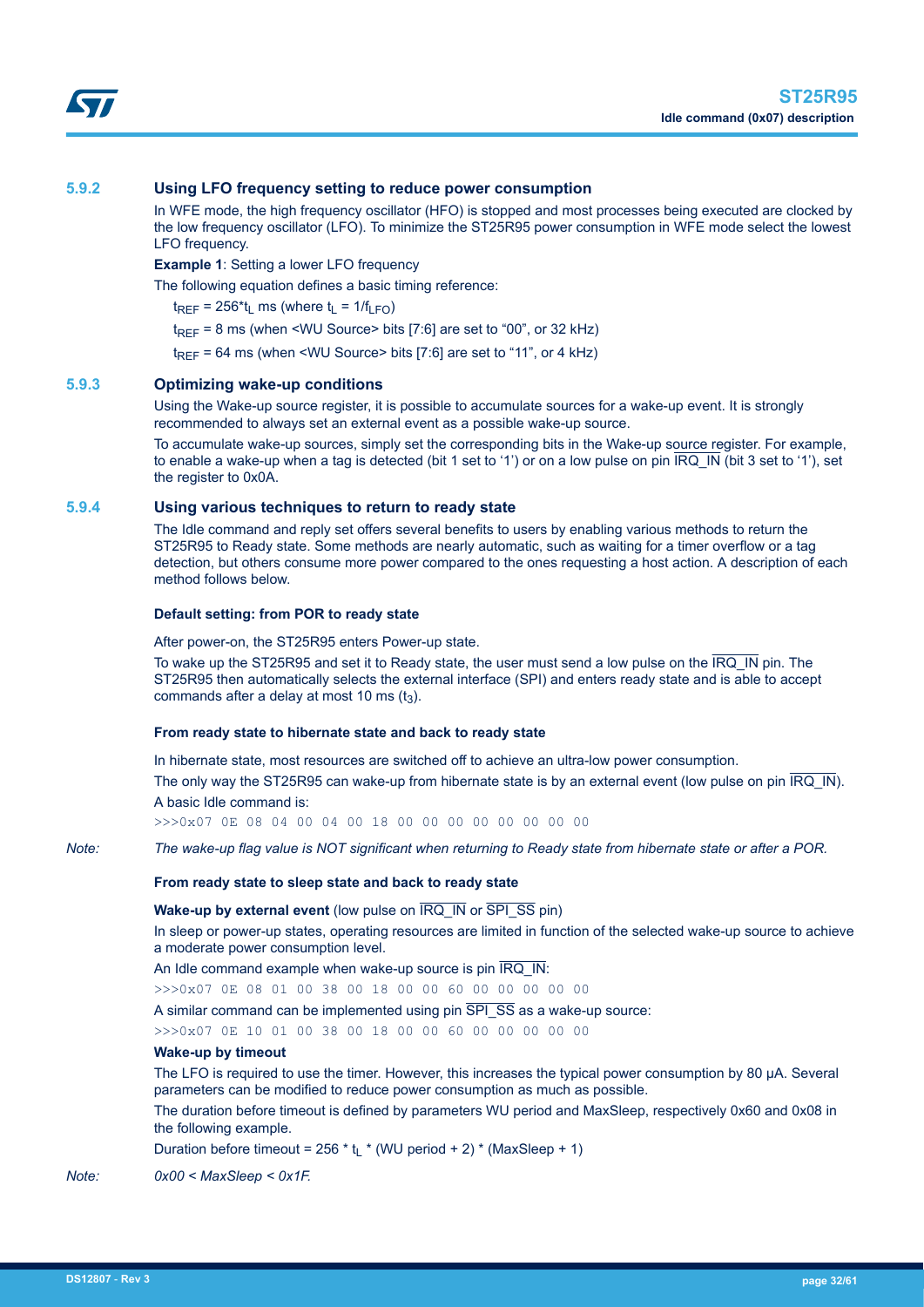<span id="page-32-0"></span>

An Idle command example when wake-up source is timer ( $0 \times 01$ ) when  $f_{LFO}$  = 32 kHz (mean power consumption is  $25 \mu A$ )

>>>0x07 0E 01 21 00 38 00 18 00 60 60 00 00 00 00 08

An Idle command example when wake-up source is timer ( $0 \times C1$ ) when f<sub>LFO</sub> = 4 kHz (mean power consumption is 20 µA):

>>>0x07 0E C1 21 00 38 00 18 00 60 60 00 00 00 00 08

The same command can be used mixing a timer and the IRQ IN pin ( $0 \times C9$ ) as a wake-up source:

>>>0x07 0E C9 21 00 38 00 18 00 60 60 00 00 00 00 08

#### **Wake-up by tag detection**

In this mode, the typical consumption can greatly vary in function of parameter settings (WU period without RF activity and Swing Count defining the RF burst duration). Using default settings, consumption in the range of 100 µA can be achieved.

Tag Detector is a state where ST25R95 is able to detect an RF event, a wake-up will occur when a tag sufficiently modifies the antenna load and is detected by the ST25R95.

An Idle command example when wake-up source is tag detection  $(0 \times 02)$ :

>>>0x07 0E 02 21 00 38 01 18 00 20 60 60 64 74 3F 08

The same command can be used mixing Tag detection and the  $\overline{IRQ}$  IN pin (0x0A) as a wake-up source:

>>>0x07 0E 0A 21 00 38 01 18 00 20 60 60 64 74 3F 08

The tag detection sequence is defined by dedicated parameters:

- WU source (Byte 3) [\(Table 56. Wake-up source register](#page-53-0))
	- The Timeout bit (bit 0) must be set to '1' in order to manage a certain number of emitted bursts. Otherwise, bursts will be sent indefinitely until a stop event occurs (for example, tag detection or a low pulse on pin IRQ IN).
	- The tag detect bit (bit 1) must be set to '1' to enable RF burst emissions.
	- It is recommended to also set Bits 3 or 4 to '1' to ensure that it is possible to leave tag detect mode via an external event (for example, a low pulse on pin  $\overline{IRQ}$  IN).
	- WU period (Byte 10): Defines the period of inactivity ( $t_{\text{INACTIVE}}$ ) between two RF bursts:
	- $t_{\text{INACTIVE}}$  = (WuPeriod + 2) \*  $t_{\text{REF}}$
- OscStart, DacStart (Bytes 11 and 12): Define the set-up time of the HFO and Digital analog converter, respectively. In general, 3 ms is used both set-up times. HFO | DAC set-up time =  $(OscStart | DacStart) * t$
- DacDataL, DacDataH (Bytes 13 and 14): Reference level for tag detection (calculated during the tag detection calibration process).
- SwingsCnt (Byte 15): Represents the number of 13.56 MHz swing allowed during a tag detection burst. It is recommend to use 0x3F.
- Maxsleep (Byte 16): The ST25R95 emits (MaxSleep +1) bursts before leaving tag detection mode if bit 0 (timer out) of the WU source register is set to '1'. Otherwise, when this bit is set to '0', a burst is emitted indefinitely.

*Note: Bytes 4 to 9 should be used as shown in the examples in [Section 5.9 Idle command \(0x07\) description](#page-27-0).*

*Note that the MaxSleep value is coded on the 5 least significant bits, thus:*

#### *0x00 < MaxSleep < 0x1F.*

All the previously described command parameters must be chosen accordingly for the initial tag detection calibration when setting up the ST25R95.

Their value will impact tag detection efficiency, and ST25R95 power consumption during tag detection periods.

# **5.9.5 Tag detection calibration procedure**

The Idle command allows the use of a tag detection as a wake-up event. Certain parameters of the Idle command are dedicated to setting the conditions of a tag detection sequence.

During the tag detection sequence, the ST25R95 regularly emits RF bursts and measures the current in the antenna driver  $I_{DRIVE}$  using the internal 6-bit DAC.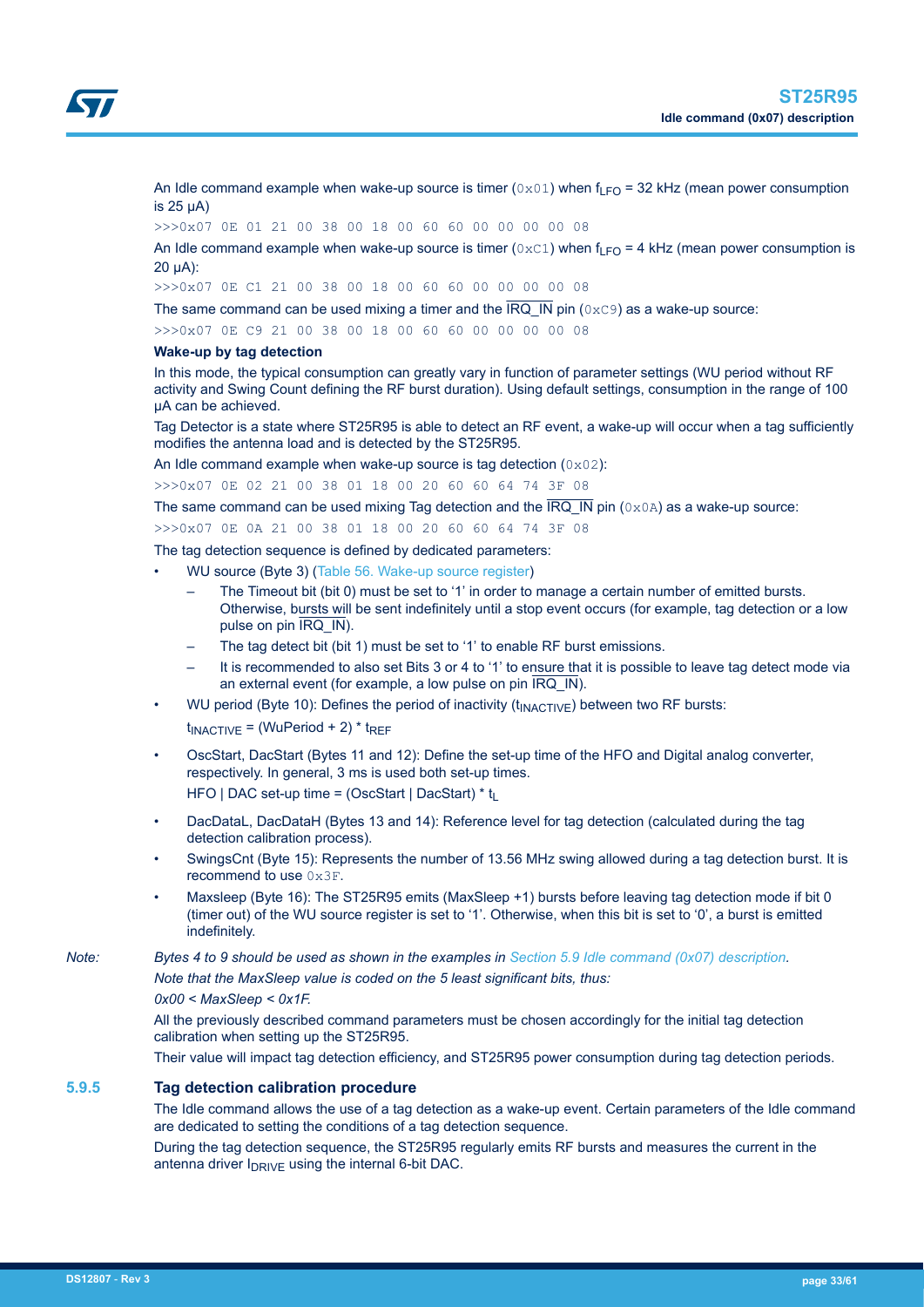<span id="page-33-0"></span>When a tag enters the ST25R95 antenna RF operating volume, it modifies the antenna loading characteristics and induces a change in  $I_{DRIVE}$ , and consequently, the DAC data register reports a new value.

This value is then compared to the reference value established during the tag detection calibration process. This enables the ST25R95 to decide if a tag has entered its operating volume.

The reference value (DacDataRef) is established during a tag detection calibration process using the ST25R95 application setting with no tag in its environment.

The calibration process consists in executing a tag detection sequence using a well-known configuration, with no tag within the antenna RF operating volume, to determine a specific reference value (DacDataRef) that will be reused by the host to define the tag detection parameters (DacDataL and DacDataH).

During the calibration process, DacDataL is forced to 0x00 and the software successively varies the DacDataH value from its maximum value (0xFE) to it minimum value (0x00). At the end of the calibration process, DacDataRef will correspond to the value of DacDataH for which the wake-up event switches from Timeout (no tag in the RF field) to tag detected.

To avoid too much sensitivity of the tag detection process, we recommend using a guard band. This value corresponds to 2 DAC steps (0x08).

Recommended guard band value:

DacDataL = DacDataRef – Guard and DacDataH = DacDataRef + Guard

The parameters used to define the tag detection calibration sequence (clocking, set-up time, burst duration, etc.) must be the same as those used for the future tag detection sequences.

When executing a tag detection sequence, the ST25R95 compares the DAC data register value to th DAC Data parameter values (DacDataL and DacDataH) included in the Idle command. The ST25R95 will exit WFE mode through a Tag detection event if the DAC data register value is greater than the DAC Data parameter high value (DacDataH) or less than the DAC Data parameter low value (DacDataL). Otherwise, it will return to Ready state after a Timeout.

An example of a basic Idle command used during the Tag detection Calibration process:

>>>0x07 0E 03 A1 00 F8 01 18 00 20 60 60 00 xx 3F 01

where xx is the DacDataH value.

# **5.10 Read Register (RdReg) command (0x08) description**

This command is used to read the ACC\_A, ARC\_B, or Wakeup register.

| <b>Direction</b> | <b>Data</b>         | <b>Comments</b>               | <b>Example</b>                                                                                                                                 |
|------------------|---------------------|-------------------------------|------------------------------------------------------------------------------------------------------------------------------------------------|
|                  | 0x08                | Command code                  |                                                                                                                                                |
|                  | $0 \times 03$       | Length of data                | Ex 1. >>> $0 \times 0.80369690100^{(1)}$                                                                                                       |
| Host to ST25R95  | $0x62$ or $0x69$    | Register address              | Reads the ACC A or ARC B register.<br>$Ex 2.$ > > $0x0803620100$                                                                               |
|                  | 0x01                | Register size                 | Reads the wakeup event register.                                                                                                               |
|                  | 0x00                | <b>ST Reserved</b>            |                                                                                                                                                |
|                  | $0 \times 00$       | Result code                   | Ex 1. >>> $0 \times 000113$ (ARC B register)                                                                                                   |
|                  | $<$ Len $>$         | Length of data $(=$ RegCount) | Depth = $1$ , Gain = $3$ . See Write                                                                                                           |
| ST25R95 to Host  | <reqdata></reqdata> | Register data                 | Register description for more information on received data.<br>Ex 2. $>>0x000101$ Wakeup by timeout<br>Ex 3. $>>0x000102$ Wakeup by tag detect |
| ST25R95 to Host  | $0 \times 82$       | Error code                    | $<<0x8200$ Invalid command length                                                                                                              |
|                  | 0x00                | Length of data                |                                                                                                                                                |

#### **Table 28. RdReg command description**

*1. This command must be preceded by the setting of the ACC\_A register index (0x0903680004) or by setting the ARC\_B register index (0x0903680001).*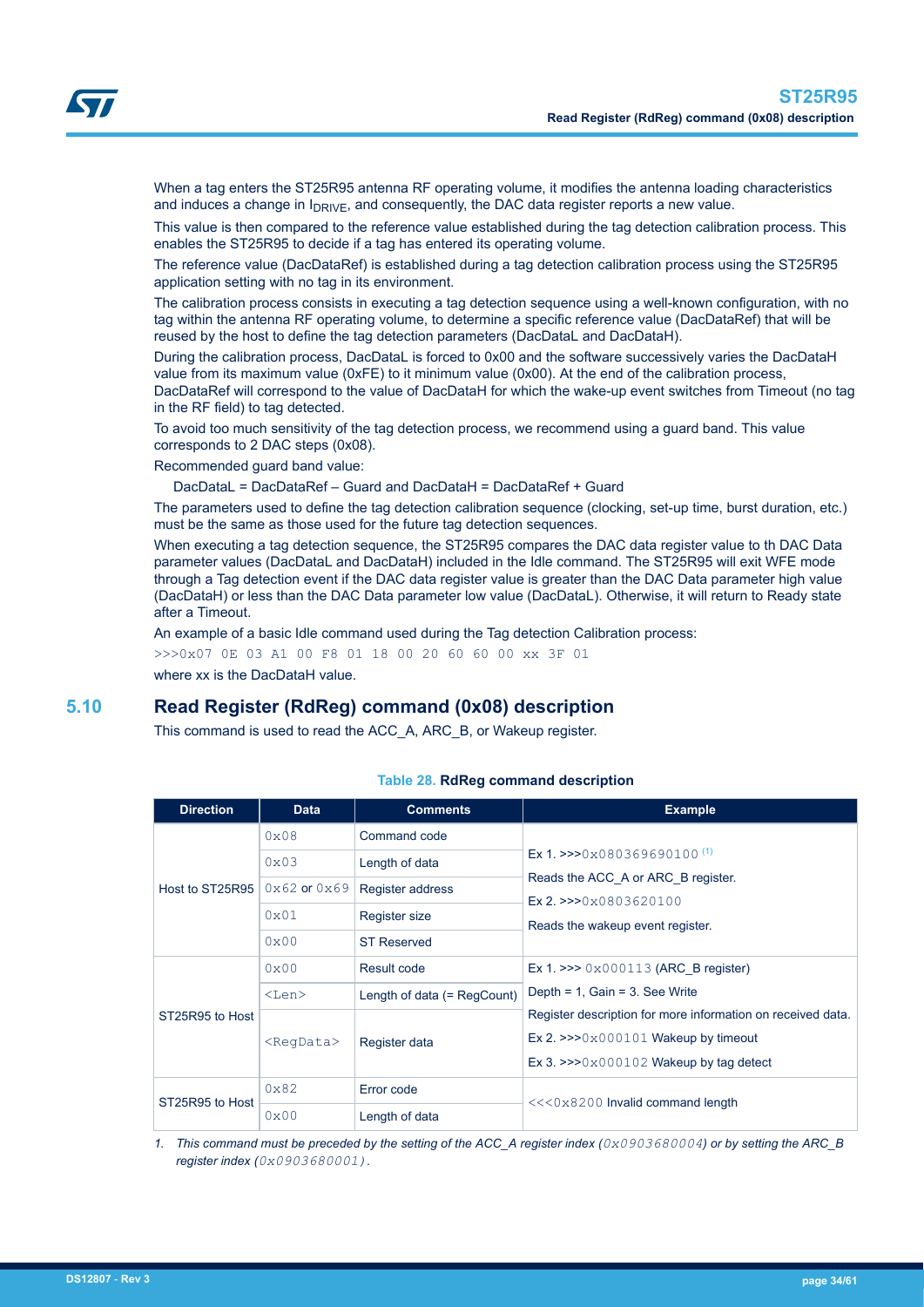<span id="page-34-0"></span>*Note: The Management of the analog register configuration register (ACC\_A or ARC\_B) is described in Section 5.11 Write Register (WrReg) command (0x09) description.*

# **5.11 Write Register (WrReg) command (0x09) description**

The Write Register (WrReg) command (0x09) is used to:

- set the Analog Register Configuration address index value before reading or overwriting the Analog Register Configuration register (ARC\_B) value
- set the Analog Register Configuration register (ACC\_A) value
	- Bits [7:6] are ST Reserved and must be set to '0'
	- Bits  $[5:4]$  set the Demodulator Sensitivity ('00' = AM 10% or '10' = AM 100%)
	- Bits [3:0] set the Load Modulation Index ('0001' = minimum load modulation, '0111' = default value, '1111' = maximum load modulation). The user can adjust this value to better fit his application.
- set the Timer Window (TimerW) value used to improve ST25R95 demodulation when communicating with ISO/IEC 14443 Type A tags
- set the AutoDetect Filter used to help synchronization of ST25R95 with FeliCa™ tags
- configure the HF2RF bit

*Note: When the HF2RF bit is '0', Reader mode is possible (default mode). When set to '1', VPS\_TX power consumption is reduced (Ready mode).*

# **5.11.1 Improving RF performance**

Adjusting the Modulation Index and Receiver Gain parameters in reader mode or the Load modulation index and Demodulator Sensitivity parameters in card emulation mode can help to improve application behavior.

#### **Modulation index and receiver gain parameters for reader mode**

The default values of these parameters (Table 35, ARC B default code for available reader protocols) are set by the ProtocolSelect command, but they can be overwritten using the Write Register (WrReg) command  $(0 \times 0.9)$ . [Table 31. Possible modulation index values](#page-36-0) and [Table 32. Possible receiver gain values](#page-36-0) list possible values for the Modulation Index and Receiver Gain parameters, respectively.

This new configuration is valid until a new ProtocolSelect or Write Register (of register ARC\_B) command is executed. Register values are cleared at power off.

| <b>Direction</b> | <b>Data</b>       | <b>Comments</b>                                                                                                                                     | <b>Example</b>                                                   |  |  |
|------------------|-------------------|-----------------------------------------------------------------------------------------------------------------------------------------------------|------------------------------------------------------------------|--|--|
|                  | 0x09              | Command code                                                                                                                                        |                                                                  |  |  |
|                  | $0x03$ or<br>0x04 | Length of data                                                                                                                                      |                                                                  |  |  |
|                  | 0x68              | Analog Register Configuration address index                                                                                                         | >>0x090468010113                                                 |  |  |
| Host to ST25R95  | $0x00$ or<br>0x01 | Flag Increment address or not after Write<br>command                                                                                                | Update ARC B value to 0x13                                       |  |  |
|                  | 0x01              | Index pointing to the Modulation Index and<br>Receiver Gain values in the ARC B register<br>(0x01) (see Section 5.11.1 Improving RF<br>performance) | >>>0x0903680001<br>Set Analog Register Index to 0x01 (ARC $B(1)$ |  |  |
|                  | 0 <sub>XX</sub>   | New value for Modulation Index and Receiver<br>Gain nibbles (see Section 5.11.1 Improving<br>RF performance)                                        |                                                                  |  |  |
| ST25R95 to Host  | 0x00              | Result code                                                                                                                                         | <<0x0000                                                         |  |  |
|                  | 0x00              | Length of data                                                                                                                                      | <b>Register written</b>                                          |  |  |

**Table 29. WrReg command description (Modulation index and receiver gain)**

*1. This command must be executed before reading the ARC\_B register (0x0803690100).*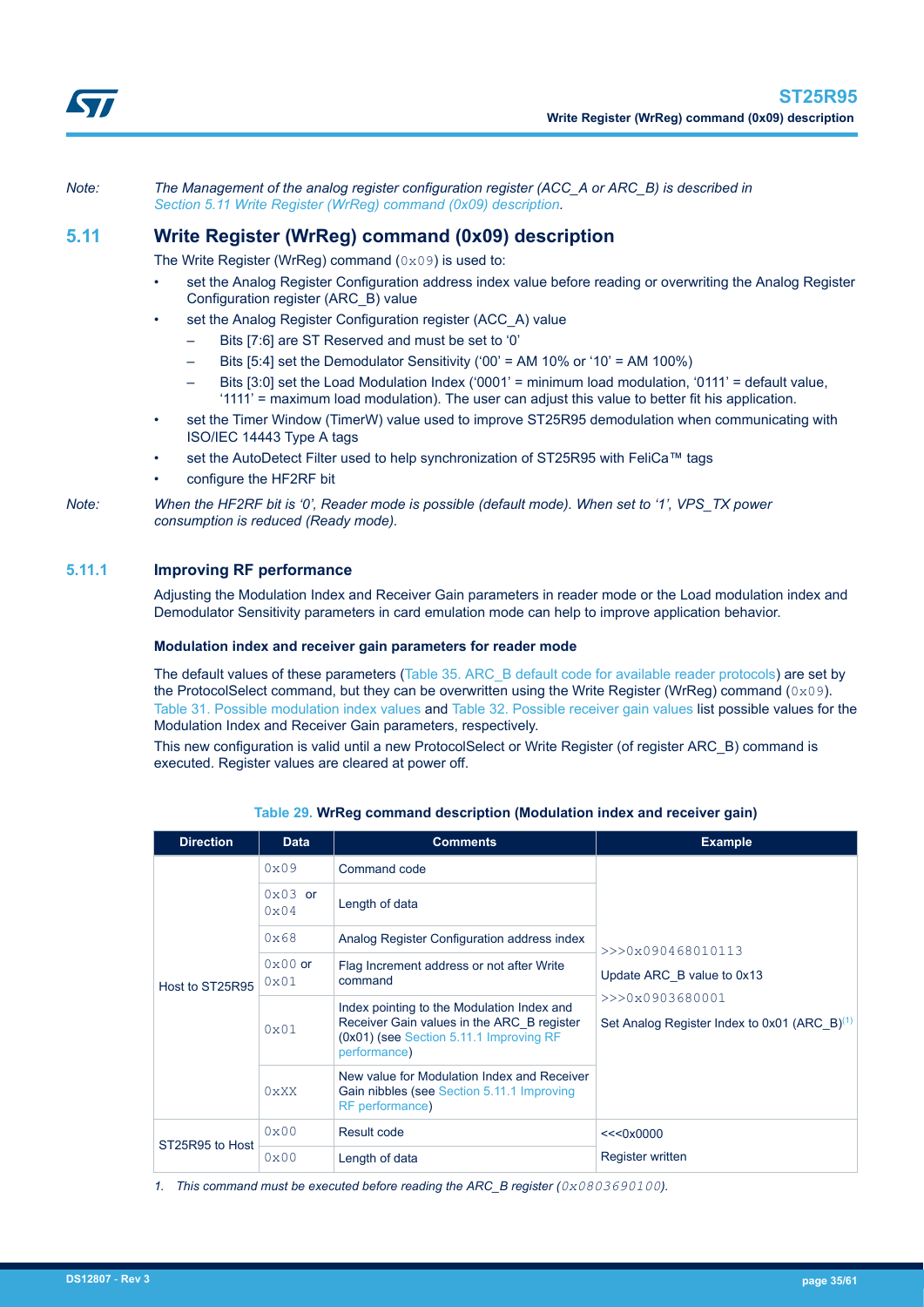<span id="page-35-0"></span>

### **Load modulation index and demodulator sensitivity parameters for card emulation mode**

The default value of these parameters [\(Table 35. ARC\\_B default code for available reader protocols](#page-38-0)) is set by the ProtocolSelect command, but they can be overwritten using the Write Register (WrReg) command (0x09). [Table 33. Possible load modulation index values](#page-37-0) and [Table 34. Possible demodulator sensitivity values](#page-37-0) list possible values for the load modulation index and Demodulator Sensitivity parameters respectively. This new configuration is valid until a new ProtocolSelect or Write Register (of register ACC\_A) command is executed. Register values are cleared at power off.

| <b>Direction</b>   | <b>Data</b>              | <b>Comments</b>                                                                                                                                                 | <b>Example</b>                                |
|--------------------|--------------------------|-----------------------------------------------------------------------------------------------------------------------------------------------------------------|-----------------------------------------------|
|                    | 0x09                     | Command code                                                                                                                                                    |                                               |
|                    | $0 \times 03$ or<br>0x04 | Length of data                                                                                                                                                  |                                               |
|                    | 0x68                     | Analog Register Configuration address index                                                                                                                     | $>>$ $0x0903680004$                           |
| Host to<br>ST25R95 | $0x00$ or<br>0x01        | Flag Increment address or not after Write<br>command                                                                                                            | Set Analog Register Index to 0x04 (ACC A) (1) |
|                    | 0x04                     | Index pointing to the Demodulator Sensitivity<br>and Load Modulation values in ACC A<br>register (0x04) (see )Section 5.11.1 Improving<br><b>RF</b> performance | >>>0x090468010425<br>Update ACC A to 0x25     |
|                    | $0 \times$ XX            | New value for Demodulator Sensitivity and<br><b>Load Modulation</b><br>(see )Section 5.11.1 Improving RF<br>performance                                         |                                               |
| ST25R95 to         | 0x00                     | Result code                                                                                                                                                     | <<0x0000                                      |
| Host               | 0x00                     | Length of data $(=$ RegCount)                                                                                                                                   | <b>Register written</b>                       |

#### **Table 30. WrReg command description (Load modulation index and demodulator sensitivity)**

*1. This command must be executed before reading the ACC\_A register (0x0903680004).*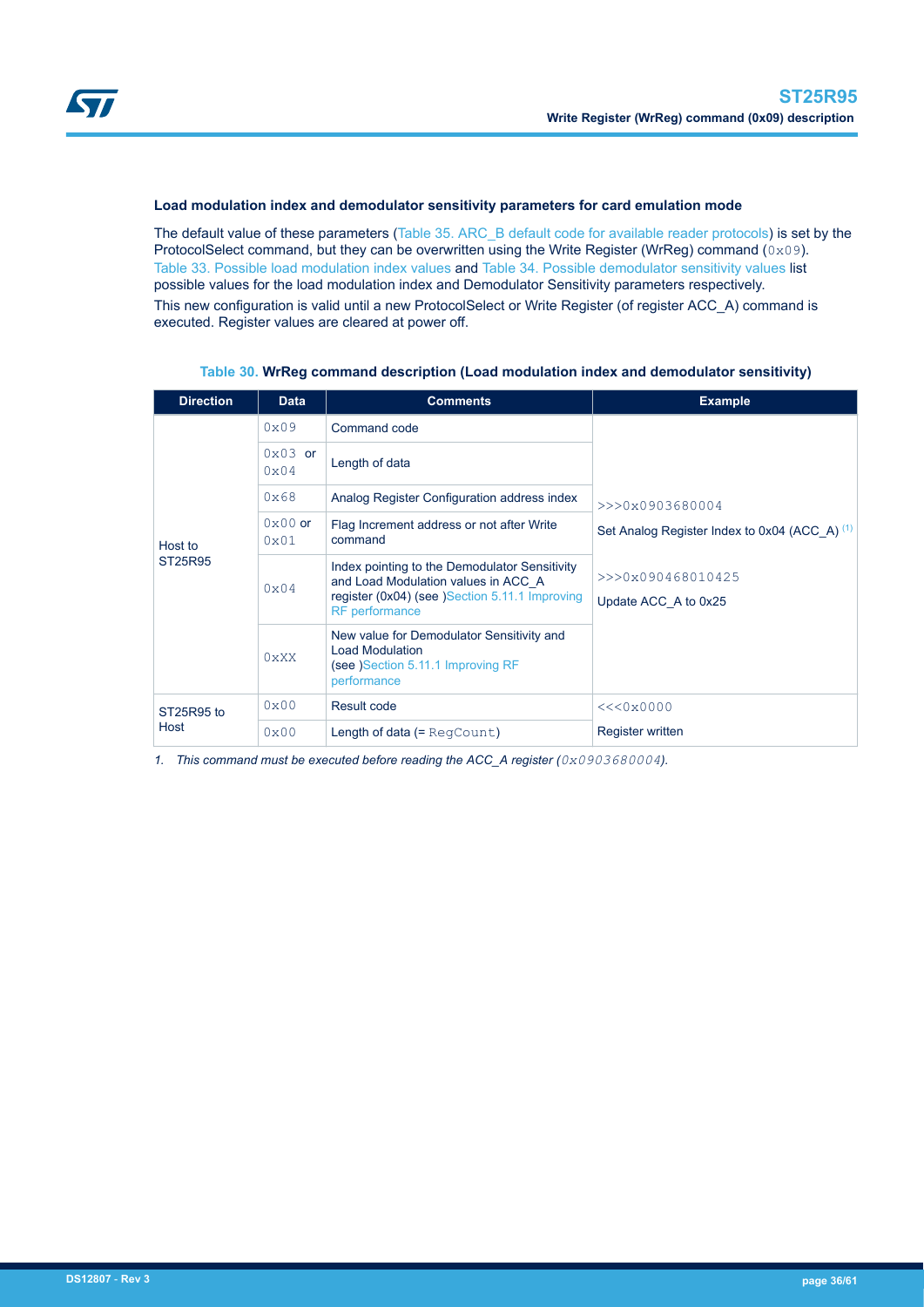<span id="page-36-0"></span>

# **How to modify analog register configuration register (ARC\_B) values**

#### • **Use the ProtocolSelect command (0x02) to select the correct communication protocol.**

For example, to select the FeliCa™ protocol:

| Send ProtocolSelect command: | >>0x02020451 |
|------------------------------|--------------|
| ST25R95 reply                | <<0x0000     |

#### • **Read the analog register configuration register (ARC\_B) value.**

| $\bullet$<br>$\bullet$ | Write the ARC B register index at 0x01:<br>ST25R95 reply: | >>>0x0903680001<br><<0x0000 |
|------------------------|-----------------------------------------------------------|-----------------------------|
| $\bullet$              | Read the ARC B register value:                            | >>>0x0803690100             |
| $\bullet$              | ST25R95 reply:                                            | <<0x00015F                  |

In this example, the ARC\_B register value is  $0 \times 5F$ , where "5" is the modulation index and "F" is the receiver gain.

### • **Modify the Modulation Index and Receiver Gain values with 0x23.**

| $\bullet$ | Write the ARC B register index:<br>ST25R95 reply:    | >>>0x090468010123 |  |  |
|-----------|------------------------------------------------------|-------------------|--|--|
| $\bullet$ |                                                      | <<0x0000          |  |  |
| $\bullet$ | Read the Analog Configuration register (ARC B) value |                   |  |  |
| $\bullet$ | Write the ARC B register index at 0x01:              | >>>0x0903680001   |  |  |
| $\bullet$ | ST25R95 reply:                                       | <<0x0000          |  |  |
| $\bullet$ | Read the ARC B register value:                       | >>>0x0803690100   |  |  |
| ٠         | ST25R95 reply:                                       | <<0x000123        |  |  |

# **Modulation index and receiver gain values**

# **Table 31. Possible modulation index values**

| <b>Code</b>      |     | . .    | $\ddot{\phantom{1}}$<br>J |     |     | ⌒<br>٥ |     |
|------------------|-----|--------|---------------------------|-----|-----|--------|-----|
| Modulation Index | 10% | $17\%$ | 25%                       | 30% | 33% | 36%    | 95% |

*1. Characterized only using ISO/IEC 10373 test set-up.*

### **Table 32. Possible receiver gain values**

| $\mathsf{Code}^{\mathsf{T}}$ |       |       | ັ    |      | $\overline{\phantom{a}}$ |
|------------------------------|-------|-------|------|------|--------------------------|
| Receiver Gain                | 34 dB | 32 dB | 27dB | 20dB | 8 dB                     |

*1. Characterized by design simulation.*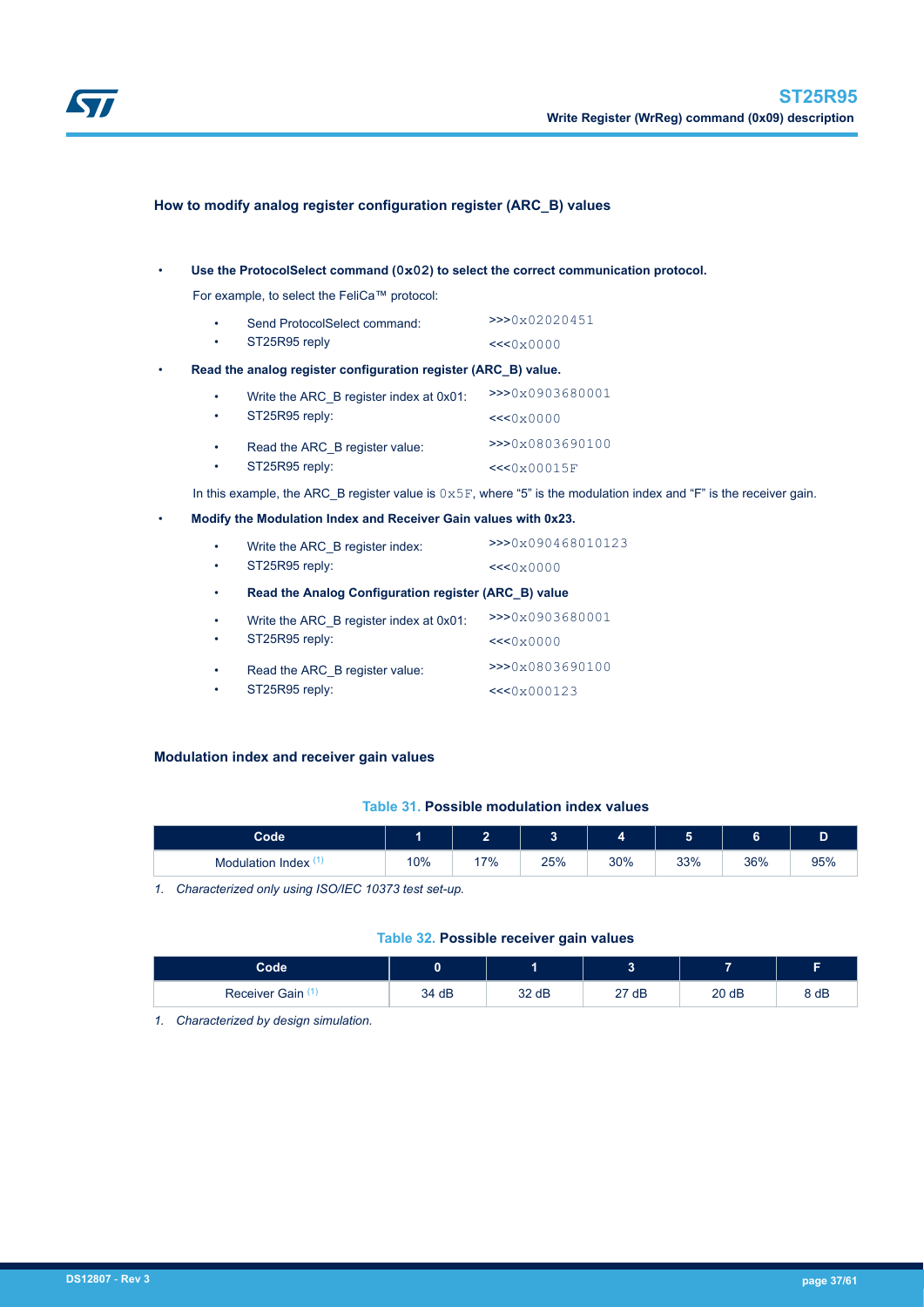<span id="page-37-0"></span>

# **How to modify analog register configuration register (ACC\_A) values**

#### • **Use the ProtocolSelect command (0x02) to select the correct communication protocol.**

For example, to select the ISO/IEC 14443-A card emulation protocol:

|           | Send ProtocolSelect command: | >>0x02021208 |
|-----------|------------------------------|--------------|
| $\bullet$ | ST25R95 reply                | <<0x0000     |

#### • **Read the analog register configuration register (ACC\_A) value.**

| $\bullet$<br>$\bullet$ | Write the ACC A register index at 0x04:<br>ST25R95 reply: | >>>>>>0x0903680004<br><<0x0000 |
|------------------------|-----------------------------------------------------------|--------------------------------|
| $\bullet$              | Read the ACC A register value:                            | >>>0x0803690100                |
| $\bullet$              | ST25R95 reply:                                            | <<0x000127                     |

In this example, the ACC\_A register value is  $0 \times 27$ , where "2" is the demodulator sensitivity and "7" is the load modulation index.

#### • **Modify the load modulation index values with 0x25.**

| ٠<br>٠ | Write the ARC A register index:<br>ST25R95 reply:     | >>>0x090468010425 |
|--------|-------------------------------------------------------|-------------------|
| ٠      | Read the analog configuration register (ACC A) value. | <<0x0000          |
| ٠      | Write the ACC A register index at 0x04:               | >>0x0903680004    |
| ٠      | ST25R95 reply:                                        | <<0x0000          |
| ٠      | Read the ARC A register value:                        | >>>0x0803690100   |
| ٠      | ST25R95 reply: <<<                                    | <<0x000125        |

# **Load modulation index and demodulator sensitivity values**

#### **Table 33. Possible load modulation index values**

| Code (bits [3:0] of ACC_A register) |      | $\ddot{\phantom{1}}$<br>- |                          |         |   | -<br>►                   |      |
|-------------------------------------|------|---------------------------|--------------------------|---------|---|--------------------------|------|
| Load modulation index               | Min. | -                         | $\overline{\phantom{0}}$ | Default | ۰ | $\overline{\phantom{a}}$ | Max. |

### **Table 34. Possible demodulator sensitivity values**

| Code (bits [5:4] of ACC_A register)    | 0x1 | 0x2  |
|----------------------------------------|-----|------|
| Demodulator Sensitivity <sup>(1)</sup> | 10% | 100% |

*1. Characterized by design simulation.*

*Note: Bits [7:6] of ACC\_A register are RFU and must set to '0'.*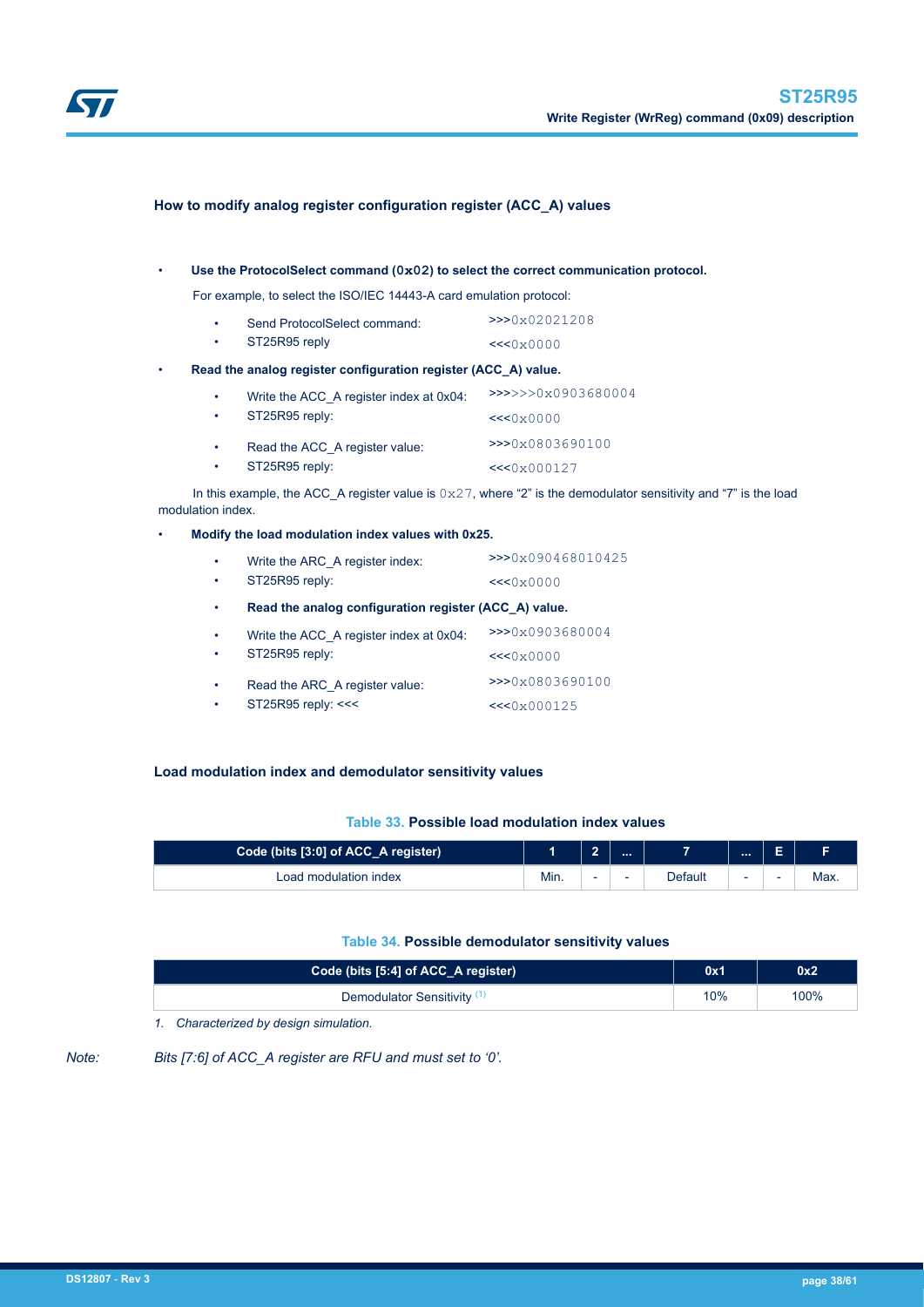

<span id="page-38-0"></span>

### **Default code per protocol**

#### **Table 35. ARC\_B default code for available reader protocols**

| <b>Communication protocol</b>      | Default value | <b>Possible modulation index</b><br>values (MS nibble) | Possible receiver gain values (LS nibble) |
|------------------------------------|---------------|--------------------------------------------------------|-------------------------------------------|
| ISO/IEC 14443 Type A reader   0xDF |               | 0xD                                                    | 0x0, 0x1, 0x3, 0x7 or 0xF                 |
| ISO/IEC 14443 Type B reader   0x20 |               | 0x1, 0x2, 0x3 or 0x4                                   | 0x0, 0x1, 0x3, 0x7 or 0xF                 |
| FeliCa™ reader                     | 0x50          | $0x1$ , $0x2$ , $0x3$ or $0x4$                         | 0x0, 0x1, 0x3, 0x7 or 0xF                 |
| ISO/IEC 15693 reader 10%           | 0x53          | $0x4$ , $0x5$ or $0x6$                                 | 0x0, 0x1, 0x3, 0x7 or 0xF                 |
| ISO/IEC 15693 reader 100%          | 0xD3          | 0xD                                                    | 0x0, 0x1, 0x3, 0x7 or 0xF                 |

### **Table 36. ACC\_A default code for available card emulation protocols**

| Communication protocol | <b>Default</b><br>value | <b>Recommended values</b><br>$\mid$ for ST25R95 demo board $\mid$ | <b>Possible</b><br><b>Demodulator</b><br><b>Sensitivity values</b><br>(MS nibble) | <b>Possible load modulation</b><br>index values (LS nibble) |
|------------------------|-------------------------|-------------------------------------------------------------------|-----------------------------------------------------------------------------------|-------------------------------------------------------------|
| ISO/IEC 14443 Type A   | 0x27                    | 0x27                                                              | 0x2                                                                               | From 0x1 to 0xF                                             |

# **5.11.2 Improving frame reception for ISO/IEC 14443 Type A tags**

To improve ST25R95 demodulation when communicating with ISO/IEC 14443 Type A tags, it is possible to adjust the synchronization between digital and analog inputs by fine-tuning the Timer Window (TimerW) value. This can be done using the Write Register (WrReg) command to set a new TimerW value (min. 0x50, max. 0x60). The recommended value is 0x56 or 0x58 when using the ST25R95 demo board.

The default value of this parameter (0x52) is set by the ProtocolSelect command, but it can be overwritten using the WrReg command  $(0 \times 0.9)$ .

| <b>Direction</b> | <b>Data</b>                                      | <b>Comments</b>                                        | <b>Example</b>                |
|------------------|--------------------------------------------------|--------------------------------------------------------|-------------------------------|
|                  | 0x09                                             | Command code                                           |                               |
|                  | $0 \times 03$ or $0 \times 04$<br>Length of data |                                                        |                               |
|                  | 0x3A                                             | Timer Window (TimerW) value                            | >>0x09043A005804              |
| Host to ST25R95  | $0x00$ or $0x01$                                 | Flag Increment address or not after Write command      | Set recommended TimerW value. |
|                  | 0 <sub>XX</sub> X                                | Set TimerW value (recommended value is 0x56 or<br>0x58 |                               |
|                  | $0 \times 04$                                    | TimerW value confirmation                              |                               |
| ST25R95 to Host  | 0x00                                             | Result code                                            | <<0x0000                      |
|                  | 0x00                                             | Length of data                                         | <b>Register written</b>       |

#### **Table 37. WrReg command description (Timer Window)**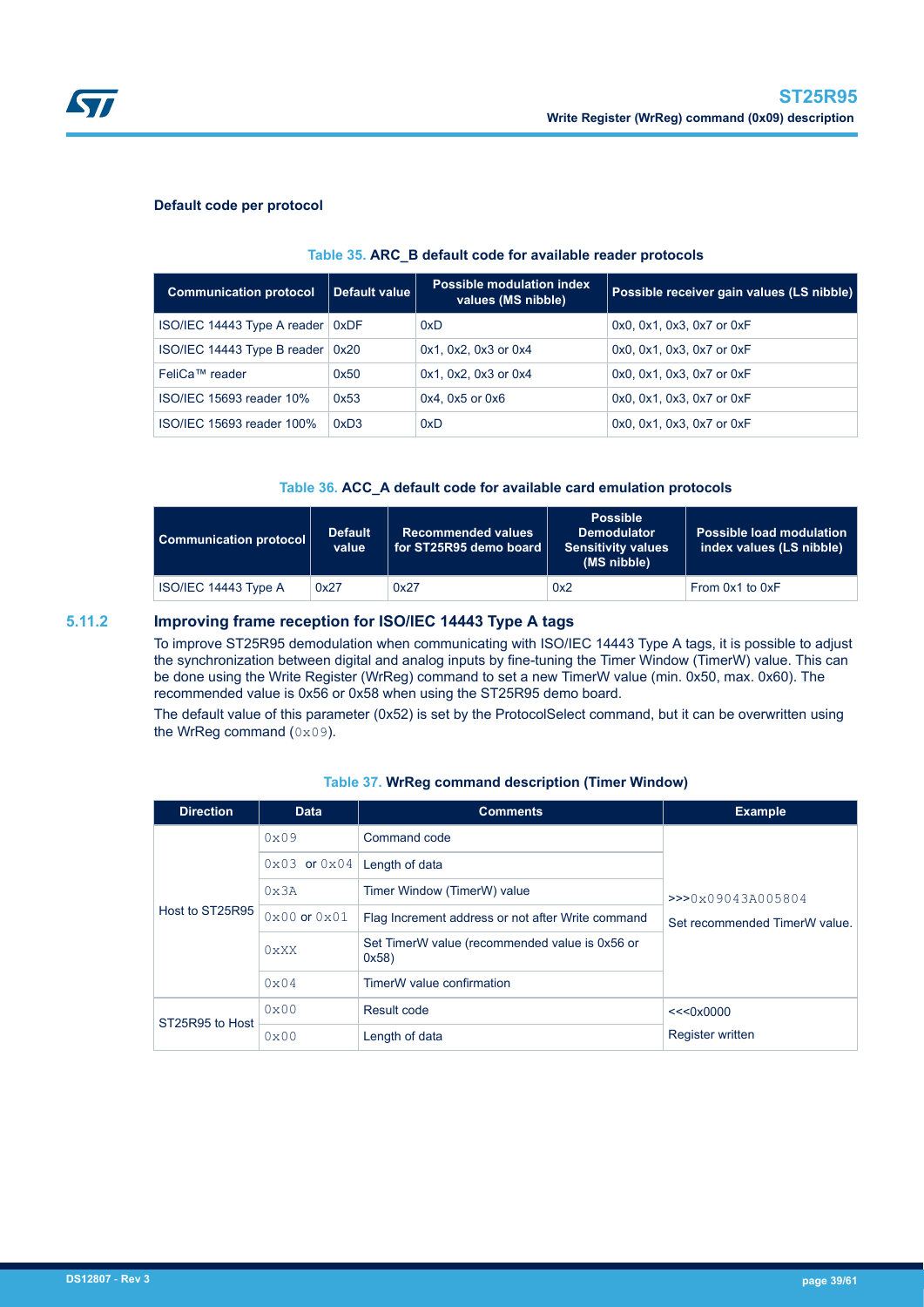# <span id="page-39-0"></span>**5.11.3 Improving RF reception for FeliCa™ tags**

To improve ST25R95 reception when communicating with FeliCa™ tags, it is possible to enable an AutoDetect filter to synchronize FeliCa™ tags with the ST25R95. This can be done using the Write Register (WrReg) command to enable the AutoDetect filter.

By default, this filter is disabled after the execution of the ProtocolSelect command, but it can be enabled using the WrReg command (0x09).

| <b>Direction</b> | <b>Data</b>                    | <b>Comments</b>                                   | <b>Example</b>                |
|------------------|--------------------------------|---------------------------------------------------|-------------------------------|
|                  | 0x09                           | Command code                                      |                               |
|                  | $0 \times 03$ or $0 \times 04$ | Length of data                                    |                               |
| Host to ST25R95  | 0x0A                           | AutoDetect filter control value                   | >>0x09040A0102A1              |
|                  | $0 \times 00$ or $0 \times 01$ | Flag Increment address or not after Write command | Enable the AutoDetect filter. |
|                  | $0 \times 02$                  | AutoDetect filter enable                          |                               |
|                  | 0xA1                           | AutoDetect filter confirmation                    |                               |
| ST25R95 to Host  | 0x00                           | Result code                                       | <<0x0000                      |
|                  | 0x00                           | Length of data                                    | <b>Register written</b>       |

# **Table 38. WrReg command description (AutoDetect Filter)**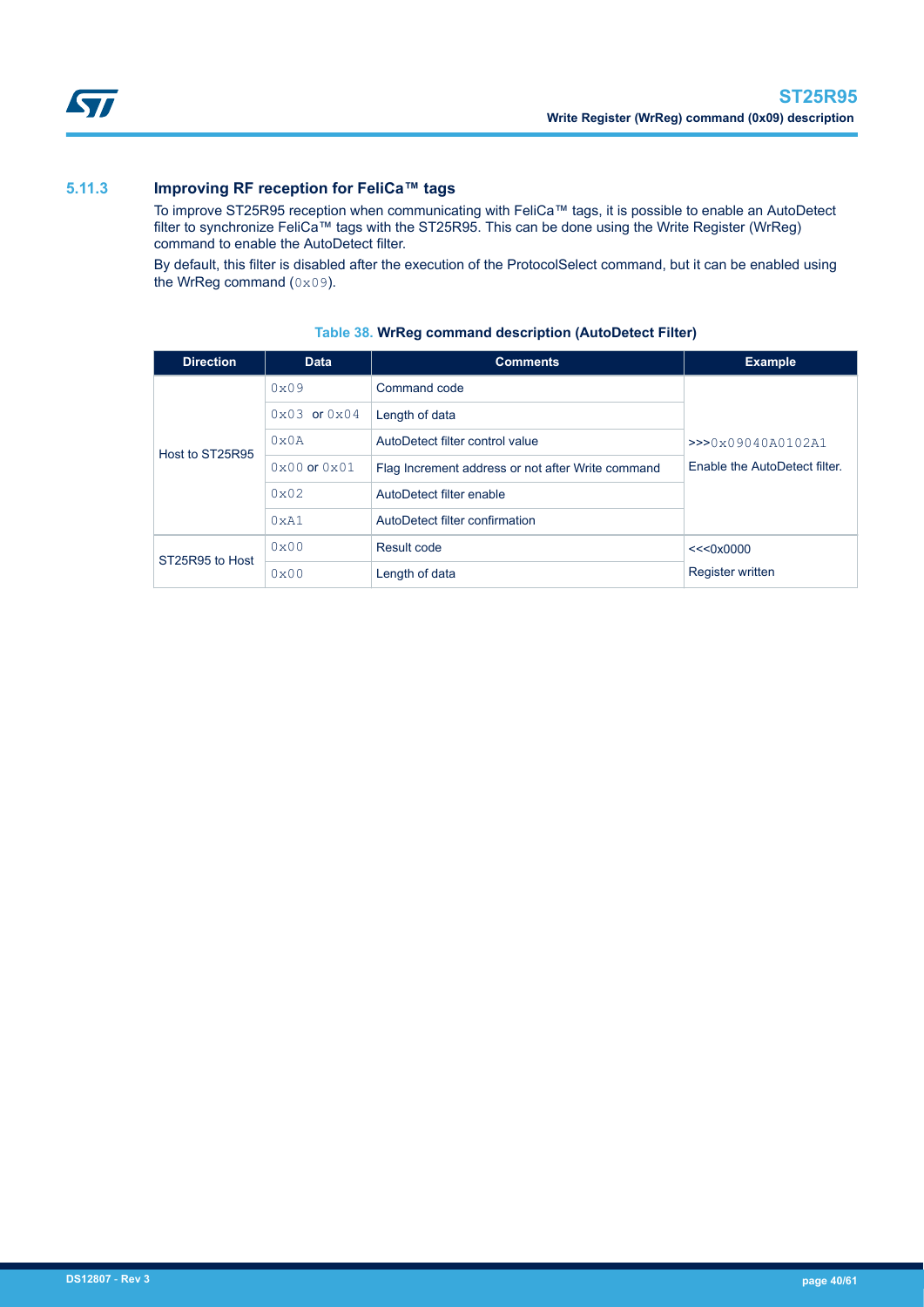<span id="page-40-0"></span>

# **5.12 AC filter command (0x0D) description**

This command activates/deactivates the anti-collision filter in Type A card emulation mode. The following tables define the command and response fields depending on the AC filter command length.

| <b>Direction</b>   | <b>Data</b>               | <b>Comments</b>                                                                               | <b>Example</b>                                                                                                                                                                                                          |
|--------------------|---------------------------|-----------------------------------------------------------------------------------------------|-------------------------------------------------------------------------------------------------------------------------------------------------------------------------------------------------------------------------|
|                    | 0 <sub>D</sub>            | Command code                                                                                  | General case (LEN $\neq$ 0x00, 0x01 or 0x02)                                                                                                                                                                            |
|                    | <len></len>               | Length of data                                                                                | >>>0D0B440320880251744AEF2280                                                                                                                                                                                           |
|                    | $<$ ATQA $>$<br>(2 bytes) | Unused and<br>proprietary bits<br>of SAK (protocol<br>bits will be<br>handled by              | Activate filter for 2-cascade anti-collision<br>Note that the command length can be 7, 11 or 15 bytes depending on UID<br>length:<br>7: for 1-cascade level filter                                                      |
|                    |                           | firmware)                                                                                     | 11: for 2-cascade levels filter                                                                                                                                                                                         |
| Host to<br>ST25R95 | $<$ SAK $>$               | Unused and<br>proprietary bits<br>of SAK (protocol<br>bits will be<br>handled by<br>firmware) | 15: for 3-cascade levels filter<br>All other values greater than 2 will result in an 'Invalid command length' error.<br>*** Special cases of command ***<br>$LEN = 0x00$                                                |
|                    | $<$ UID<br>part 1>        | UID for cascade<br>level 1<br>(Mandatory)                                                     | $>>0x0D00$ De-activate AC Filter (LEN = 0x00)<br><<< 0x0001XX0000 AC Filter is successfully deactivated (See Table 40. state<br>when behaving as ISO/IEC 14443-A tag                                                    |
|                    | $<$ UID<br>part 2>        | UID for cascade<br>level 2 (Optional)                                                         | $LEN = 0x01$<br>$>>0x0D01XX$ - Set AC state (see table below)                                                                                                                                                           |
|                    | $UID$<br>part 3>          | UID for cascade<br>level 3 (Optional)                                                         | $<< 0 \times 0000$ AC state successfully set<br>$LEN = 0x02$<br>$\gg$ 0x0D020000 - Returns AC state without deactivating filter<br>$<<$ 0x0001XX AC state (See Table 40. state when behaving as ISO/IEC<br>14443-A tag) |
|                    | 0 <sup>0</sup>            | Result code                                                                                   | AC Filter is successfully activated.                                                                                                                                                                                    |
| ST25R95<br>to Host | 0 <sup>0</sup>            | Length of data                                                                                | <<0x0000<br>Set State:<br>>>>> 0D0101<br><< < 0000                                                                                                                                                                      |
| ST25R95            | 82                        | Error code                                                                                    | <<0x8200                                                                                                                                                                                                                |
| to Host            | 0 <sub>0</sub>            | Length of data                                                                                | Invalid command length                                                                                                                                                                                                  |
|                    | 0 <sub>0</sub>            | Result code                                                                                   | Get state                                                                                                                                                                                                               |
|                    | 01                        | Length of data                                                                                | >>> 0D020000                                                                                                                                                                                                            |
| ST25R95<br>to Host | <state></state>           | AC state (See<br>Table 40. state<br>when behaving<br>as ISO/IEC<br>14443-A tag)               | << 000101<br>Deactivate AC Filter:<br>$\gg$ 0D00<br><< 000101                                                                                                                                                           |

# **Table 39. AC filter command description (Command <Len> > 0x02)**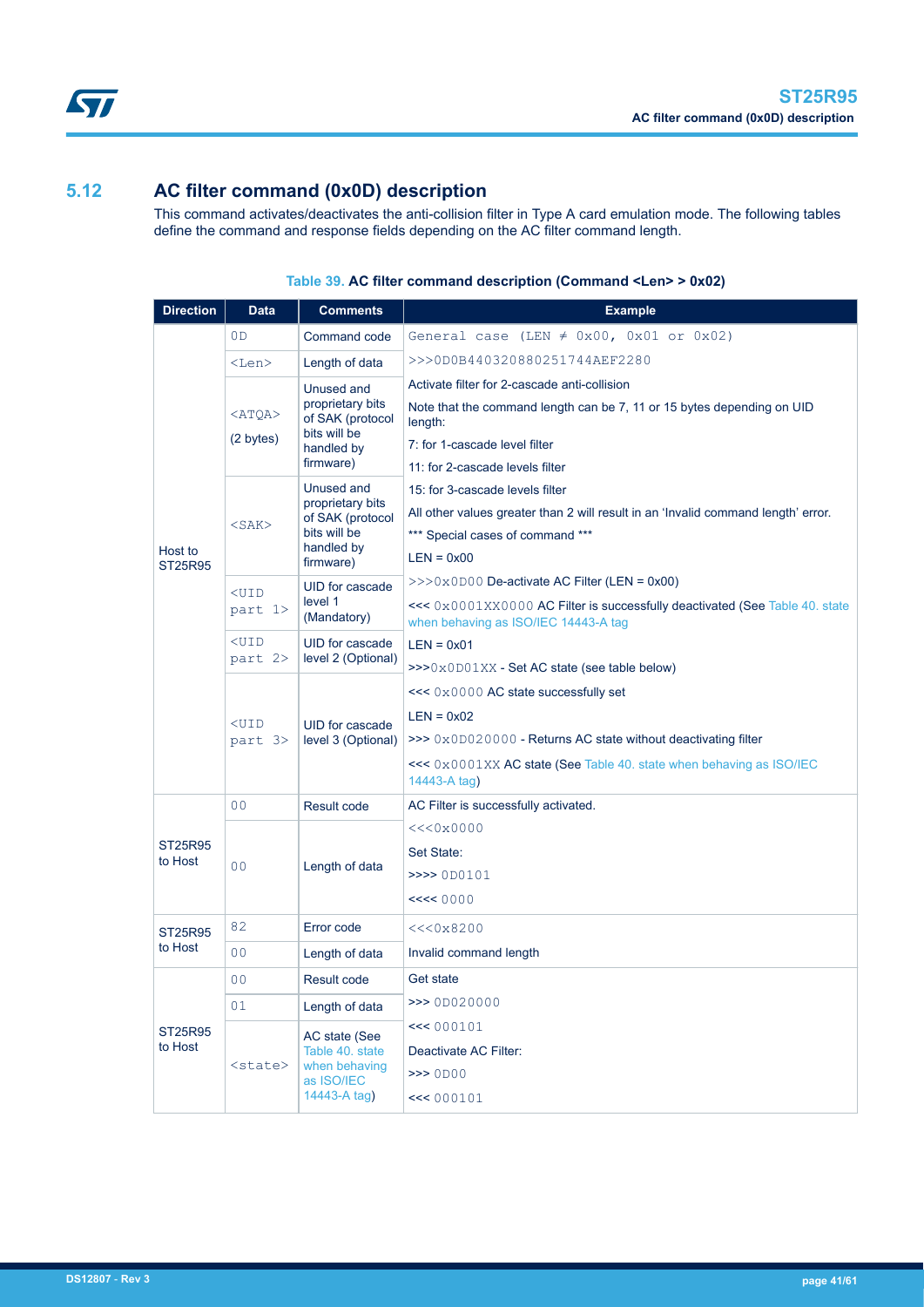<span id="page-41-0"></span>

| <b>Value</b> | <b>AC</b> state |
|--------------|-----------------|
| 0x00         | Idle            |
| 0x01         | ReadyA          |
| 0x04         | Active          |
| 0x80         | Halt            |
| 0x81         | ReadyA*         |
| 0x84         | Active*         |

The AC filter command activates or deactivates an anti-collision filter for ISO/IEC 14443A card protocol. This command also forces or indicates the card emulator state.

If the AC filter is not activated, all received commands are stored in the ST25R95 buffer before being read by the external microcontroller.

If the AC filter is activated, internal firmware will try to interpret the commands sent by the reader itself and perform an anti-collision sequence. The internal state machine of the AC filter also handles the SLP\_REQ command and changes the AC state accordingly, in order to have the proper handling of the SENS\_REQ and ALL\_REQ commands in the various state. Non-interpreted commands are stored in the ST25R95 buffer before being read by the external microcontroller to perform card emulation.

The ST25R95 is able to interpret and respond to the commands listed in the table below. The device remains in Listening mode after executing these commands.

The ST25R95 handles those commands as long as the AC filter is active.

| <b>Command</b> | Code             | <b>Definition</b>               |
|----------------|------------------|---------------------------------|
| SENS REQ       | 26 (7-bit)       | Sense request                   |
| ALL REQ        | 52 (7-bit)       | WakeUp All request              |
| SDD REQ        | 93, 95, 97       | Single device detection request |
| SEL REQ        | 9370, 9570, 9770 | Select request                  |
| SLP REQ        | 5000             | Sleep request                   |

#### **Table 41. Commands to which the device is able to react**

# **5.13 Echo command (0x55) description**

The Echo command verifies the possibility of communication between a Host and the ST25R95. The ST25R95 will exit the listen mode upon reception of an echo command. This can be used to stop listen mode (see [Section 5.7 Listen command \(0x05\) description\)](#page-24-0).

| <b>Direction</b> | <b>Data</b> | <b>Comments</b> | <b>Example</b>                         |  |  |
|------------------|-------------|-----------------|----------------------------------------|--|--|
| Host to ST25R95  | 0x55        | Command code    | -                                      |  |  |
| ST25R95 to Host  | 0x55        |                 | $>>$ 0x55: Sends an Echo command       |  |  |
|                  |             | Code response   | $<<$ 0x55: Response to an Echo command |  |  |

# **Table 42. Echo command description**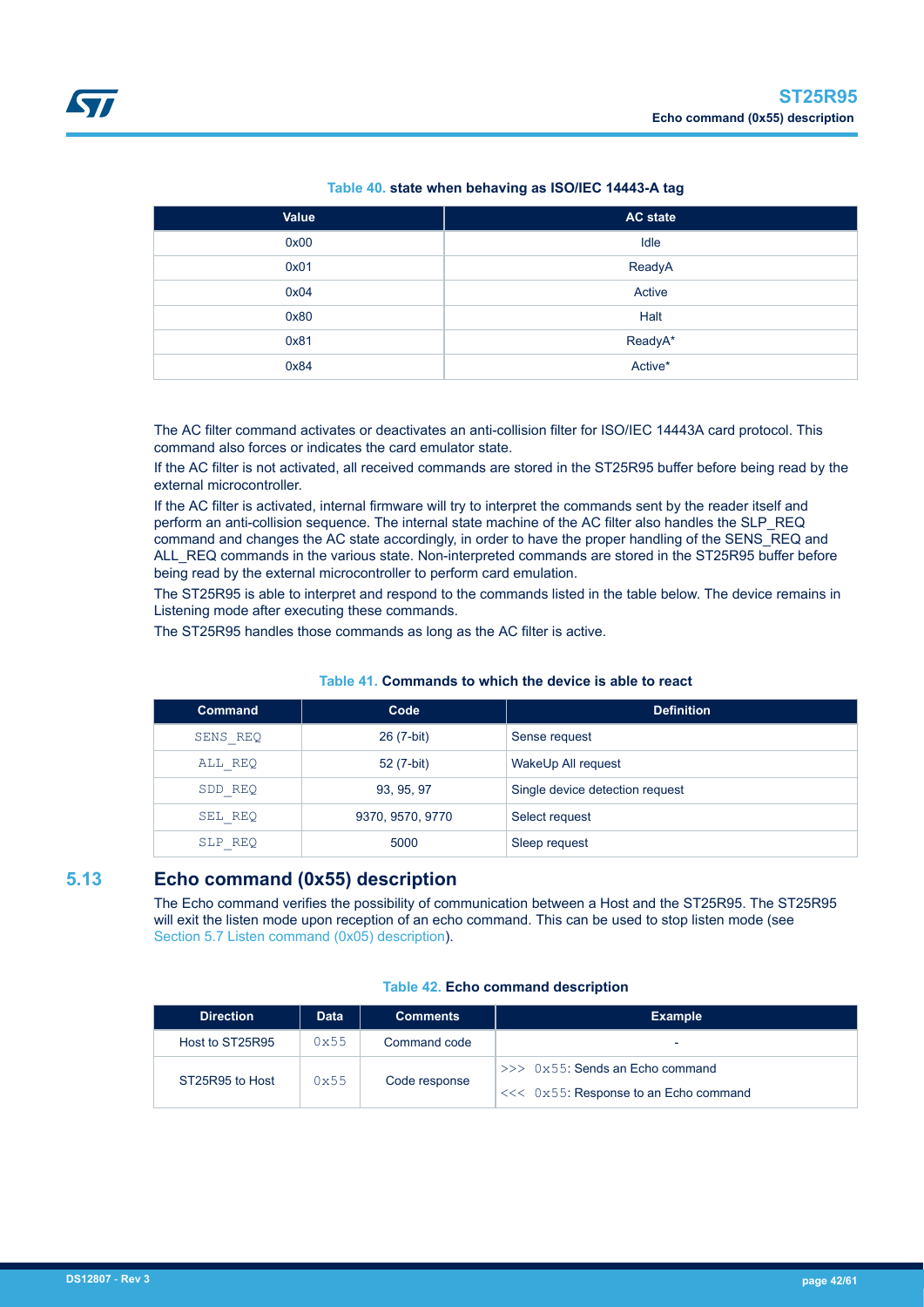|  |  | Table 43. Echo command in listen mode |  |  |  |
|--|--|---------------------------------------|--|--|--|
|--|--|---------------------------------------|--|--|--|

<span id="page-42-0"></span>

| <b>Direction</b> | <b>Data</b> | <b>Comments</b> | <b>Example</b>                                                  |
|------------------|-------------|-----------------|-----------------------------------------------------------------|
| Host to ST25R95  | 0x55        | Command code    |                                                                 |
| ST25R95 to Host  | 0x55        | Code response   | $>>$ 0x55: Echo command                                         |
|                  | 0x85        | Error response  | $<< 0x558500$ : Listening mode was cancelled by the application |
|                  | 0x00        | Length of data  |                                                                 |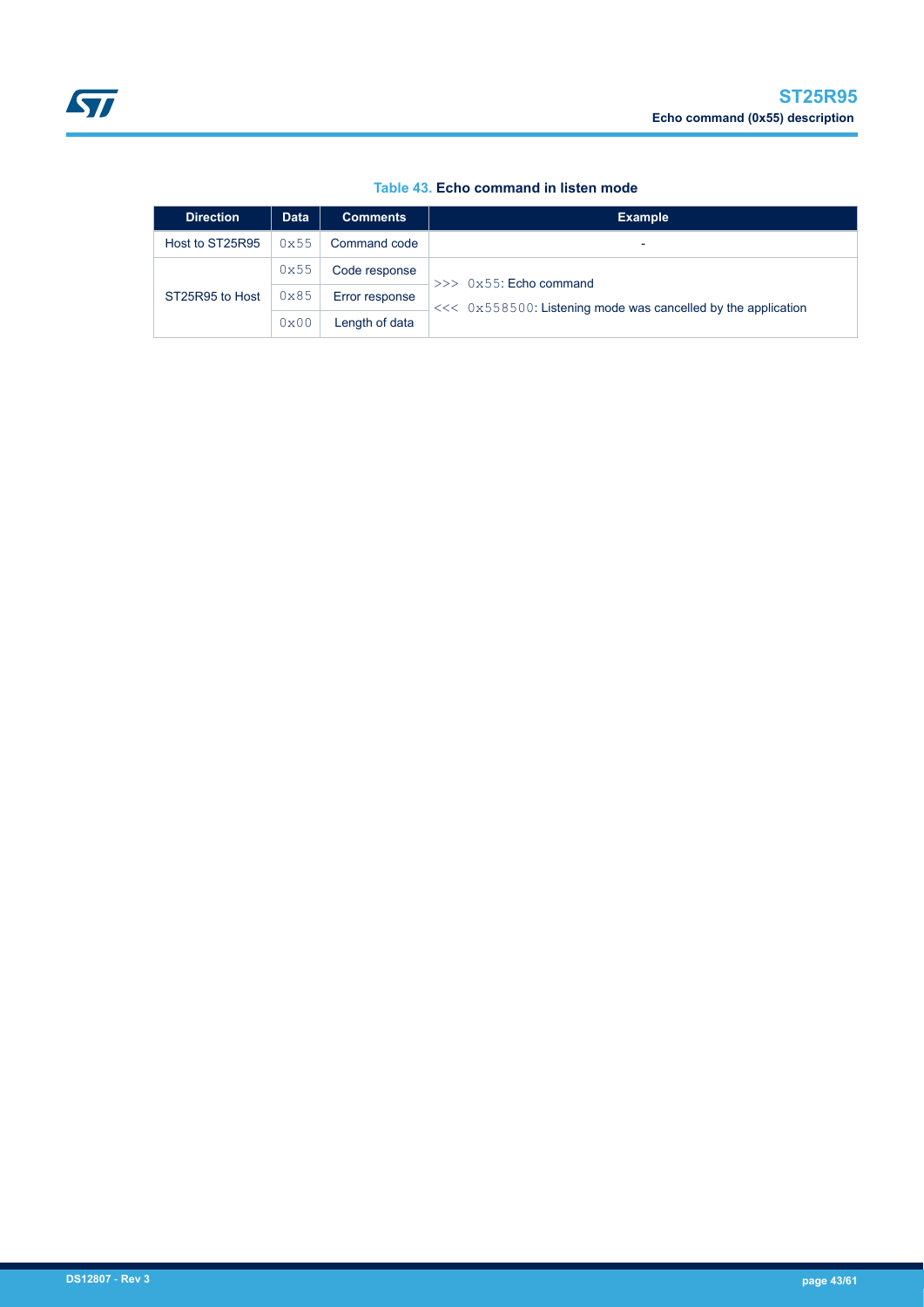# <span id="page-43-0"></span>**6 Electrical characteristics**

# **6.1 Absolute maximum ratings**

### **Table 44. Absolute maximum ratings**

| <b>Symbol</b>            | <b>Parameter</b>                                                           | <b>Value</b>            | <b>Unit</b> |
|--------------------------|----------------------------------------------------------------------------|-------------------------|-------------|
| VPS Main                 | Supply voltage (1)                                                         | $-0.3$ to $7.0$         | V           |
| VPS TX                   | Supply voltage (RF drivers)                                                | $-0.3$ to $7.0$         | V           |
| $V_{10}$                 | Input or output voltage relative to ground                                 | $-0.3$ to VPS_Main +0.3 | V           |
| V <sub>MaxCarrier</sub>  | Maximum input voltage (pins RX1 and RX2)                                   | ±14.0                   | $\vee$      |
| $T_A$                    | Ambient operating temperature                                              | $-25$ to $+85$          | °C          |
|                          | Ambient operating temperature (RF mode)                                    | $-25$ to $+85$          |             |
| T <sub>STG</sub>         | Storage temperature (Please also refer to package specification).          | $-65$ to $+150$         | $^{\circ}C$ |
| <b>TLEAD</b>             | Lead temperature during soldering                                          | See note $(2)$          | $^{\circ}C$ |
| <b>VESD</b>              | Electrostatic discharge voltage according to JESD22-A114, Human Body Model | 2000                    | $\vee$      |
| $P_{TOT}$ <sup>(3)</sup> | Total power dissipation per package                                        | 1                       | W           |

*1. To properly reset the device, VPS\_Main must be tied to 0V before executing the start-up sequence.*

*2. Compliant with JEDEC standard J-STD-020D (for small-body, Sn-Pb or Pb assembly), the ST ECOPACK® 7191395 specification, and the European directive on Restrictions on Hazardous Substances (RoHS directive 2011/65/EU of July 2011).*

- *3. Depending on the thermal resistance of package.*
- *Note: Stresses listed above may cause permanent damage to the device. This is a stress rating only and functional operation of the device at these or any other conditions above those indicated in the operational sections of the specification is not implied.*

*Exposure to absolute maximum rating conditions for extended periods may affect device reliability.*

# **6.2 DC characteristics**

# **Table 45. DC characteristics**

| Symbol          | <b>Parameter</b>            | <b>Condition</b>         | Min.                     | Typ.                     | Max.            | <b>Unit</b> |
|-----------------|-----------------------------|--------------------------|--------------------------|--------------------------|-----------------|-------------|
| VPS Main        | Supply voltage              | $\overline{\phantom{a}}$ | 2.7                      | 3.0                      | 5.5             | $\vee$      |
| VPS TX          | Supply voltage (RF drivers) | $\overline{\phantom{0}}$ | 2.7                      | 3.0                      | 5.5             | $\vee$      |
| $V_{IL}$        | Input low voltage (I/Os)    | $\overline{\phantom{a}}$ | 0                        | ٠                        | 0.2 x VPS Main  | $\vee$      |
| $V_{\text{IH}}$ | Input high voltage (I/Os)   | $\overline{\phantom{a}}$ | 0.7 x VPS Main           | $\overline{\phantom{0}}$ | VPS Main        | V           |
| $V_{OH}$        | Output high voltage (I/Os)  | $I_{OH} = -8 \mu A$      | 0.7 x VPS Main           | ٠                        | VPS Main        | $\vee$      |
| $V_{OL}$        | Output low voltage (I/Os)   | $I_{OLMAX}$ = 500 µA     | 0                        | ٠                        | 0.15 x VPS Main | $\vee$      |
| <b>POR</b>      | Power-on reset voltage      | $\overline{\phantom{a}}$ | $\overline{\phantom{a}}$ | 1.8                      |                 | $\vee$      |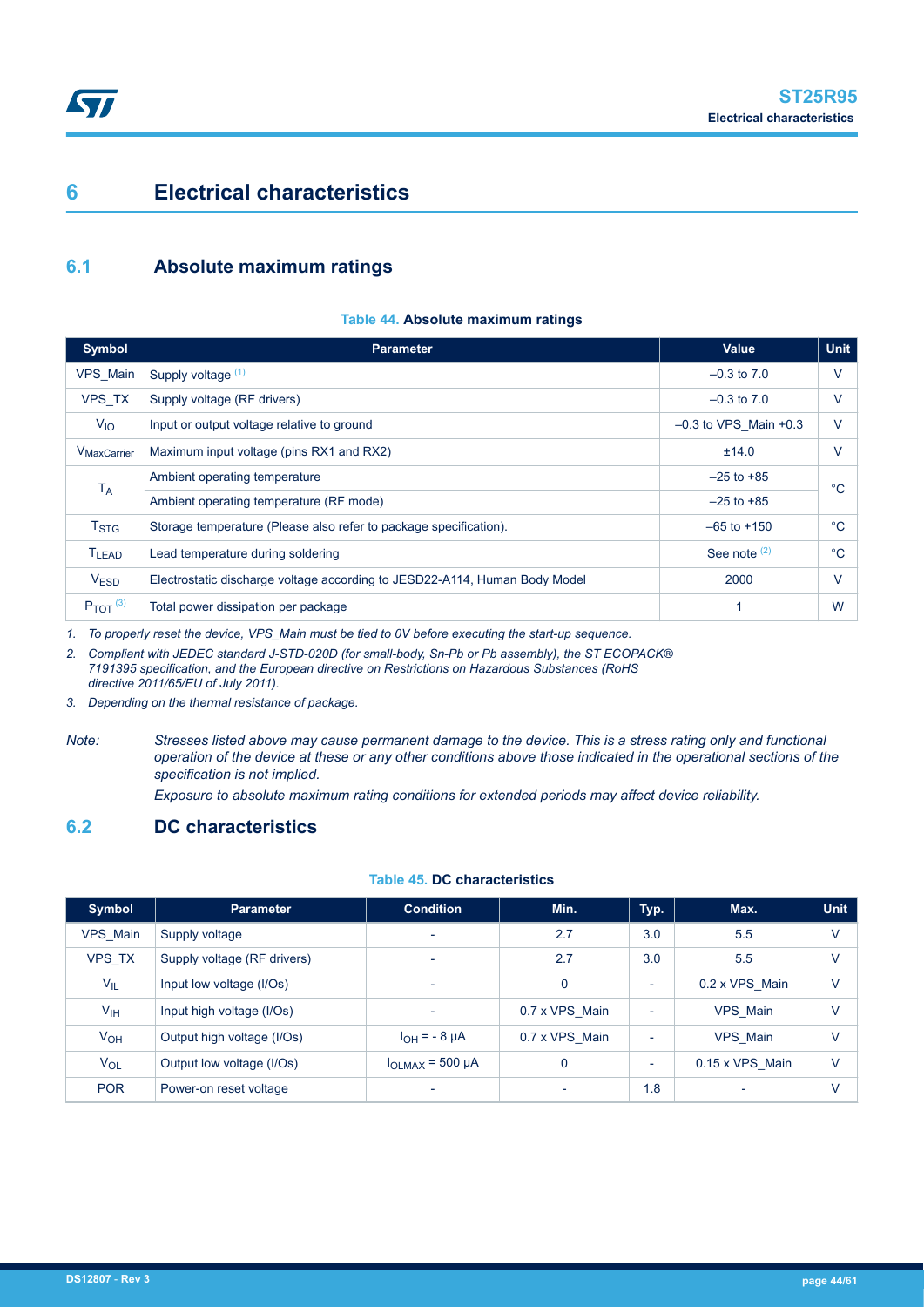# **6.3 Power consumption characteristics**

<span id="page-44-0"></span>S7

 $T_A$  = –25 °C to 85 °C, unless otherwise specified.

| <b>Symbol</b>                              | <b>Parameter</b>                             | <b>Condition</b>                      | Typ.  | Max. Unit |    |
|--------------------------------------------|----------------------------------------------|---------------------------------------|-------|-----------|----|
| $I_{CC}$ (VPS)                             | Supply current in power-up state             | $T_A = 25^{\circ}C$                   | 200   | 600       | μA |
| Power-up                                   |                                              |                                       |       |           |    |
| $I_{CC}$ (VPS)                             | Supply current in card emulation mode        | $T_A = 25 °C$                         | 2.5   | 5.0       | mA |
| Card emulation                             |                                              |                                       |       |           |    |
| $I_{CC}$ (VPS) Hibernate                   | Supply current in Hibernate state            | $T_A = 25 °C$                         |       | 5         | μA |
| I <sub>CC</sub> (VPS) Sleep/Field Detector | Supply current in Sleep/Field Detector state | $T_A = 25 °C$                         | 20/25 | 80        | μA |
| $I_{CC}$ (VPS) Ready                       | Supply current in Ready state                | $T_A = 25 °C$                         | 2.5   | 5.0       | mA |
| $I_{\rm CC}$ (VPS)                         | Average supply current in Tag Detector state | $T_A$ = 25 °C, 4 RF bursts per second | 50    | 100       |    |
| <b>Tag Detect</b>                          |                                              |                                       |       |           | μA |

The ST25R95 supports two VPS\_TX supply ranges for RF drivers: 2.7V to 3.3V or 4.5V to 5.5V. Antenna matching circuit must be defined accordingly.

| Table 47. Power consumption characteristics (VPS_TX from 2.7 to 3.3 V) |  |  |
|------------------------------------------------------------------------|--|--|
|------------------------------------------------------------------------|--|--|

| Symbol                                 | <b>Parameter</b>                            | <b>Condition</b> | Typ. | Max. | Unit <sup>1</sup> |
|----------------------------------------|---------------------------------------------|------------------|------|------|-------------------|
| $I_{CC}$ RF (VPS TX) RF Field ON       | Supply current in RF Field (Reader mode) (1 | $T_A = 25 °C$    | 70   | 100  | mA                |
| $I_{CC}$ RF (VPS TX) RF Field OFF      | Supply current in RF Field (Ready mode) (2) | $T_A = 25 °C$    |      | 200  | μA                |
| I <sub>CC</sub> RF (VPS_TX) Tag Detect | Peak current during Burst detection (3)     | $T_A = 25 °C$    | 70   | 100  | mA                |

*1. Parameter measured using recommended output matching network (Z load is 27 Ω and 0°).*

*2. This consumption can be reduced to approximately 2 µA (typ.) by setting a control bit (bit HF2RF) to '1' using command 090468010710. In this case, Reader mode is not available. To re-enable Reader mode, reset the HF2RF bit to '0' using the command 090468010700 or execute a new ProtocolSelect command.*

*3. The maximum differential input voltage between pins RX1 and RX2 (VRx1-Rx2) has a peakpeak of 18 V.*

#### **Table 48. Power consumption characteristics (VPS\_TX from 4.5 to 5.5 V)**

| <b>Symbol</b>                     | <b>Parameter</b>                            | <b>Condition</b> | Typ. | Max. | <b>Unit</b> |
|-----------------------------------|---------------------------------------------|------------------|------|------|-------------|
| $I_{CC}$ RF (VPS_TX) RF Field ON  | Supply current in RF Field (Reader mode) (  | $T_A = 25 °C$    | 120  | 200  | mA          |
| $I_{CC}$ RF (VPS TX) RF Field OFF | Supply current in RF Field (Ready mode) (2) | $T_A = 25 °C$    |      | 300  | μA          |
| $I_{CC}$ RF (VPS_TX) Tag Detect   | Peak current during Burst detection (3)     | $T_A = 25 °C$    | 120  | 200  | mA          |

*1. Parameter measured using recommended output matching network (Z load is 27 Ω and 0°C).*

*2. This consumption can be reduced to approximately 2 µA (typ.) by setting a control bit (bit HF2RF) to '1' using command 090468010710. In this case, reader mode is not available. To re-enable Reader mode, reset the HF2RF bit to '0' using the command 090468010700 or execute a new ProtocolSelect command.*

*3. The maximum differential input voltage between pins RX1 and RX2 (VRx1-Rx2) has a peakpeak of 18 V. This voltage can be limited by adding a damping resistor in parallel of the antenna or between ST\_Ro and ground.*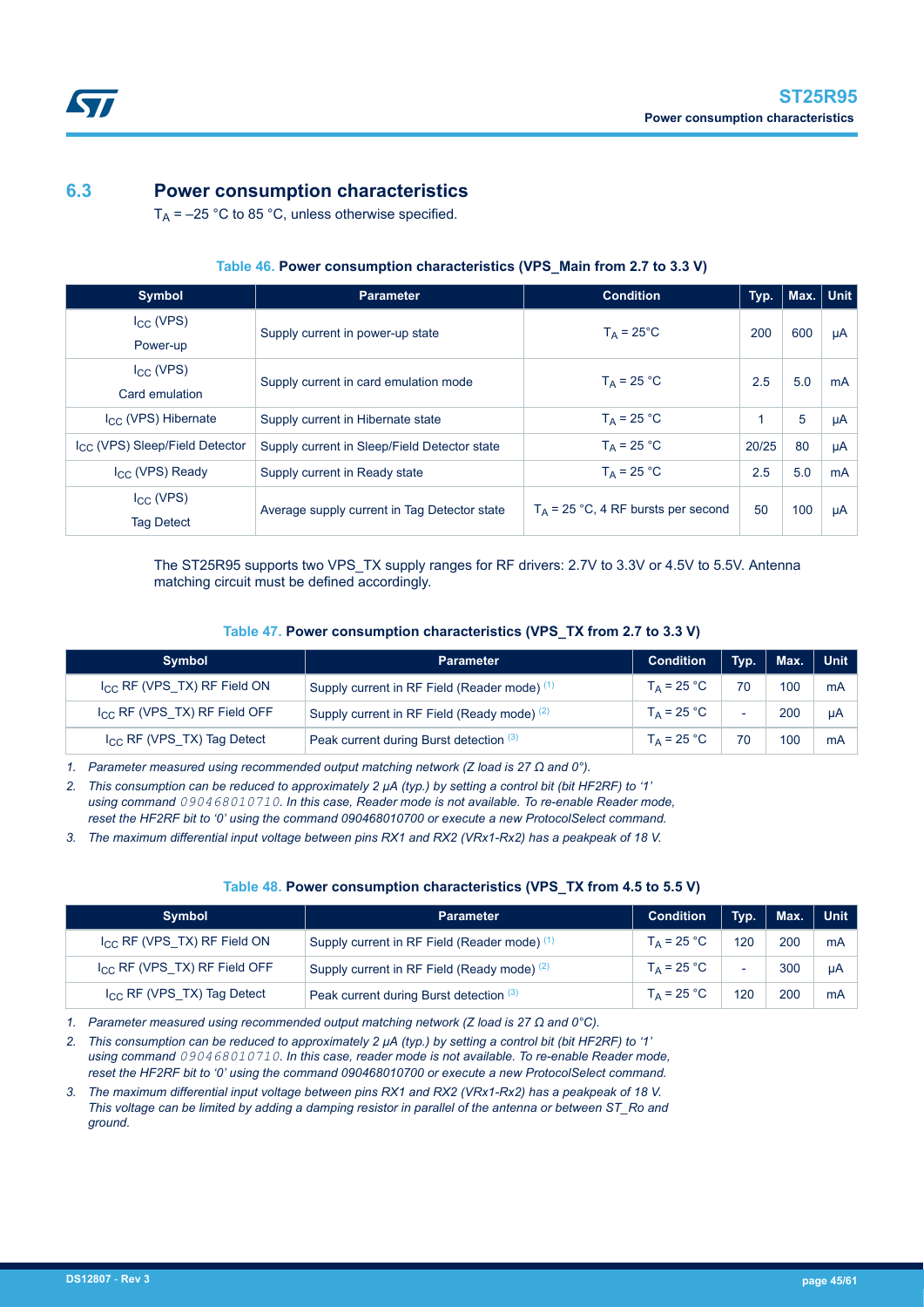# <span id="page-45-0"></span>**6.4 SPI characteristics**

The ST25R95 supports (CPOL =  $0$ , CPHA =  $0$ ) and (CPOL =  $1$ , CPHA =  $1$ ) modes.

| <b>Symbol</b>                        | <b>Parameter</b>                              | <b>Condition</b>         | Min.                     | Max.                     | <b>Unit</b> |
|--------------------------------------|-----------------------------------------------|--------------------------|--------------------------|--------------------------|-------------|
| $f_{\mathsf{SCK}}$<br>$1/t_{c(SCK)}$ | SPI clock frequency                           |                          |                          | 2.0                      | <b>MHz</b>  |
| $V_{IL}$                             | Input low voltage                             | $\overline{\phantom{a}}$ | $\overline{\phantom{a}}$ | $0.3 \times VPS$         |             |
| $V_{\text{IH}}$                      | Input high voltage                            | $\overline{a}$           | $0.7 \times VPS$         |                          | $\vee$      |
| $V_{OL}$                             | Output low voltage                            | $\overline{\phantom{a}}$ |                          | $0.4 \times VPS$         |             |
| V <sub>OH</sub>                      | Output high voltage                           | $\overline{\phantom{a}}$ | $0.7 \times VPS$         | $\overline{\phantom{a}}$ |             |
| $t_{\text{SU(NSS)}}$ <sup>(1)</sup>  | NSS setup time                                |                          | 70                       |                          |             |
| $t_{h(NSS)}$ <sup>(1)</sup>          | <b>NSS hold time</b>                          | -                        | $\mathbf 0$              | ۰                        | ns          |
| $t$ CH(SCKL) <sup>(1)</sup>          | Clock low time                                |                          | 200                      |                          |             |
| $t_{CH(SCKH)}$ <sup>(1)</sup>        | Clock high time                               | $\overline{\phantom{a}}$ | 200                      | $\overline{\phantom{a}}$ | ns          |
| $t_{\text{SU(SI)}}$ <sup>(1)</sup>   | Data slave Input setup time                   |                          | 20                       | ٠                        |             |
| $t_{h(SI)}$ <sup>(1)</sup>           | Data slave Input hold time                    |                          | 80                       | $\overline{\phantom{a}}$ | ns          |
| $t_{v(SO)}$ <sup>(1)</sup>           | Data slave output valid time                  | $\overline{\phantom{a}}$ | $\overline{\phantom{a}}$ | 80                       |             |
| $t_{h(SO)}$ <sup>(1)</sup>           | Data slave output hold time                   | After enable edge        | $\mathbf 0$              | $\overline{\phantom{a}}$ | ns          |
| $C_{b\_SPI\_IN}$                     | Capacitive load for input pins NSS, CLK, MOSI |                          | $\overline{\phantom{a}}$ | 3                        | pF          |
| $C_{b\_SPI\_OUT}$                    | Capacitive load for input pins MOSI           |                          |                          | 20                       | pF          |

# **Table 49. SPI interface characteristics**

*1. Values based on design simulation and/or characterization results, and not on tested in production.*

# **Figure 12. SPI timing diagram (Slave mode and CPOL = 0, CPHA = 0)**

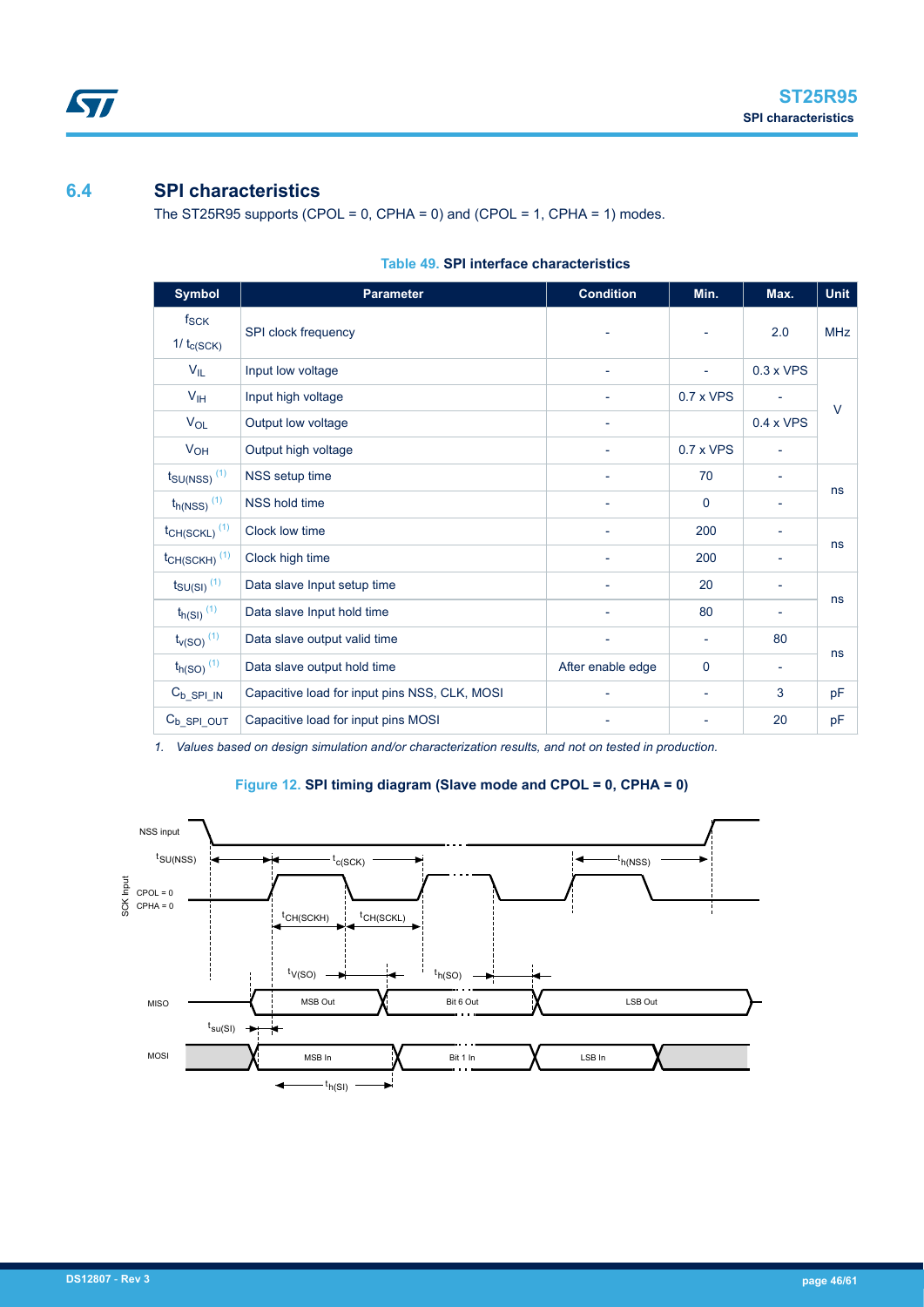<span id="page-46-0"></span>



# **Figure 13. SPI timing diagram (Slave mode and CPOL = 1, CPHA = 1)**

# **6.5 RF characteristics**

Test conditions are  $T_A = 0^\circ C$  to 50°C, unless otherwise specified.  $VPS_TX = 3V \pm 10\%$  and  $VPS_MAIN = 3V \pm 10\%.$ 

# **Table 50. Tag/Card emulation characteristics**

| <b>Symbol</b>           | <b>Parameter</b>                                                               | <b>Condition</b>                                          | Min.           | Typ.                     | Max.     | <b>Unit</b>   |
|-------------------------|--------------------------------------------------------------------------------|-----------------------------------------------------------|----------------|--------------------------|----------|---------------|
| $f_{\rm C}$             | Frequency of operating field (carrier frequency)                               | $\overline{\phantom{0}}$                                  | 13.553         | 13.56                    | 13.567   | <b>MHz</b>    |
| <b>MI</b> Carrier       | Carrier Modulation Index from reader<br>ISO/IEC 14443 - Type A                 | ۰                                                         |                | ÷,                       | 100      | $\frac{0}{0}$ |
| HField $(1)$            | Operating field strength in ISO/IEC 14443                                      | ÷,                                                        | 1.5            | $\overline{\phantom{0}}$ | 7.5      | A/m           |
| V <sub>MaxCarrier</sub> | Input voltage between RX1 and RX2                                              | $\overline{a}$                                            | $\overline{a}$ | $\overline{\phantom{0}}$ | 18       | $\vee$        |
| $f_S$ <sup>(1)</sup>    | Frequency of Subcarrier modulation (ISO/IEC<br>14443 FeliCa and ISO/IEC 15693) |                                                           |                | ÷,                       | $f_C/16$ |               |
| ALoad                   | <b>Load Modulation Amplitude</b><br>$f_C + f_S$<br>$f_C - f_S$                 | ISO 10373-6 test methods for<br>ISO/IEC 14443-A @ 1.5 A/m | 18<br>18       |                          |          | mV            |
|                         | $f_C + f_S$<br>$f_C - f_S$                                                     | ISO 10373-6 test methods for<br>ISO/IEC 14443-A @ 7.5A/m  | 8<br>8         |                          |          | mV            |
| ALoad                   | <b>Load Modulation Amplitude</b><br>$f_C + f_S$<br>$f_C - f_S$                 | ECMA 356 test methods for<br>ECMA 340 @ 1.5 A/m           | 18<br>18       |                          |          | mV            |
|                         | $f_C + f_S$<br>$f_C - f_S$                                                     | ECMA 356 test methods for<br>ECMA 340 @ 7.5 A/m           | 8<br>8         |                          |          | mV            |
| <b>DataR</b>            | ISO/IEC 14443 Type A                                                           |                                                           | 106            | ÷,                       | 212      | <b>Kbps</b>   |

*1. Maximum values based on design simulation and/or characterization results, and not tested in production.*

*2. Parameter measured on samples using recommended output matching network.*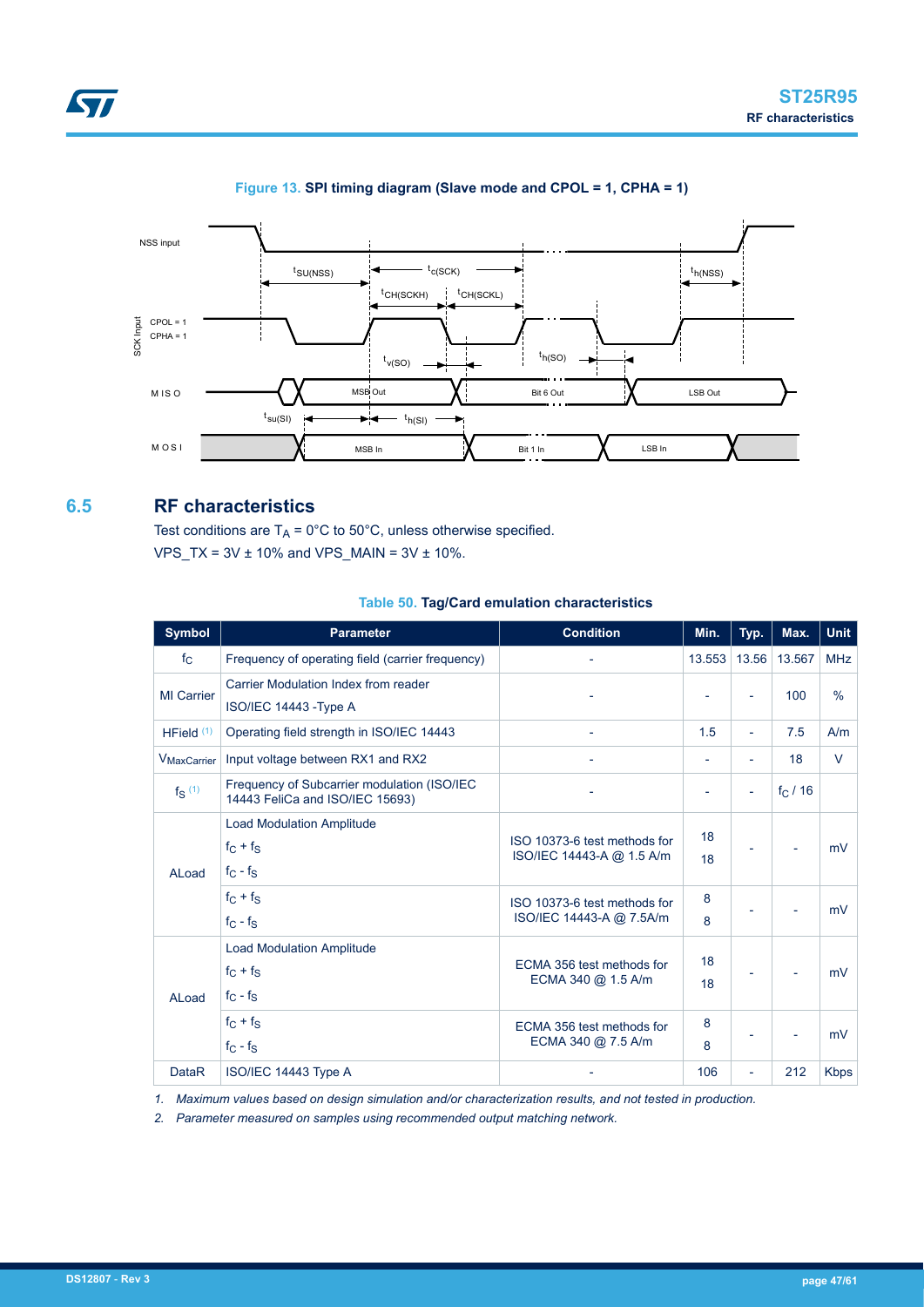# **Table 51. Field detection characteristics**

<span id="page-47-0"></span>

| <b>Symbol</b>            | Parameter                | Min. | Typ.                     | Max. | Unit |
|--------------------------|--------------------------|------|--------------------------|------|------|
| $\overline{\phantom{0}}$ | Level of detection $(2)$ | ∪.∪  | $\overline{\phantom{0}}$ |      | A/m  |

*1. Parameter measured using recommended output matching network for ISO/IEC 14443 communication.*

#### **Table 52. Reader characteristics**

| <b>Symbol</b>                                          | <b>Parameter</b>                                                                                                                                                                                                  | Min.                     | Typ.  | Max.                         | <b>Unit</b>   |  |  |  |
|--------------------------------------------------------|-------------------------------------------------------------------------------------------------------------------------------------------------------------------------------------------------------------------|--------------------------|-------|------------------------------|---------------|--|--|--|
| $f_{\rm C}$                                            | Frequency of operating field (carrier frequency)                                                                                                                                                                  | 13.553                   | 13.56 | 13.567                       | <b>MHz</b>    |  |  |  |
| MI Carrier                                             | Carrier modulation index<br><b>ISO/IEC 14443-A (1)</b><br>$\bullet$<br><b>ISO/IEC 14443-B</b><br>٠<br>FeliCa<br>ISO/IEC 15693 (10% modulation) $(2)$<br>$\bullet$<br>ISO/IEC 15693 (100% modulation)<br>$\bullet$ | 8<br>8<br>10<br>80       |       | 100<br>14<br>14<br>30<br>100 | $\frac{0}{0}$ |  |  |  |
| Transmitter specifications (VPS_TX = $2.7$ to $3.3$ V) |                                                                                                                                                                                                                   |                          |       |                              |               |  |  |  |
|                                                        | $Z_{\text{OUT}}$ differential impedance between TX1 and TX2 <sup>(1)</sup>                                                                                                                                        | $\blacksquare$           | 27    | $\overline{\phantom{a}}$     | Ω             |  |  |  |
|                                                        | Output power for 3V operation on pin VPS TX (2)                                                                                                                                                                   |                          | 55    |                              | mW            |  |  |  |
|                                                        | Transmitter specifications (VPS_TX = 4.5 to 5.5 V)                                                                                                                                                                |                          |       |                              |               |  |  |  |
|                                                        | $Z_{\text{OUT}}$ differential impedance between TX1 and TX2 <sup>(1)</sup>                                                                                                                                        |                          | 16    |                              | Ω             |  |  |  |
|                                                        | Output power for 5V operation on pin VPS_TX (1) (2)                                                                                                                                                               | $\overline{\phantom{a}}$ | 230   |                              | mW            |  |  |  |
| Receiver specifications                                |                                                                                                                                                                                                                   |                          |       |                              |               |  |  |  |
| $\overline{\phantom{a}}$                               | Small signal differential input resistance (Rx1/Rx2) <sup>(1)</sup>                                                                                                                                               |                          | 100   |                              | kW            |  |  |  |
| VRx1-Rx2                                               | Differential input voltage between pins RX1 and RX2 <sup>(3)</sup>                                                                                                                                                | $\overline{\phantom{0}}$ |       | 18                           | V             |  |  |  |
|                                                        | Small signal differential input capacitance (Cx1/Cx2) <sup>(1)</sup>                                                                                                                                              |                          | 22    |                              | pF            |  |  |  |
|                                                        | Sensitivity (106 Kbps data rate) (4)                                                                                                                                                                              |                          | 8     |                              | mV            |  |  |  |

*1. Maximum values based on design simulation and/or characterization results, and not tested in production.*

*2. Parameter measured on samples using recommended output matching network. (Z load is 27 Ω and 0°.)*

*3. This voltage can be limited by adding a damping resistor in parallel of the antenna or between ST\_R0 and Ground.*

*4. Based on ISO/IEC 10373-6 protocol measurement. The reader sensitivity corresponds to the load modulation value of the REQ reply sent by an ISO reference card when decoded by the ST25R95.*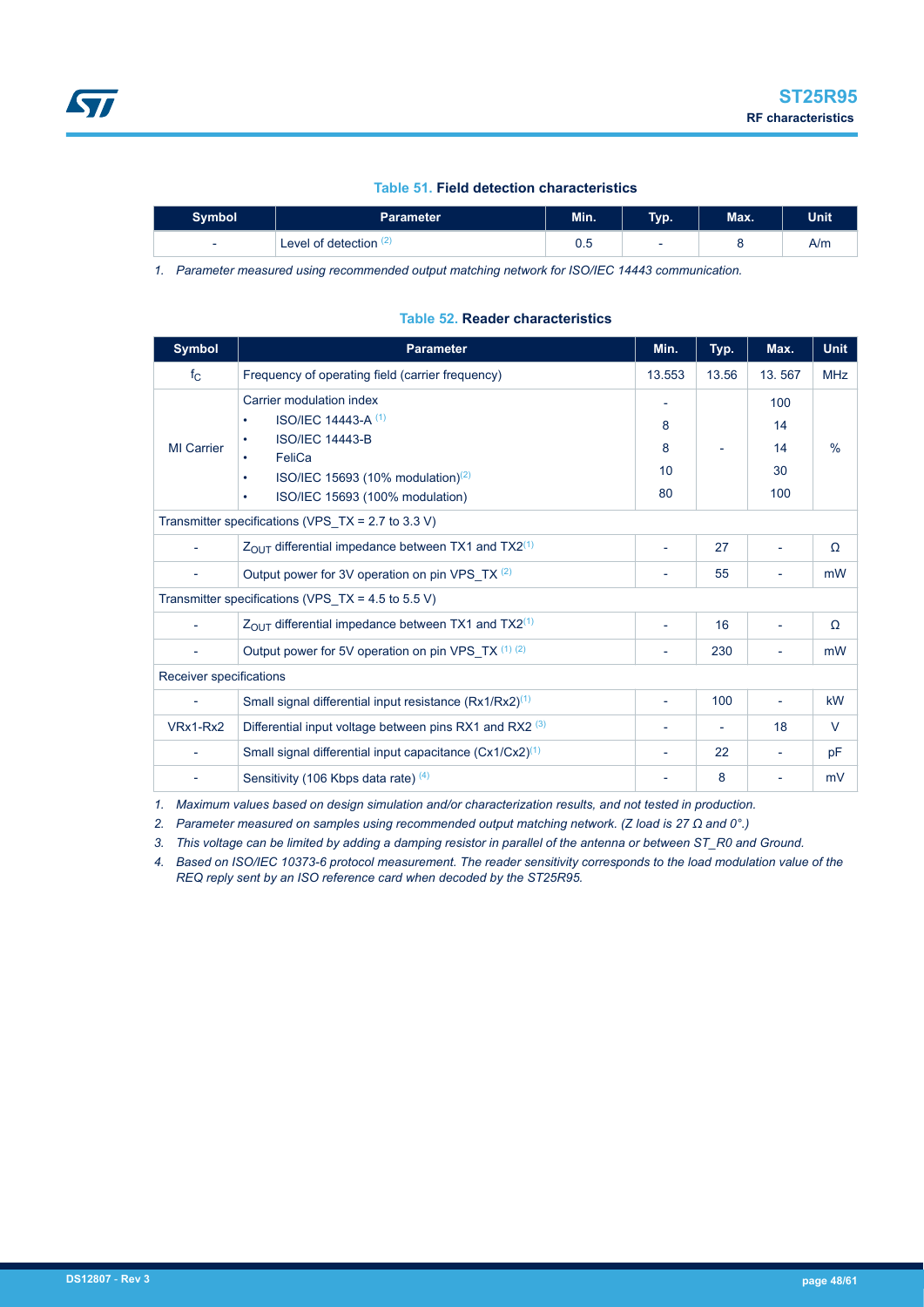# <span id="page-48-0"></span>**6.6 Oscillator characteristics**

The external crystal used for this product is a 27.12 MHz crystal with an accuracy of  $\pm$  14 kHz.

| Symbol                              | <b>Parameter</b>                                                                                         | Conditions <sup>(1)(2)</sup> |                          | $\vert$ Min. $\vert$ Typ. $\vert$ Max. $\vert$ Unit $\vert$ |                          |            |
|-------------------------------------|----------------------------------------------------------------------------------------------------------|------------------------------|--------------------------|-------------------------------------------------------------|--------------------------|------------|
| <b>TXTAL</b>                        | Oscillator frequency                                                                                     |                              | $\overline{\phantom{0}}$ | 27.12                                                       | $\overline{\phantom{0}}$ | <b>MHz</b> |
| $R_F$                               | Feedback resistor                                                                                        |                              | $\overline{\phantom{0}}$ | 2                                                           | $\overline{\phantom{0}}$ | <b>MW</b>  |
| C                                   | Recommended load capacitance versus equivalent serial resistance of the crystal<br>$(RS)$ <sup>(3)</sup> | $R_s = 30 W$                 | -                        | 6                                                           | $\overline{\phantom{0}}$ | pF         |
| $t_{\text{SU(HFO)}}$ <sup>(4)</sup> | Startup time                                                                                             | VPS is stabilized            | -                        | 6                                                           | 10                       | ms         |

# **Table 53. HFO 27.12 MHz oscillator characteristics**

*1. Resonator characteristics given by the crystal/ceramic resonator manufacturer.*

- *2. Based on characterization, not tested in production.*
- *3. The relatively low value of the RF resistor offers a good protection against issues resulting from use in a humid environment, due to the induced leakage and the bias condition change. However, it is recommended to take this point into account if the Host is used in tough humidity conditions.*
- *4. tSU(HFO) is the startup time measured from the moment it is enabled (by software) to a stabilized 27.12 MHz oscillation is reached. This value is measured for a standard crystal resonator and it can vary significantly with the crystal manufacturer.*

For C<sub>L1</sub> and C<sub>L2</sub>, it is recommended to use high-quality external ceramic capacitors in the 10 pF to 20 pF range (typ.), designed for high-frequency applications, and selected to match the requirements of the crystal or resonator (see Figure 14. Typical application with a 27.12 MHz crystal).  $C_{L1}$  and  $C_{L2}$  are usually the same size. The crystal manufacturer typically specifies a load capacitance which is the series combination of  $C_{L1}$  and  $C_{L2}$ .

# **Figure 14. Typical application with a 27.12 MHz crystal**



*Note: For CL1 and CL2 it is recommended to use high-quality ceramic capacitors in the 10 to 20 pF range, selected to match the requirements of the crystal or resonator. CL1 and CL2, have usually the same size. The crystal manufacturer typically specifies a load capacitance which is the series combination of C<sub>L1</sub> and C<sub>L2</sub>.* Load capacitance C<sub>L</sub> has the following formula: C<sub>L</sub> = C<sub>L1</sub> x C<sub>L2</sub> / (C<sub>L1</sub> + C<sub>L2</sub>) + C<sub>stray</sub>, where C<sub>stray</sub> (typically

*between 2 and 7 pF) is the pin capacitance and board or trace PCB-related capacitance.*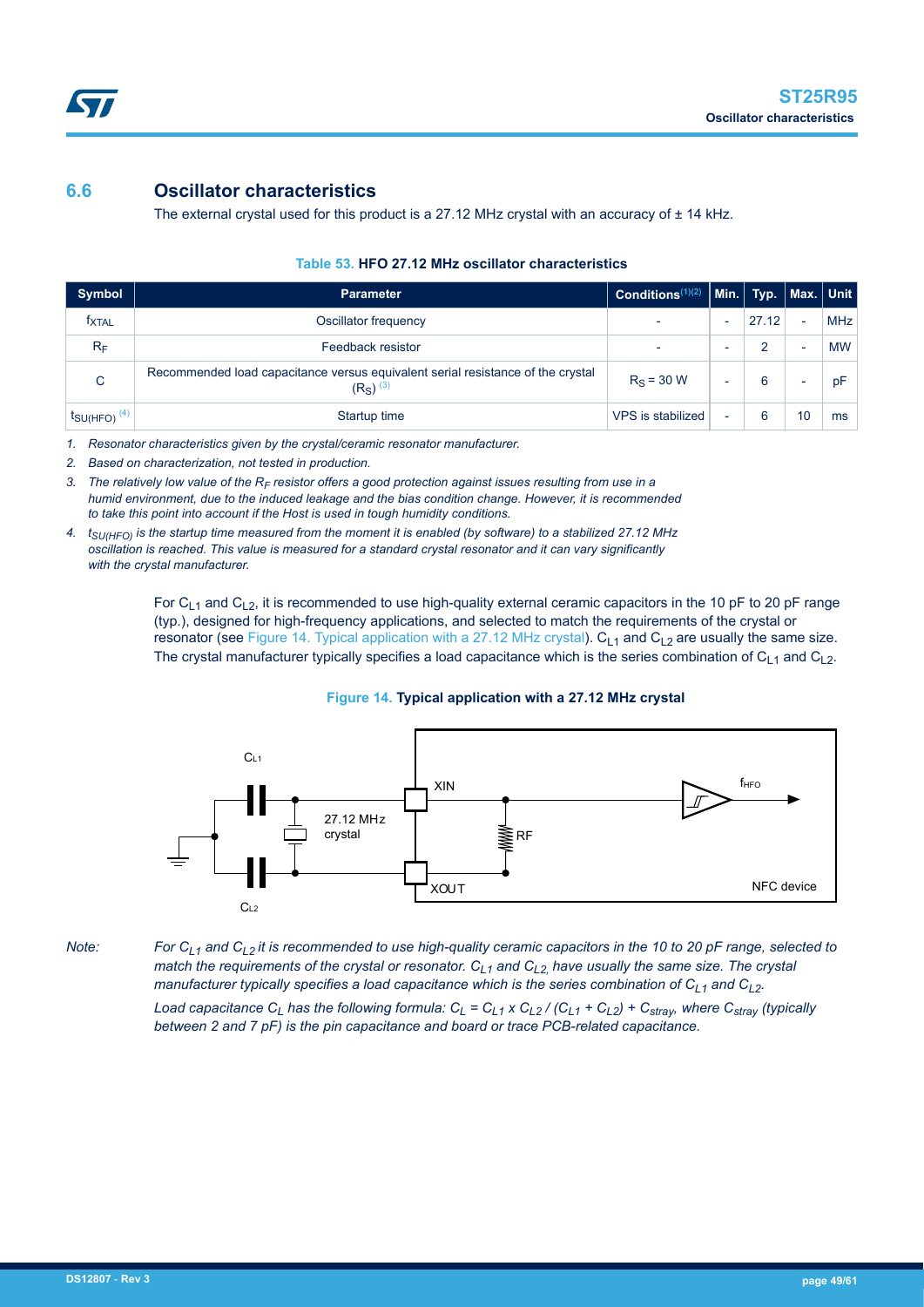# <span id="page-49-0"></span>**7 Package information**

In order to meet environmental requirements, ST offers these devices in different grades of ECOPACK® packages, depending on their level of environmental compliance. ECOPACK<sup>®</sup> specifications, grade definitions and product status are available at www.st.com. ECOPACK® is an ST trademark.

# **7.1 VFQFPN32 package information**

**Figure 15. VFQFPN - 32 pins, 5x5 mm, 0.5 mm pitch very thin profile fine pitch quad flat package outline**



1. Drawing is not to scale.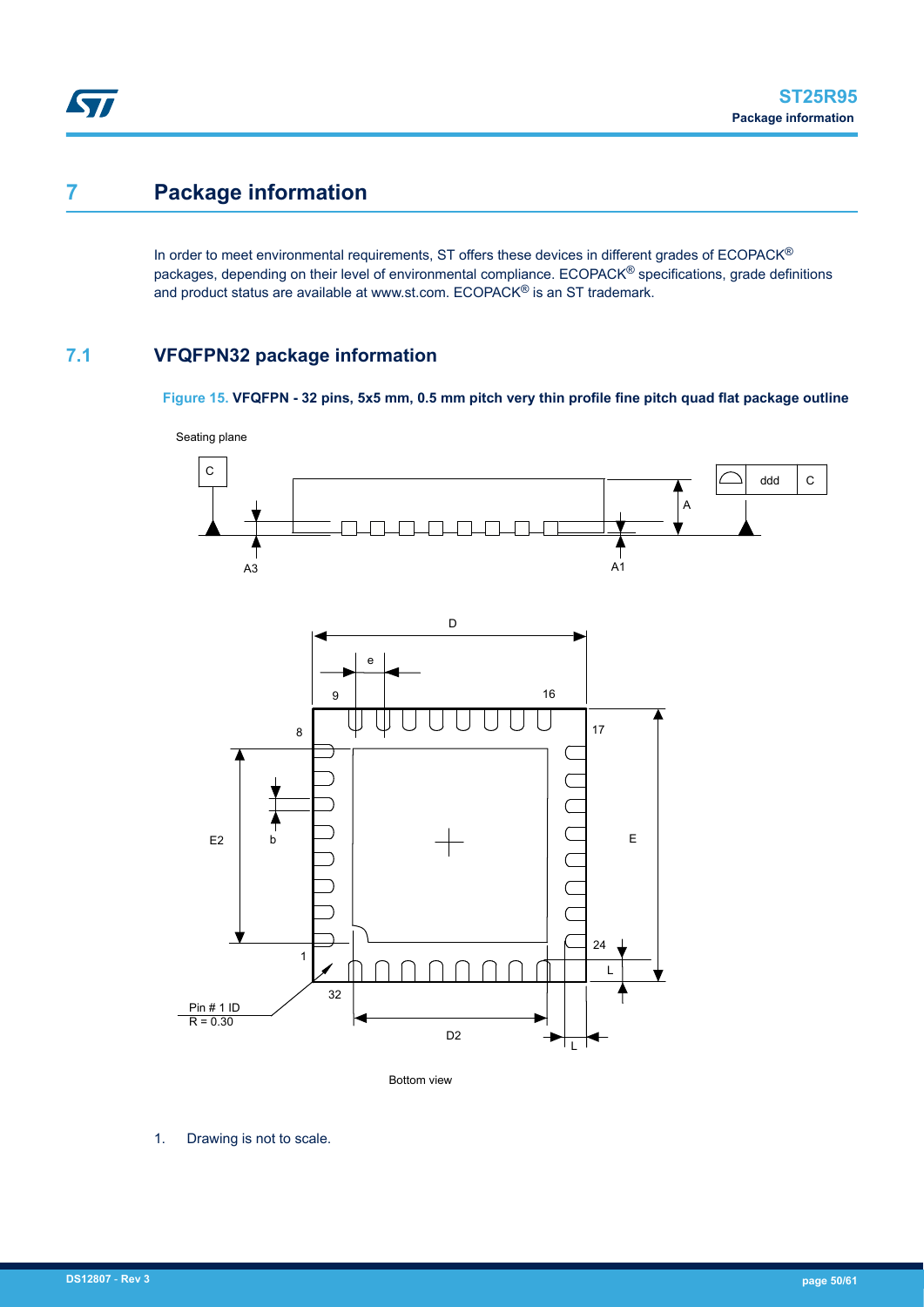<span id="page-50-0"></span>

| <b>Symbol</b>  | millimeters              |                          |                          | inches $(1)$             |                          |                          |
|----------------|--------------------------|--------------------------|--------------------------|--------------------------|--------------------------|--------------------------|
|                | <b>Min</b>               | <b>Typ</b>               | <b>Max</b>               | <b>Min</b>               | <b>Typ</b>               | <b>Max</b>               |
| $\overline{A}$ | 0.800                    | 0.900                    | 1.000                    | 0.0315                   | 0.0354                   | 0.0394                   |
| A1             | 0.000                    | 0.020                    | 0.050                    | 0.0000                   | 0.0008                   | 0.0020                   |
| A3             | $\overline{\phantom{a}}$ | 0.200                    | $\overline{\phantom{a}}$ | ٠                        | 0.0079                   | $\overline{\phantom{0}}$ |
| $\mathsf{b}$   | 0.180                    | 0.250                    | 0.300                    | 0.0071                   | 0.0098                   | 0.0118                   |
| D              | 4.850                    | 5.000                    | 5.150                    | 0.1909                   | 0.1969                   | 0.2028                   |
| D <sub>2</sub> | 3.400                    | 3.450                    | 3.500                    | 0.1339                   | 0.1358                   | 0.1378                   |
| Ε              | 4.850                    | 5.000                    | 5.150                    | 0.1909                   | 0.1969                   | 0.2028                   |
| E2             | 3.400                    | 3.450                    | 3.500                    | 0.1339                   | 0.1358                   | 0.1378                   |
| e              | 0.450                    | 0.500                    | 0.550                    | 0.0177                   | 0.0197                   | 0.0217                   |
| L              | 0.300                    | 0.400                    | 0.500                    | 0.0118                   | 0.0157                   | 0.0197                   |
| ddd            | $\overline{\phantom{a}}$ | $\overline{\phantom{a}}$ | 0.080                    | $\overline{\phantom{a}}$ | $\overline{\phantom{a}}$ | 0.0031                   |

# **Table 54. VFQFPN - 32 pins, 5x5 mm, 0.5 mm pitch very thin profile fine pitch quad flat package mechanical data**

*1. Values in inches are converted from mm and rounded to 4 decimal digits.*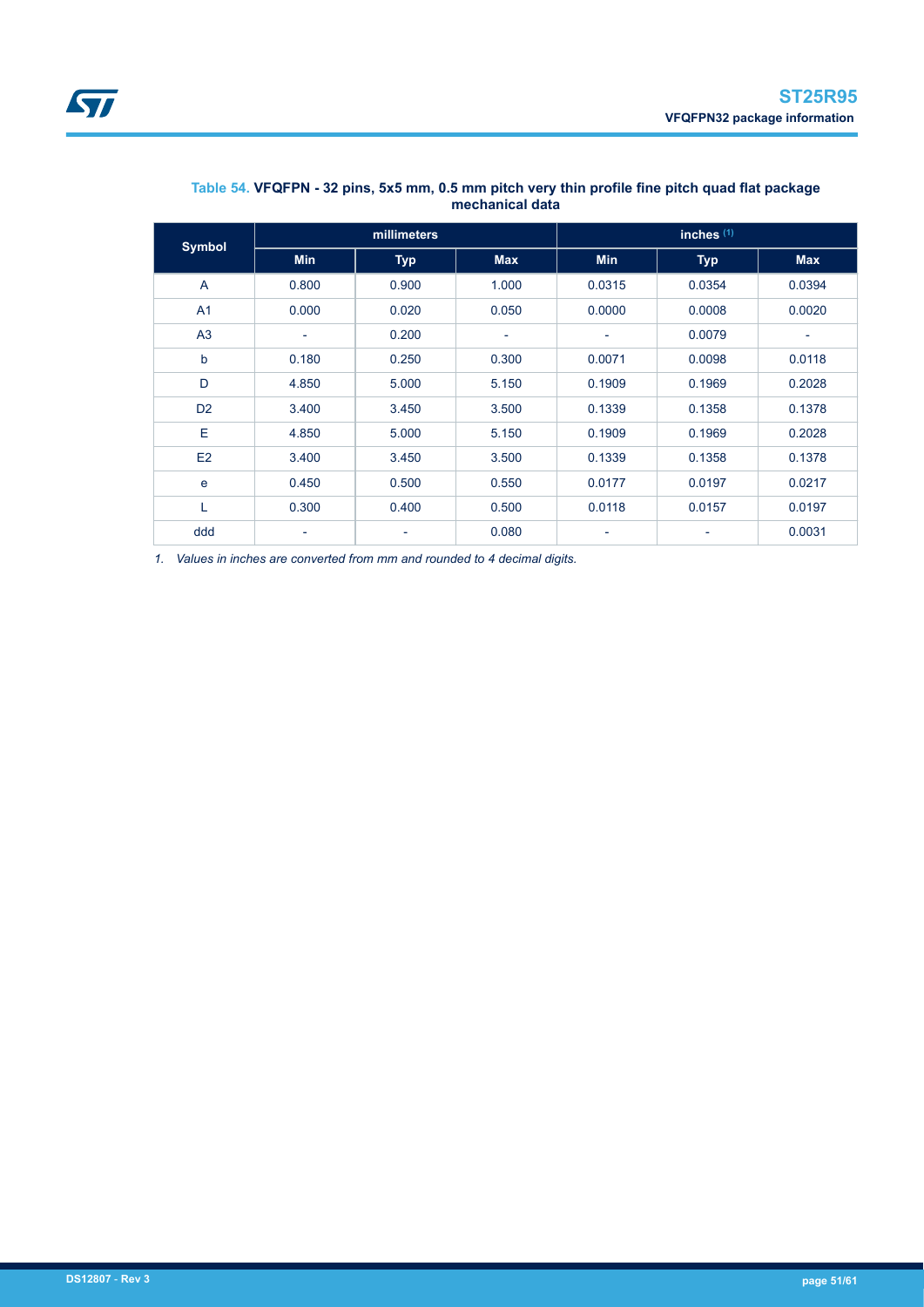<span id="page-51-0"></span>



# **Figure 16. VFQFPN - 32 pins, 5x5 mm, 0.5 mm pitch very thin profile fine pitch quad flat package recommended footprint**

1. Dimensions are expressed in millimeters.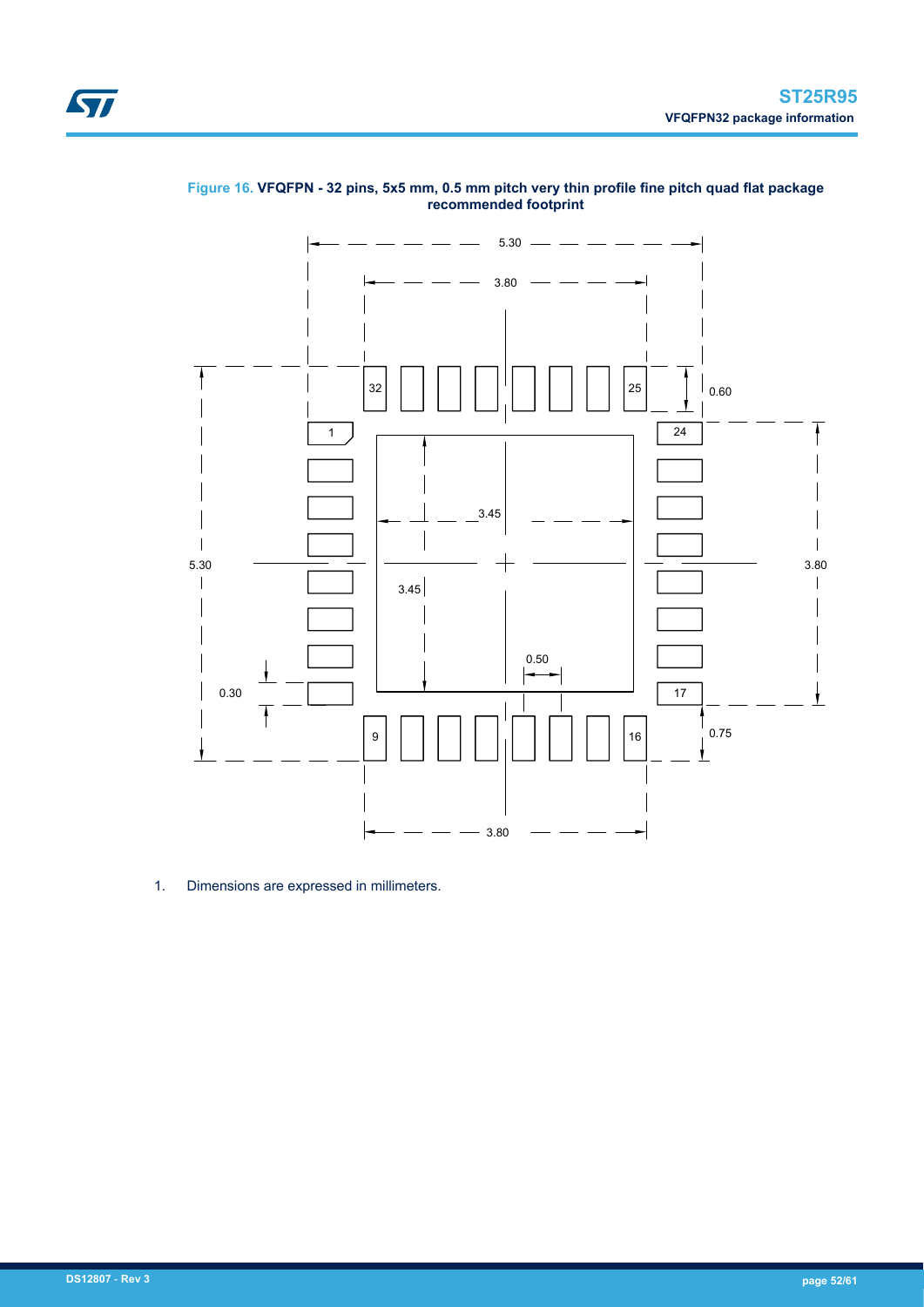<span id="page-52-0"></span>

# **8 Ordering information**

# **Table 55. Ordering information scheme**



Not all combinations are necessarly available. For a list of available options (speed, package, etc.) or for further information on any aspect of this device, please contact your nearest STMicroelectronics sales office.

*Note: Parts marked as "ES", "E" or accompanied by an Engineering Sample notification letter, are not yet qualified and therefore not approved for use in production. ST is not responsible for any consequences resulting from such use. In no event will ST be liable for the customer using any of these engineering samples in production. ST's Quality department must be contacted prior to any decision to use these engineering samples to run a qualification activity.*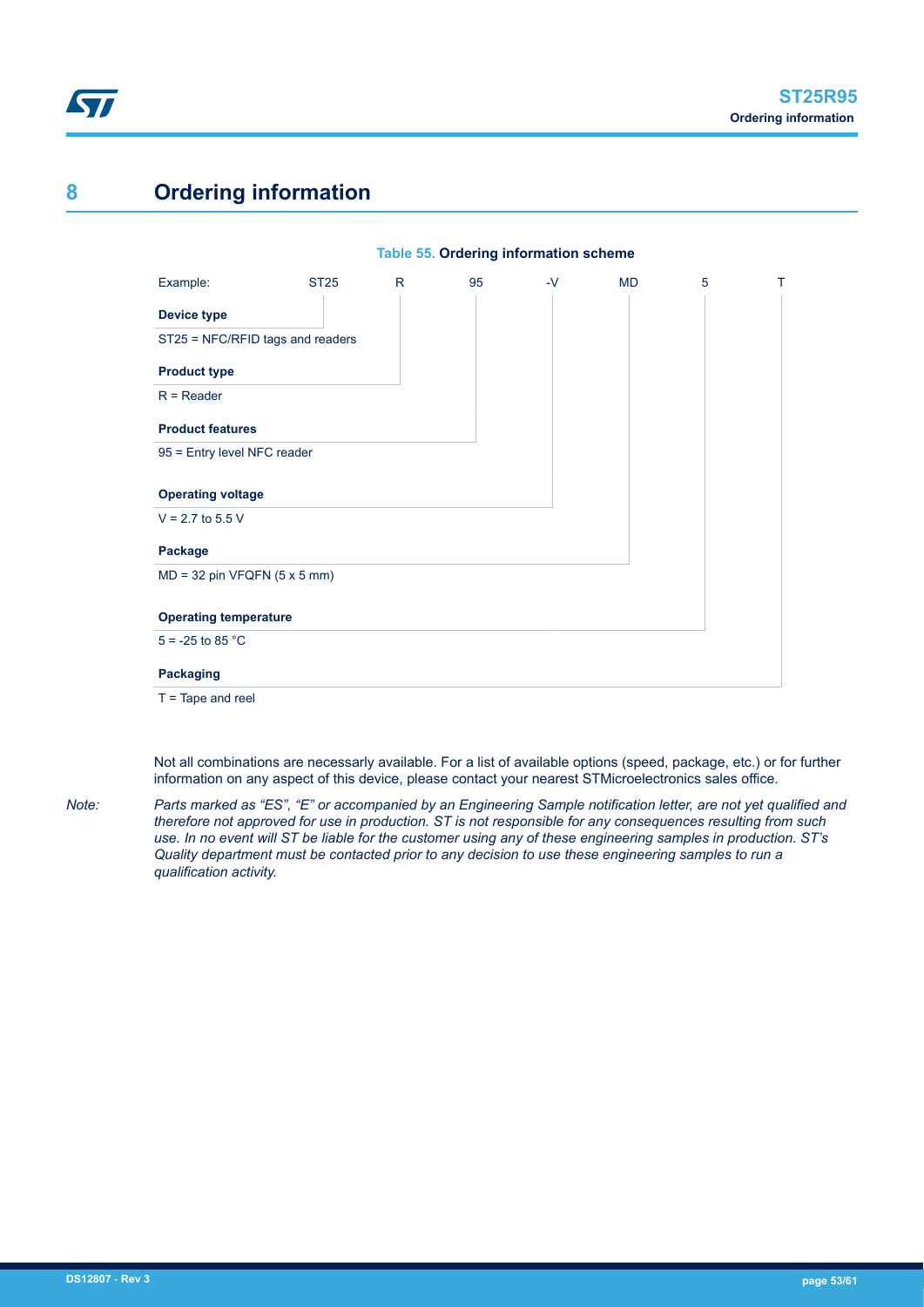# <span id="page-53-0"></span>**A Additional Idle command description**

This section provides examples of use for the Idle command.

The wake-up source is the third of the 16 bytes in the Idle command. This byte specifies authorized Wake-up events. This revision now also provides the capability to set the LFO frequency in WFE mode.

The LFO frequency and the authorized wake-up source settings are stored in the Wake-up source register as the parameters of the Idle command.

The Wake-up event is updated by the ST25R95 when it exits WFE mode.

The contents of the Wake-up event register can be read using the Read Register command or in the ST25R95 reply to the Idle command.

#### **Table 56. Wake-up source register**

| <b>Bits [7:6]</b>    | Bit 5      | Bit 4             | Bit 3                | Bit 2               | Bit 1             | Bit 0   |
|----------------------|------------|-------------------|----------------------|---------------------|-------------------|---------|
| <b>LFO</b> frequency | <b>RFU</b> | IRQ on pin SPI SS | IN<br>IRQ on pin IRQ | <b>Field Detect</b> | <b>Tag Detect</b> | Timeout |

*1. Must be set to '0'.*

#### **Table 57. Wake-up event register**

| <b>Bits [7:6]</b>    | Bit 5      | Bit 4             | Bit 3             | Bit 2        | Bit 1             | Bit 0   |
|----------------------|------------|-------------------|-------------------|--------------|-------------------|---------|
| <b>LFO</b> frequency | <b>RFU</b> | IRQ on pin SPI SS | IRQ on pin IRQ IN | Field Detect | <b>Tag Detect</b> | Timeout |

# **Bits [7:6]** define the LFO frequency  $(f_{LFO})$ :

00: 32 kHz

01: 16 kHz

10: 8 kHz

11: 4 kHz

**Bit 4**: When set, the ST25R95 will wake up when an external interrupt (low level on pin  $\overline{SPI\_SS}$ ) is detected.

**Bit 3**: When set, the ST25R95 will wake up when an external interrupt (low level on pin IRQ\_IN) is detected. This is useful for SPI communication. It is recommended to set this bit to '1' in order to recover in the event of a system crash.

**Bit 2**: When set, the ST25R95 will wake up when an RF field is detected.

**Bit 1**: When set, the ST25R95 will wake up when a tag is detected in the RF field. This bit must also be set during Tag detection calibration or during a Tag detection sequence.

**Bit 0**: When set, the ST25R95 will wake up and return to Ready state at the end of a predefined cycle. The Timeout (TO) value is defined by the MaxSleep and Wake-up period:

TO =  $(MaxSleep+1)*(WuPeriod+2)*t_{RFF}$ 

 $t_{RFF}$ = 256<sup>\*</sup>t<sub>l</sub> = 8 ms (f<sub>LFO</sub> = 32 kHz), mean power consumption in sleep mode is 25 µA

 $t_{REF}$ = 256\*t<sub>L</sub> = 64 ms ( $t_{LFO}$  = 4 kHz), mean power consumption in sleep mode is 20 µA

### *Note: 0x00 < MaxSleep < 0x1F.*

This bit must be set when using the timer as a possible wake-up source. It must be set during Tag detection calibration to force a wake-up after the first Tag detection trial.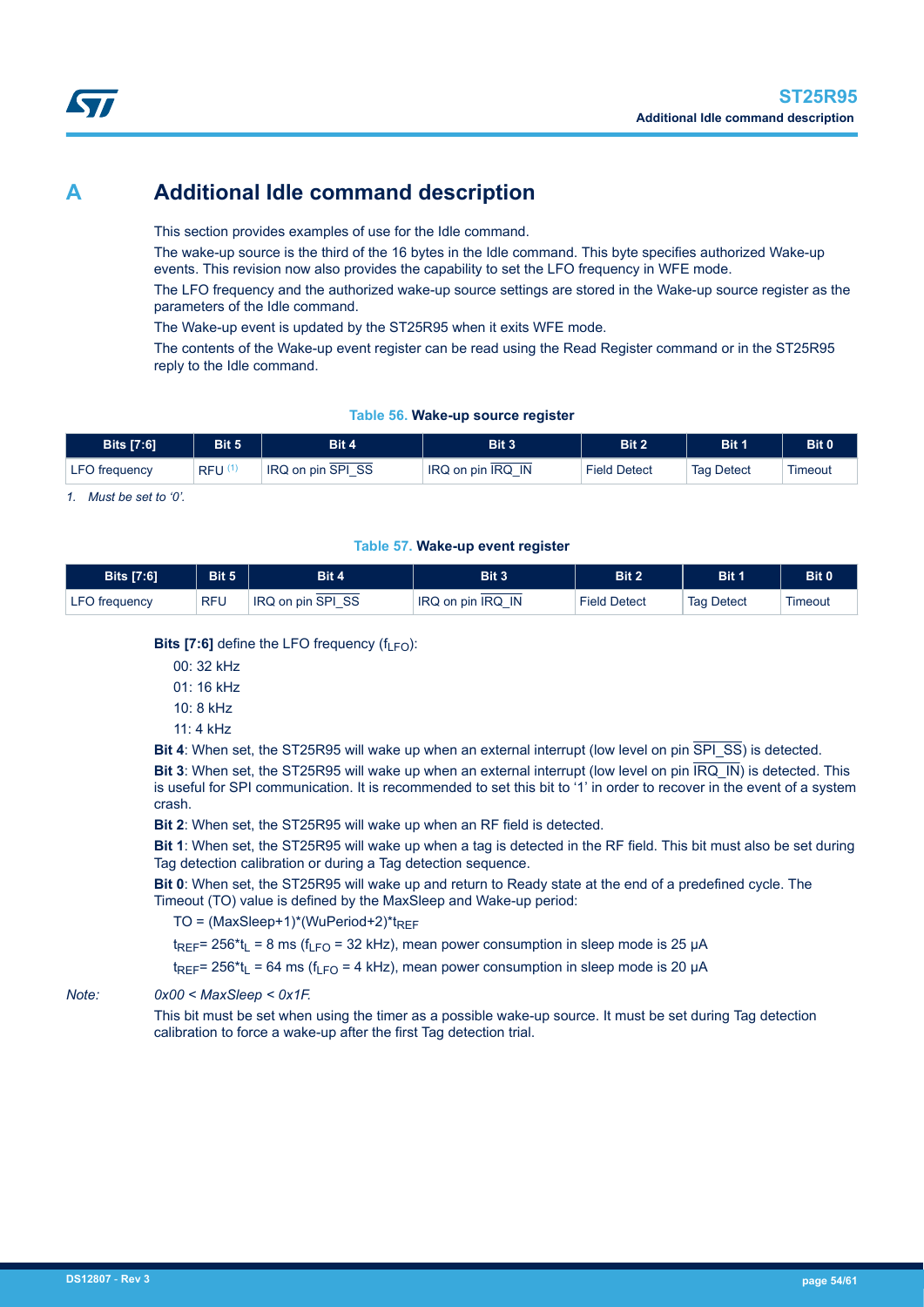# <span id="page-54-0"></span>**Revision history**

# **Table 58. Document revision history**

| <b>Date</b> | <b>Revision</b> | <b>Changes</b>                                                                                                                     |
|-------------|-----------------|------------------------------------------------------------------------------------------------------------------------------------|
| 10-Dec-2018 |                 | Initial release.                                                                                                                   |
| 13-Dec-2018 | 2               | Updated:<br>Section 5.12 AC filter command (0x0D) description<br>٠<br>Table 41. Commands to which the device is able to react<br>٠ |
| 22-Jan-2019 | 3               | Updated:<br>Figure 4. ST25R95 initialization and operating state change<br>٠                                                       |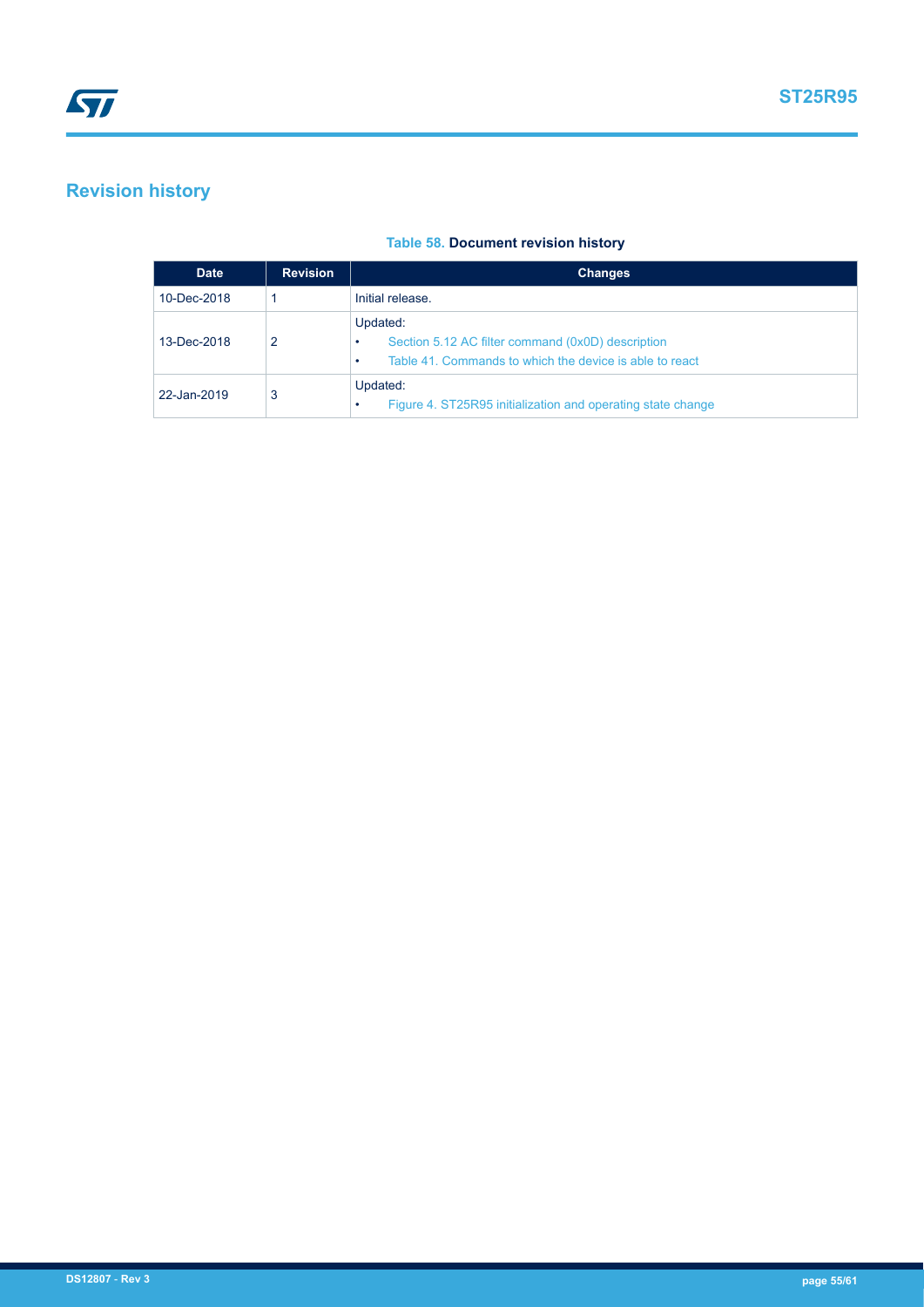# <span id="page-55-0"></span>**Contents**

| 1                       |     |       |  |
|-------------------------|-----|-------|--|
|                         | 1.1 |       |  |
|                         | 1.2 |       |  |
|                         | 1.3 |       |  |
|                         | 1.4 |       |  |
| $\overline{\mathbf{2}}$ |     |       |  |
| 3                       |     |       |  |
|                         | 3.1 |       |  |
|                         | 3.2 |       |  |
| 4                       |     |       |  |
|                         | 4.1 |       |  |
|                         |     | 4.1.1 |  |
|                         |     | 4.1.2 |  |
|                         | 4.2 |       |  |
|                         | 4.3 |       |  |
| 5                       |     |       |  |
|                         | 5.1 |       |  |
|                         | 5.2 |       |  |
|                         | 5.3 |       |  |
|                         | 5.4 |       |  |
|                         | 5.5 |       |  |
|                         | 5.6 |       |  |
|                         | 5.7 |       |  |
|                         | 5.8 |       |  |
|                         | 5.9 |       |  |
|                         |     | 5.9.1 |  |
|                         |     | 5.9.2 |  |
|                         |     | 5.9.3 |  |
|                         |     | 5.9.4 |  |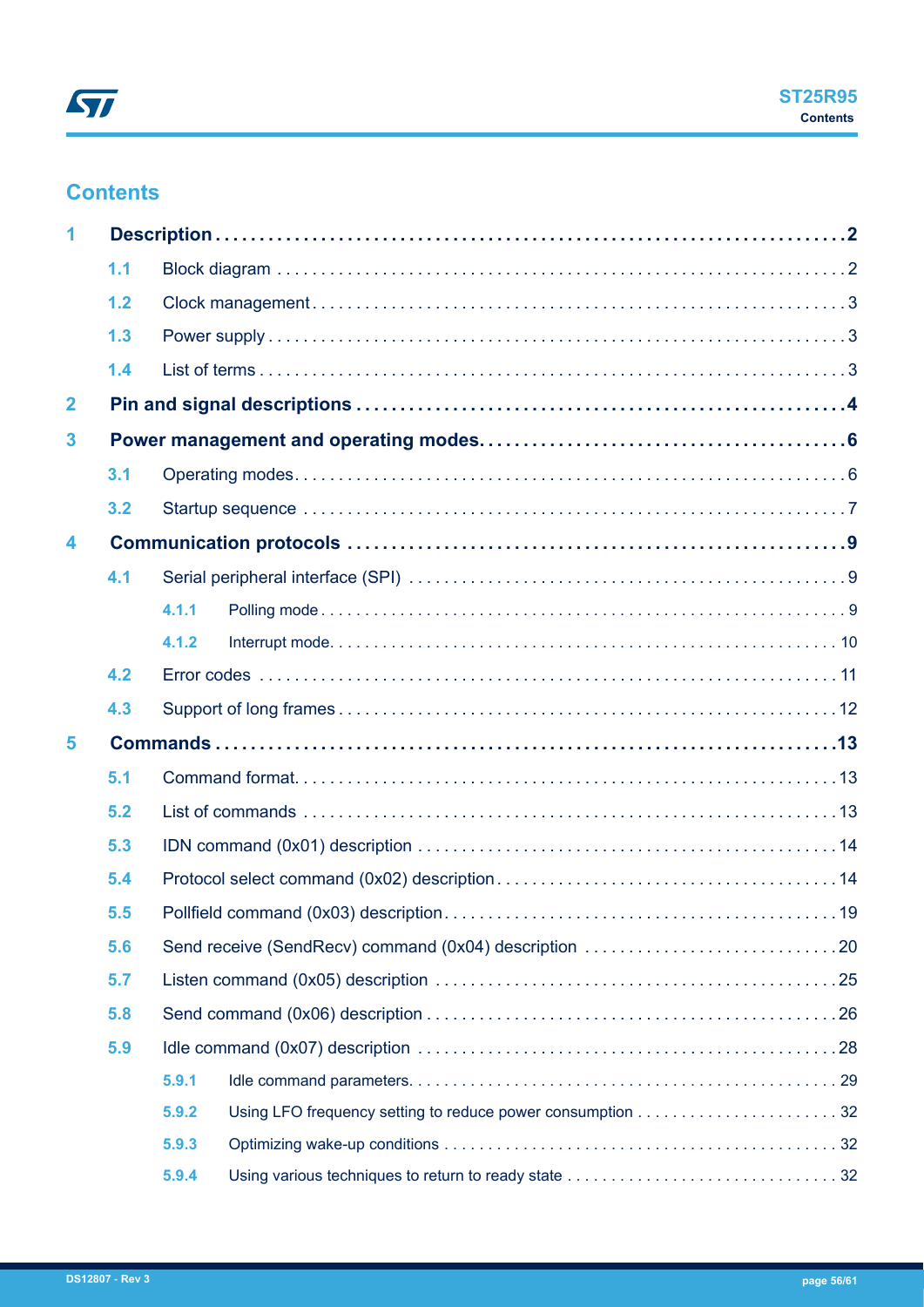

|                |      | 5.9.5  |                                                           |  |
|----------------|------|--------|-----------------------------------------------------------|--|
|                | 5.10 |        | Read Register (RdReg) command (0x08) description 34       |  |
|                | 5.11 |        |                                                           |  |
|                |      | 5.11.1 |                                                           |  |
|                |      | 5.11.2 | Improving frame reception for ISO/IEC 14443 Type A tags39 |  |
|                |      | 5.11.3 |                                                           |  |
|                | 5.12 |        |                                                           |  |
|                | 5.13 |        |                                                           |  |
| 6              |      |        |                                                           |  |
|                | 6.1  |        |                                                           |  |
|                | 6.2  |        |                                                           |  |
|                | 6.3  |        |                                                           |  |
|                | 6.4  |        |                                                           |  |
|                | 6.5  |        |                                                           |  |
|                | 6.6  |        |                                                           |  |
| $\overline{7}$ |      |        |                                                           |  |
|                | 7.1  |        |                                                           |  |
| 8              |      |        |                                                           |  |
| A              |      |        |                                                           |  |
|                |      |        |                                                           |  |
|                |      |        |                                                           |  |
|                |      |        |                                                           |  |
|                |      |        |                                                           |  |
|                |      |        |                                                           |  |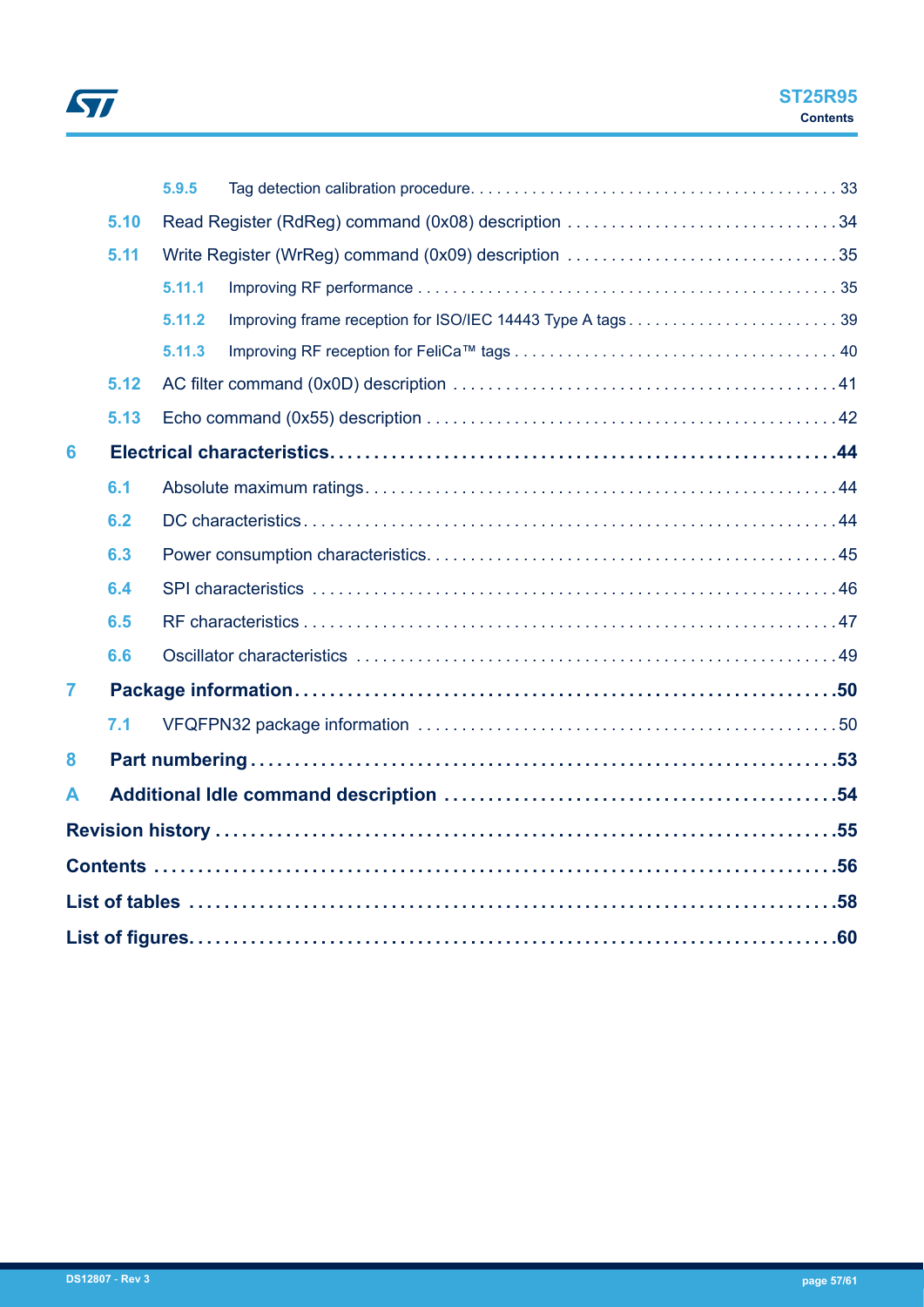# <span id="page-57-0"></span>**List of tables**

| Table 1.  |                                                                                                             |  |
|-----------|-------------------------------------------------------------------------------------------------------------|--|
| Table 2.  |                                                                                                             |  |
| Table 3.  |                                                                                                             |  |
| Table 4.  |                                                                                                             |  |
| Table 5.  |                                                                                                             |  |
| Table 6.  |                                                                                                             |  |
| Table 7.  |                                                                                                             |  |
| Table 8.  |                                                                                                             |  |
| Table 9.  |                                                                                                             |  |
| Table 10. |                                                                                                             |  |
| Table 11. |                                                                                                             |  |
| Table 12. | List of <parameters> values for the ProtocolSelect command for different protocols (Reader) 15</parameters> |  |
| Table 13. |                                                                                                             |  |
| Table 14. |                                                                                                             |  |
| Table 15. |                                                                                                             |  |
| Table 16. |                                                                                                             |  |
| Table 17. |                                                                                                             |  |
| Table 18. |                                                                                                             |  |
| Table 19. |                                                                                                             |  |
| Table 20. |                                                                                                             |  |
| Table 21. |                                                                                                             |  |
| Table 22. |                                                                                                             |  |
| Table 23. |                                                                                                             |  |
| Table 24. |                                                                                                             |  |
| Table 25. |                                                                                                             |  |
| Table 26. |                                                                                                             |  |
| Table 27. |                                                                                                             |  |
| Table 28. |                                                                                                             |  |
| Table 29. |                                                                                                             |  |
| Table 30. |                                                                                                             |  |
| Table 31. |                                                                                                             |  |
| Table 32. |                                                                                                             |  |
| Table 33. |                                                                                                             |  |
| Table 34. |                                                                                                             |  |
| Table 35. |                                                                                                             |  |
| Table 36. |                                                                                                             |  |
| Table 37. |                                                                                                             |  |
| Table 38. |                                                                                                             |  |
| Table 39. |                                                                                                             |  |
| Table 40. |                                                                                                             |  |
| Table 41. |                                                                                                             |  |
| Table 42. |                                                                                                             |  |
| Table 43. |                                                                                                             |  |
| Table 44. |                                                                                                             |  |
| Table 45. |                                                                                                             |  |
| Table 46. |                                                                                                             |  |
| Table 47. |                                                                                                             |  |
| Table 48. |                                                                                                             |  |
| Table 49. |                                                                                                             |  |
| Table 50. |                                                                                                             |  |
| Table 51. |                                                                                                             |  |
| Table 52. |                                                                                                             |  |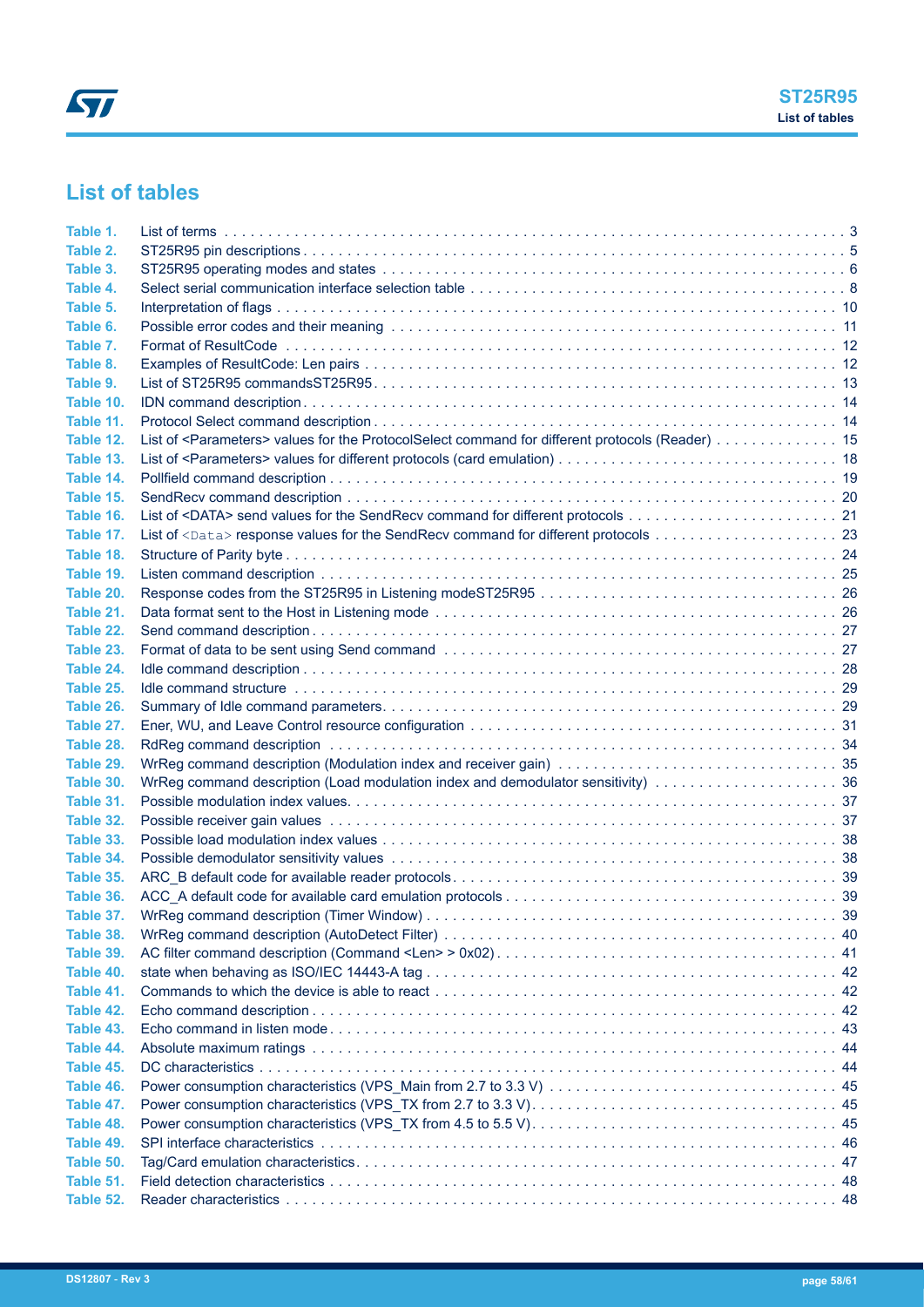| Table 54. VFQFPN - 32 pins, 5x5 mm, 0.5 mm pitch very thin profile fine pitch quad flat package mechanical data 51 |  |
|--------------------------------------------------------------------------------------------------------------------|--|
|                                                                                                                    |  |
|                                                                                                                    |  |
|                                                                                                                    |  |
|                                                                                                                    |  |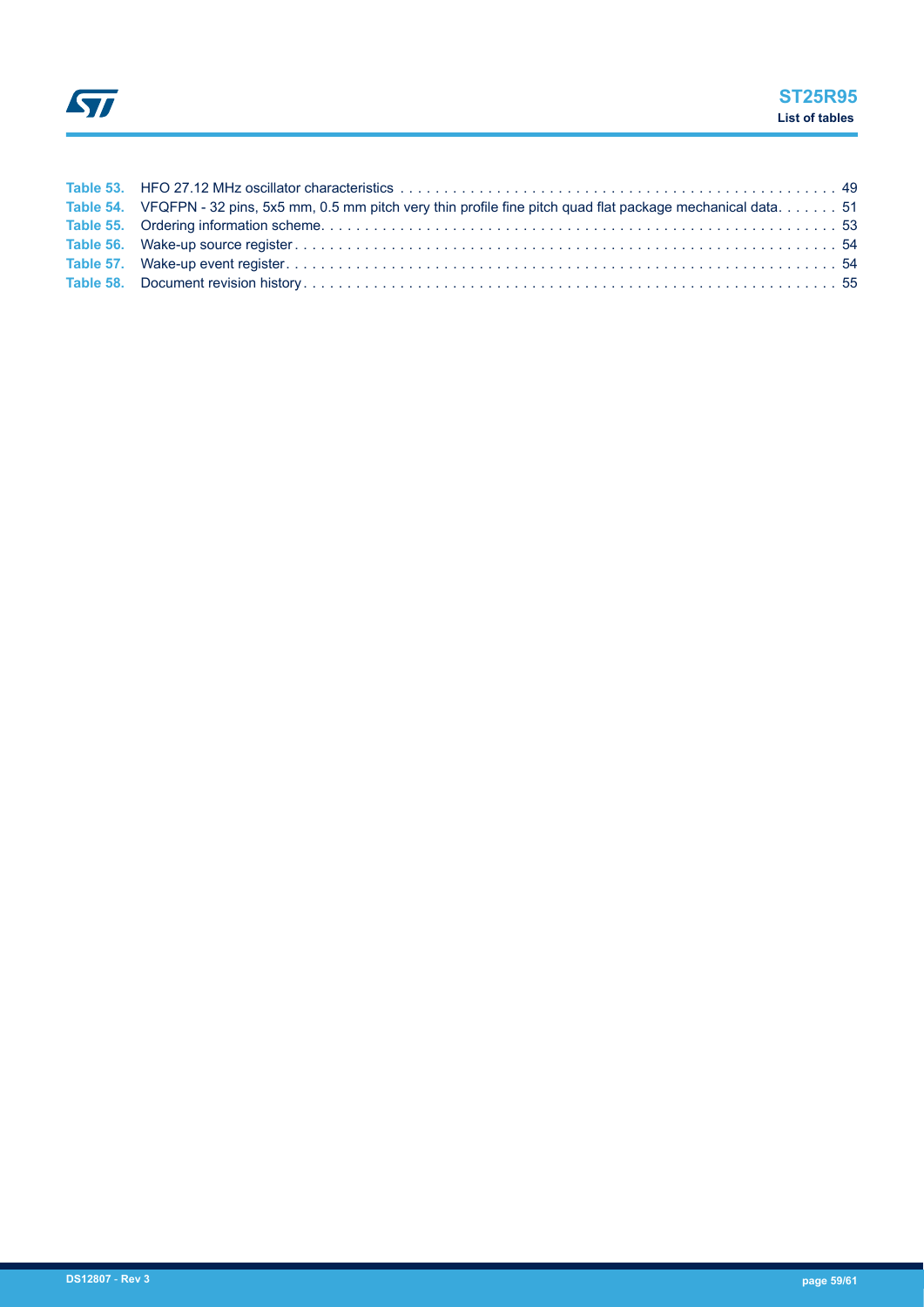# <span id="page-59-0"></span>**List of figures**

| Figure 1.  |                                                                                                                                                                                                                                |  |
|------------|--------------------------------------------------------------------------------------------------------------------------------------------------------------------------------------------------------------------------------|--|
| Figure 2.  |                                                                                                                                                                                                                                |  |
| Figure 3.  |                                                                                                                                                                                                                                |  |
| Figure 4.  |                                                                                                                                                                                                                                |  |
| Figure 5.  | Power-up sequence with the contract of the contract of the contract of the contract of the contract of the contract of the contract of the contract of the contract of the contract of the contract of the contract of the con |  |
| Figure 6.  |                                                                                                                                                                                                                                |  |
| Figure 7.  |                                                                                                                                                                                                                                |  |
| Figure 8.  |                                                                                                                                                                                                                                |  |
| Figure 9.  |                                                                                                                                                                                                                                |  |
| Figure 10. |                                                                                                                                                                                                                                |  |
| Figure 11. | Data transfer (in both command and response) when Parity Framing mode is enabled 23                                                                                                                                            |  |
| Figure 12. |                                                                                                                                                                                                                                |  |
| Figure 13. |                                                                                                                                                                                                                                |  |
| Figure 14. |                                                                                                                                                                                                                                |  |
| Figure 15. |                                                                                                                                                                                                                                |  |
| Figure 16. | VFQFPN - 32 pins, 5x5 mm, 0.5 mm pitch very thin profile fine pitch quad flat package recommended footprint 52                                                                                                                 |  |